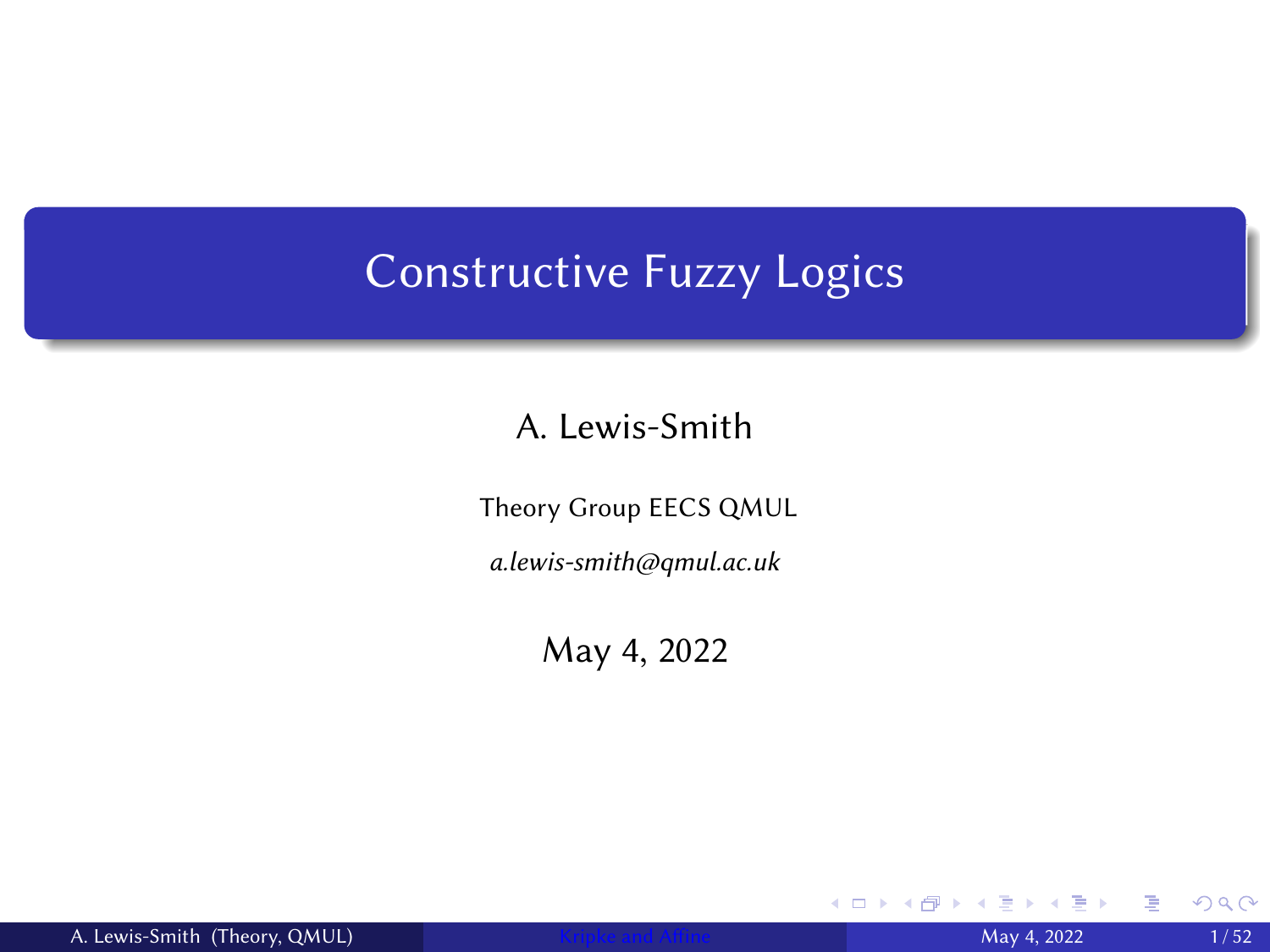We propose generalizations of Kripke semantics [\[5\]](#page-53-0) from *Intuitionistic logic* IL appropriate for Intuitionistic Affine logic ALi, Hajek's Basic Logic or BL, and  $GBL_{ewf}$ . This semantics comes from our own [\[1\]](#page-53-1) (with Oliva and Robinson) which is based in turn on the poset product construction of Jipsen and Montagna [\[4\]](#page-53-2) and Bova and Montagna [\[2\]](#page-53-3) for representing  $GBL_{ewf}$ - algebras. We have proven soundness and completeness for  $GBL_{ewf}$ and BL and soundness for ALi, leaving completeness in that case as an open problem. We also discuss similar results for the monoidal t-norm logic or MTL.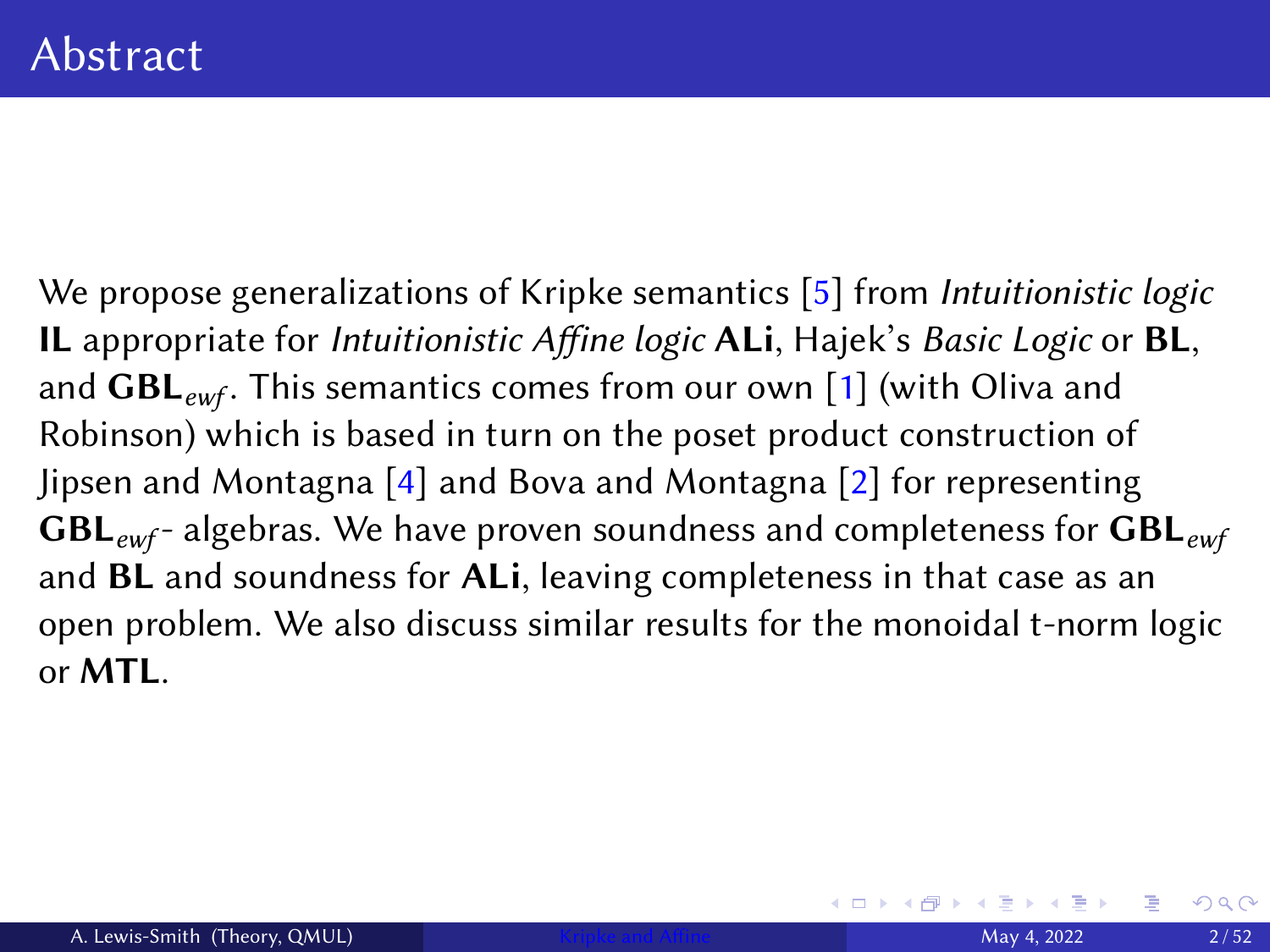

Figure: Relationships between the Logics

4 0 F

重

 $2Q$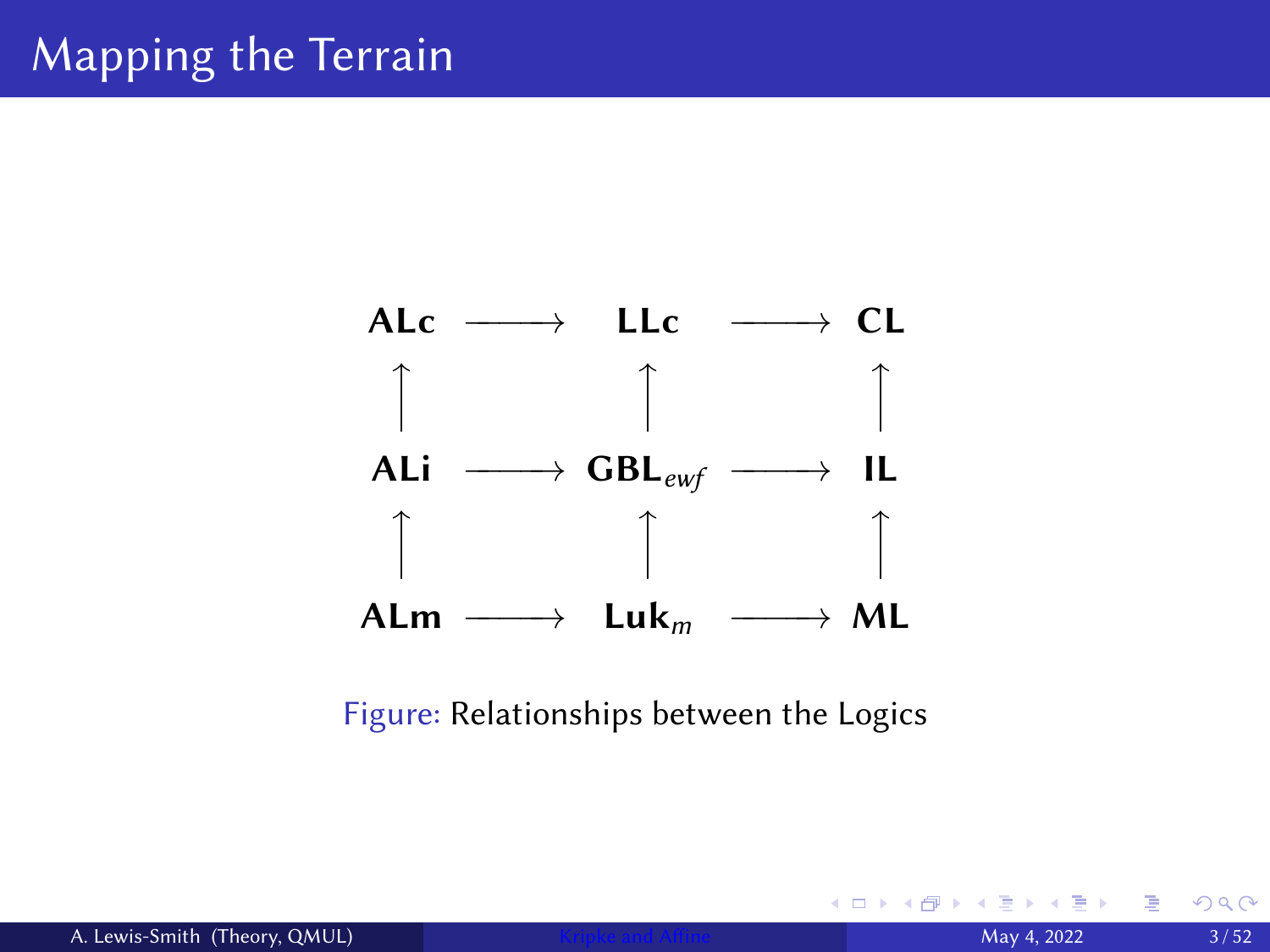- Remove one or more of the structural rules contraction (Affine logics), weakening (Relevance logics), contraction and weakening (Linear Logic), Contraction and weakening and commutativity (Lambek Calculus)
- Restrictions: Just one formula on the right of the turnstyle (Intuitionistic logic, Intuitionistic Linear Logic, Lambek); restricted contraction (Lukasiewicz logic, Intermediate logics)
- But substructural logics also result from algebraic or semantic considerations, where one "unwinds" the proof theory later: e.g. Gaggles (Dunn), commuting equivalence relations (Rota), Quantales, and then  $BL$  ...
- Or directly from the combinators: BCK, BCI logic

 $QQ$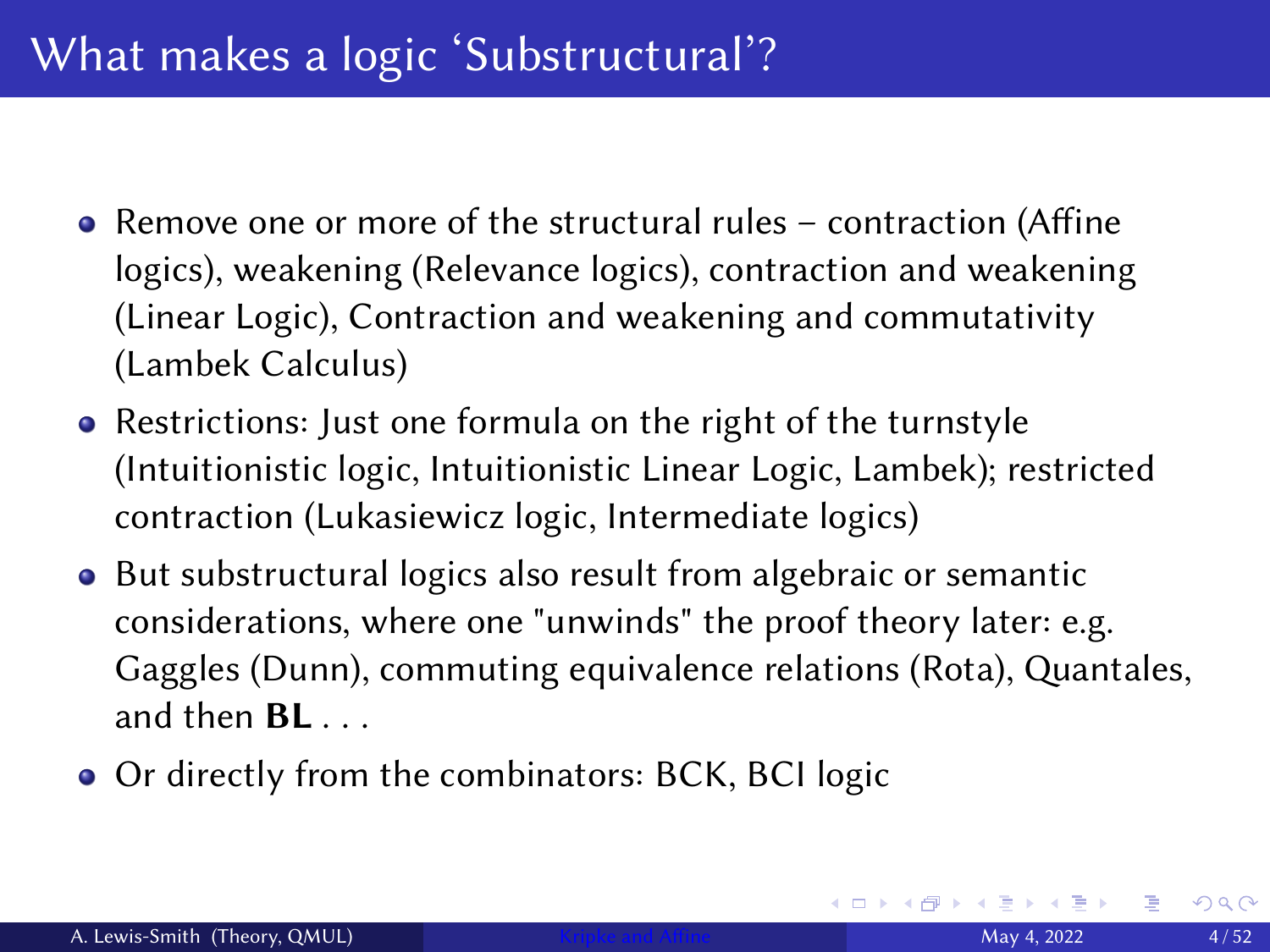- Typically no contraction present.
- $\bullet$  Often formulas evaluated in [0, 1], endowed with some appropriate algebra.
- Reject excluded middle, in some cases double negation equivalences, etc.
- Sorites Paradox (example); cannot be expressed in classical systems because of semantics
- Sorites can be expressed, but is not derivable in e.g. Łukasiewicz logic
- This means the standard deduction theorem may fail for these logics.
- Hence the usual analytic proof systems are out in the fuzzy case.

つくへ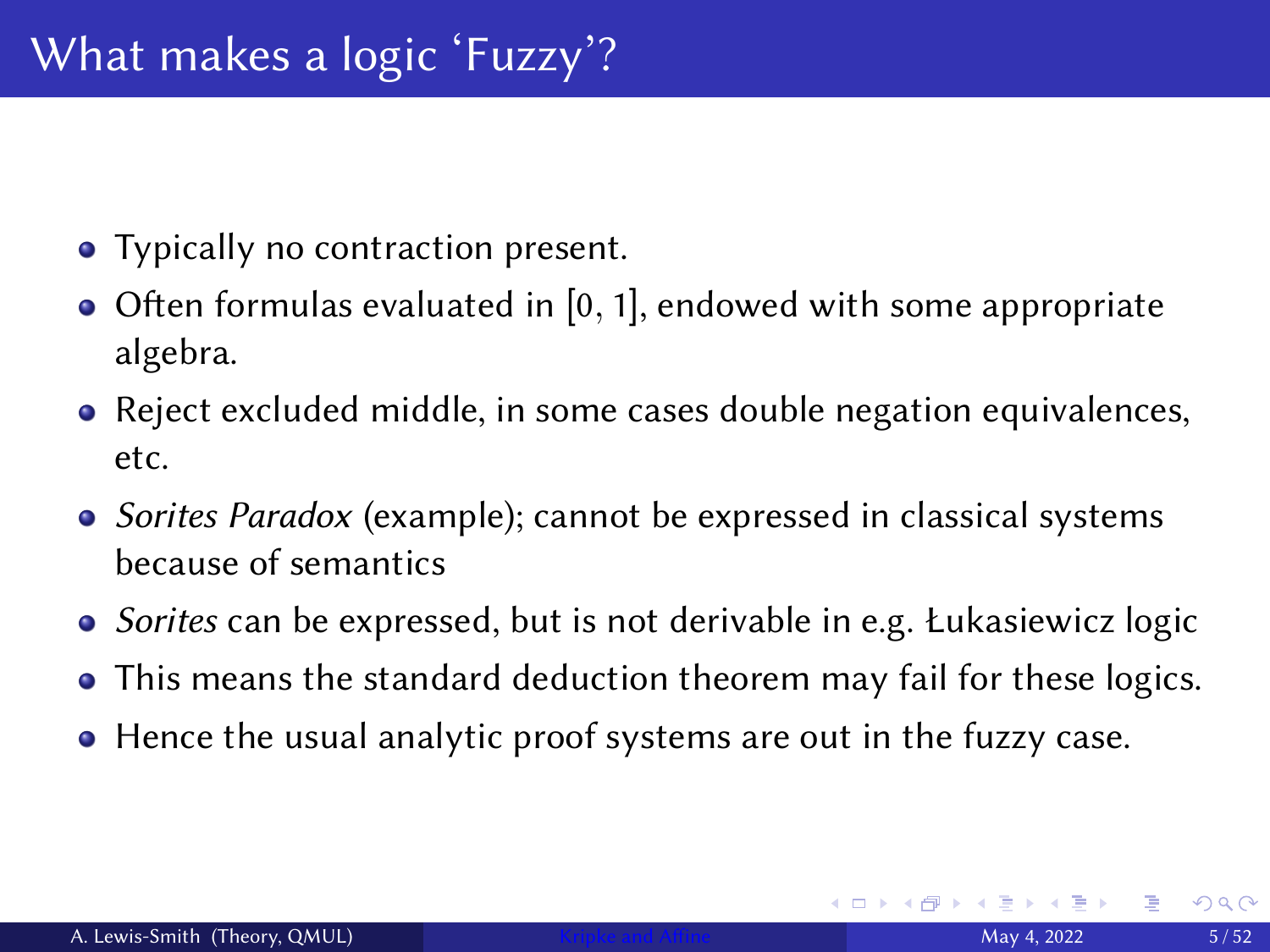- We have followed a strand of research employing Jipsen's post product construction to arrive at relational semantics for a range of fuzzy logics that are Intuitionistic, or in terms of substructural logic: extensions of Intuitionistic Affine logic.
- We first say something about  $GBL_{ewf}$ , contrast with Intuitionistic and the famed Kripke semantics, contrast with ours, and then describe the poset products.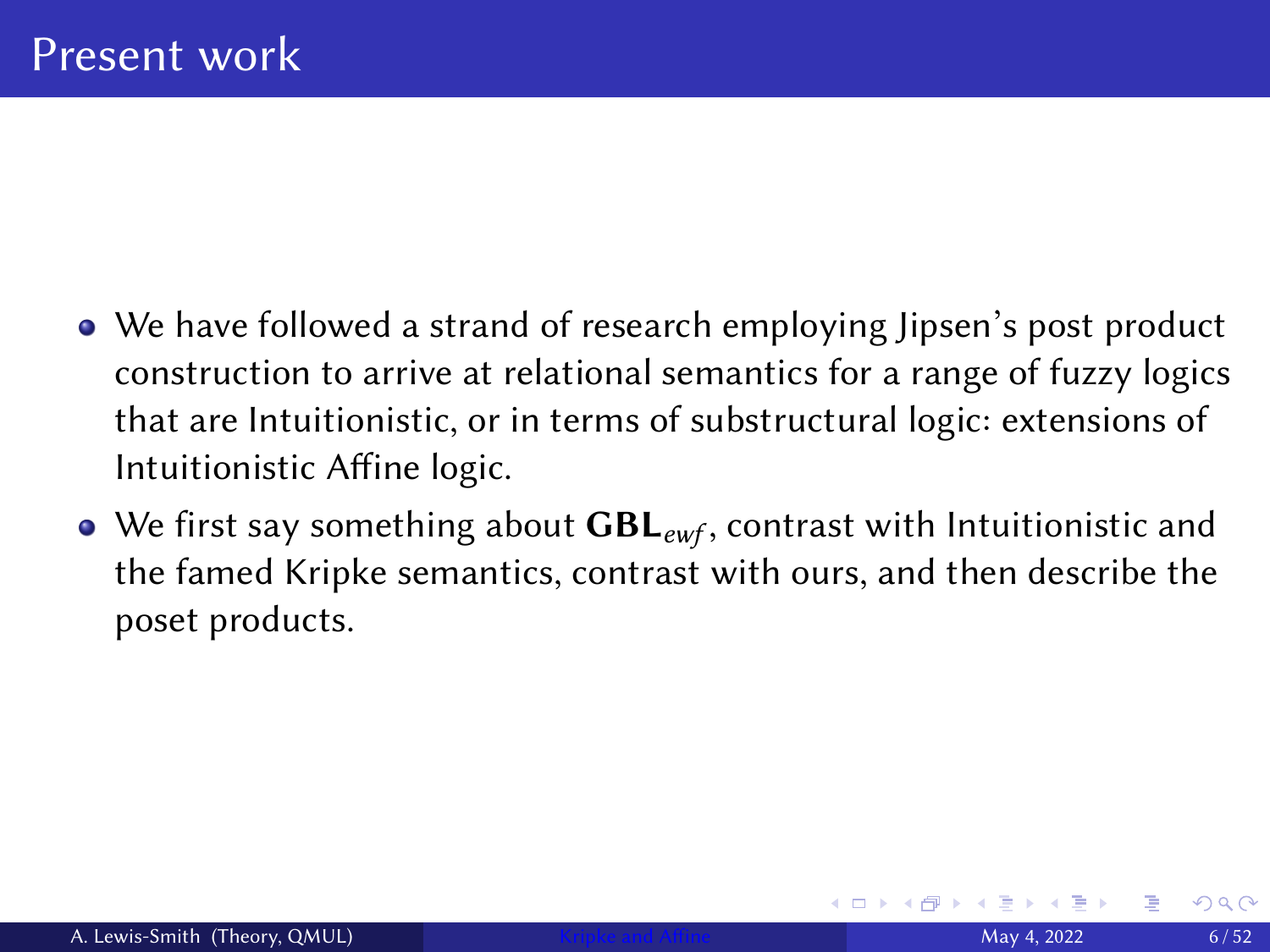## Intuitionistic Logic – IL

$$
\frac{\Gamma, \phi \vdash \phi}{\Gamma \vdash \phi \rightarrow \psi}^{Ax}
$$
\n
$$
\frac{\Gamma, \phi \vdash \psi}{\Gamma \vdash \phi \rightarrow \psi} \rightarrow I
$$
\n
$$
\frac{\Gamma \vdash \phi_1 \land \phi_2}{\Gamma \vdash \phi_i} \land E \ (i \in \{1, 2\})
$$
\n
$$
\frac{\Gamma \vdash \phi \quad \Delta \vdash \phi \rightarrow \psi}{\Gamma, \Delta \vdash \psi} \rightarrow E\Gamma \vdash \phi \lor \psi \quad \Delta, \phi \vdash \chi \quad \Delta, \psi \vdash \chi}{\Gamma, \Delta \vdash \chi} \lor E
$$
\n
$$
\frac{\Gamma \vdash \phi \quad \Gamma \vdash \psi}{\Gamma \vdash \phi \land \psi} \land I
$$
\n
$$
\frac{\Gamma \vdash \bot}{\Gamma \vdash \phi} ExFalso
$$
\n
$$
\frac{\Gamma \vdash \phi_i}{\Gamma \vdash \phi_1 \lor \phi_2} \lor I \ (i \in \{1, 2\})
$$

Figure: Intuitionistic Logic

∍ ¢.

重す 唐

**K ロ ▶ K 倒 ▶**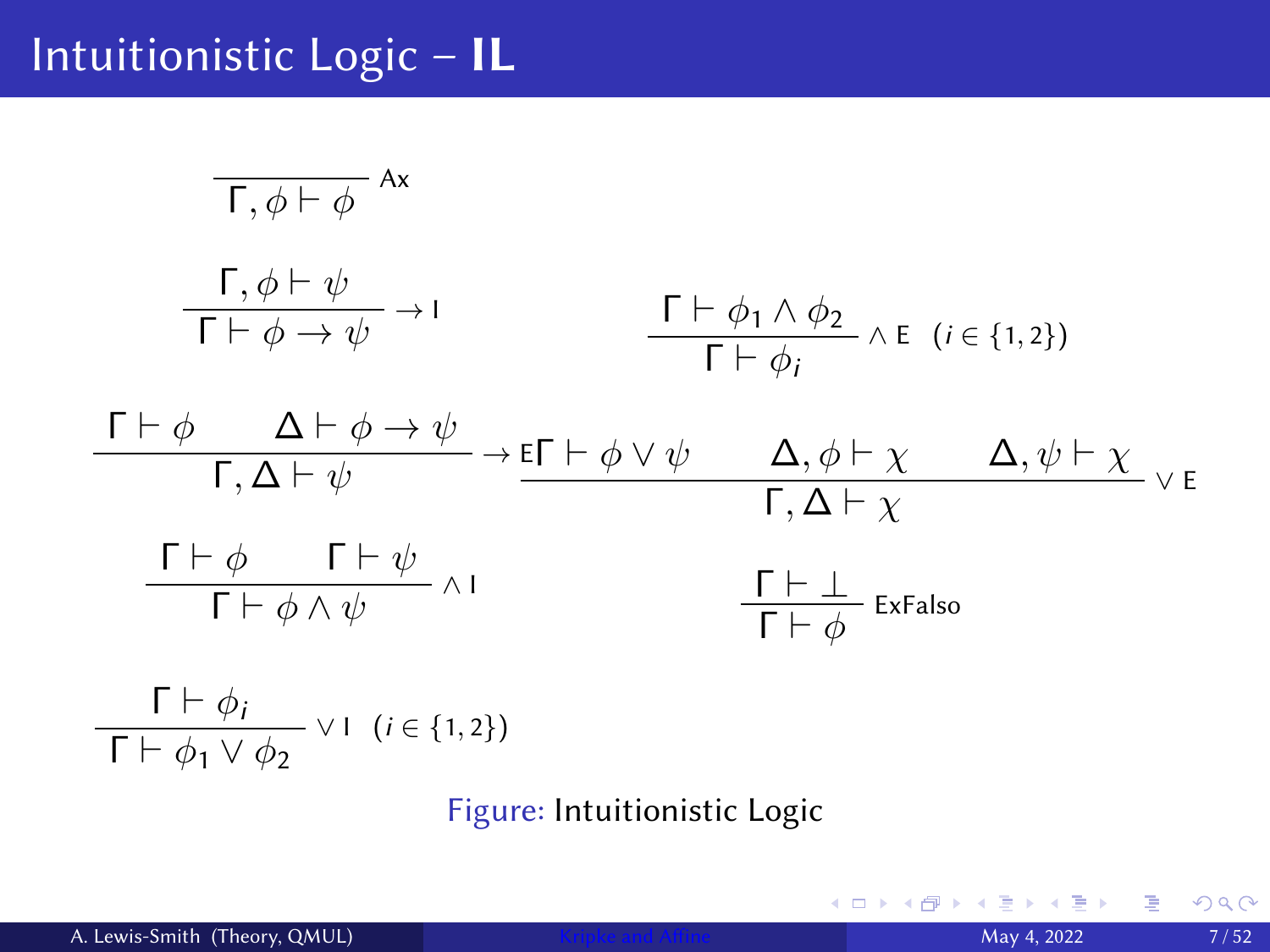A Kripke frame is  $W = \langle W, \preceq \rangle$ , with W a possibly empty set, and  $\preceq$  a binary relation on W. Elements of W are nodes, and  $\prec$  is known as accessibility relation on W.

#### Definition 2

A Kripke semantics,  $\mathcal{W} = \langle$   $W, \leq, \Vdash^{\text{K}} \rangle,$  consists of a Kripke frame  $W = \langle X, \leq \rangle$  and  $\mathbb{H}^K$  is a relation on nodes satisfying the following conditions:

\n- $$
w \Vdash^{K} p
$$
 iff  $v(p, w) = \top$
\n- $w \Vdash^{K} \phi \land \psi$  iff  $w \Vdash^{K} \phi$  and  $w \Vdash^{K} \psi$
\n- $w \Vdash^{K} \phi \lor \psi$  iff  $w \Vdash^{K} \phi$  or  $w \Vdash^{K} \psi$
\n- $w \Vdash^{K} \phi \rightarrow \psi$  iff  $\forall v : w \leq v, ((v \Vdash^{K} \phi) \rightarrow (v \Vdash^{K} \psi))$
\n- never  $w \Vdash^{K} \bot$
\n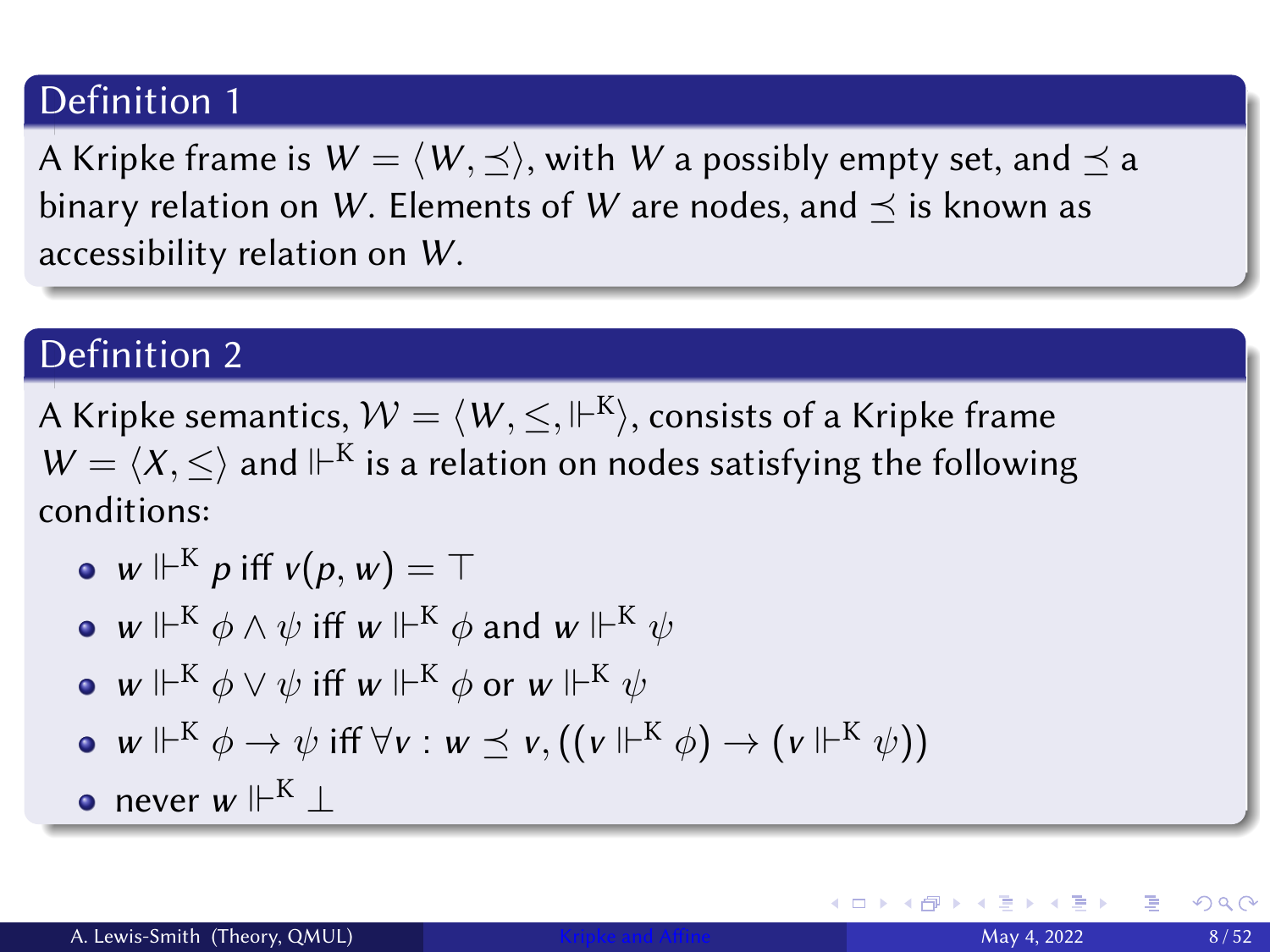(M) If 
$$
v \Vdash^{K} p
$$
 and  $v \preceq w$  then  $w \Vdash^{K} p$   
( $\bot$ )  $\neg(w \Vdash^{K} \bot)$ 

Using the above, one obtains an essential (and well-known) property characterising the satisfaction of formulas in intuitionistic logic.

## Theorem 3

The monotonicity property (M) holds for all  $\mathcal{L}$ -formulas  $\phi$ , i.e.

if w  $\Vdash^K \phi$  and  $w \preceq v$  then  $v \Vdash^K \phi$ 

 $2Q$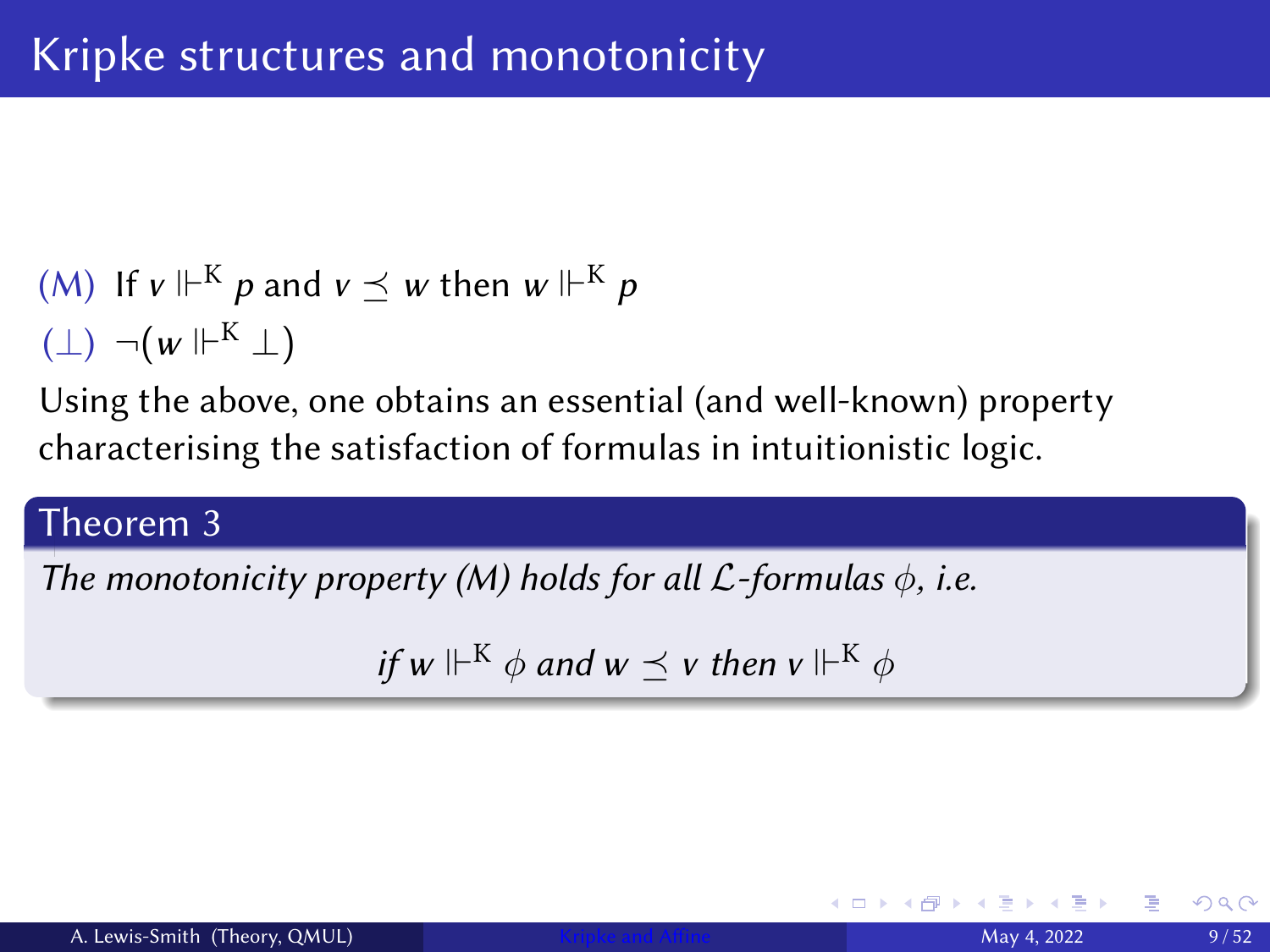## Illustration: Kripke semantics



4 D F

≣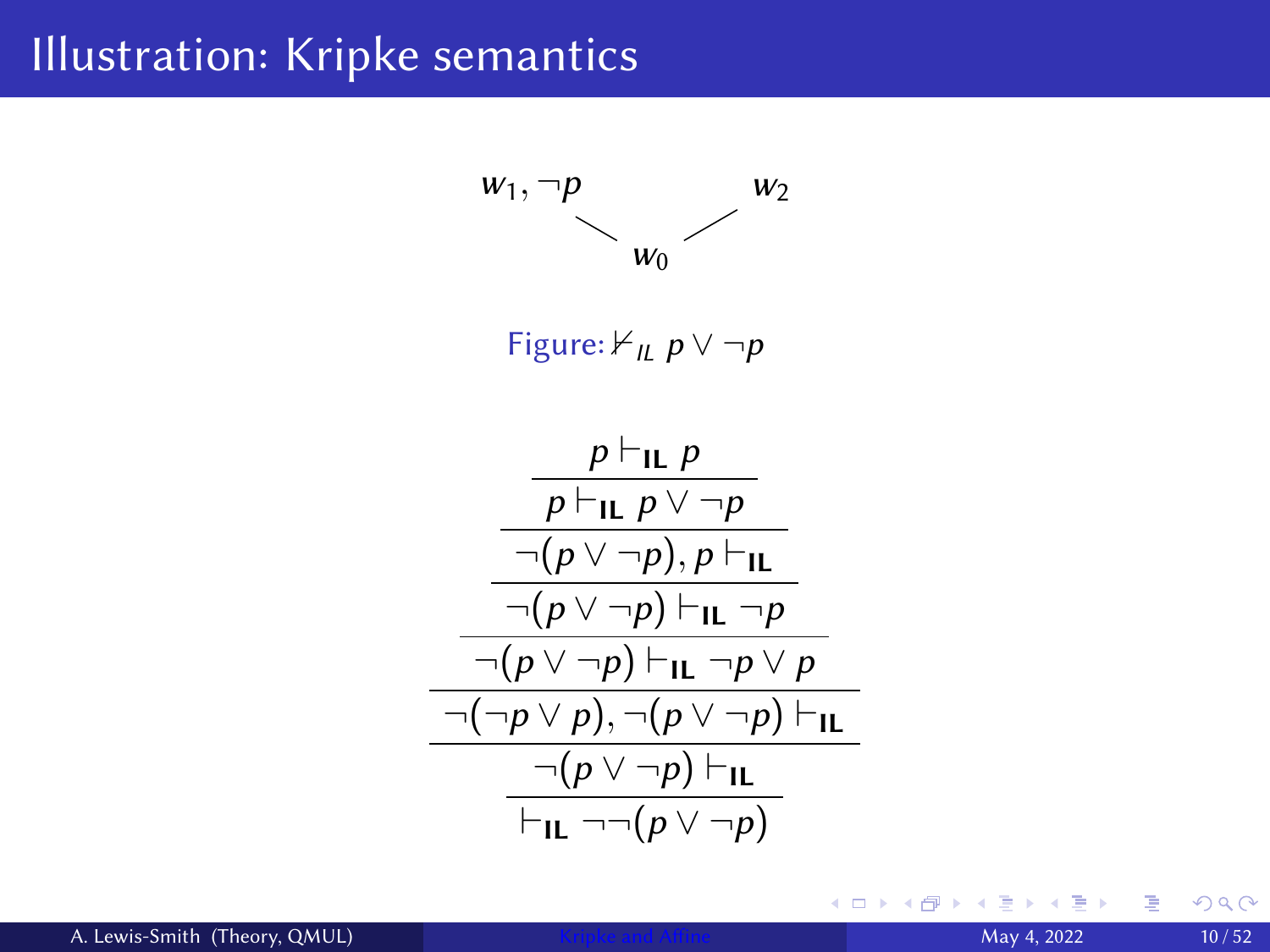## Illustration: Kripke semantics



#### Figure: Truth grows – in a step

4 D F

 $2Q$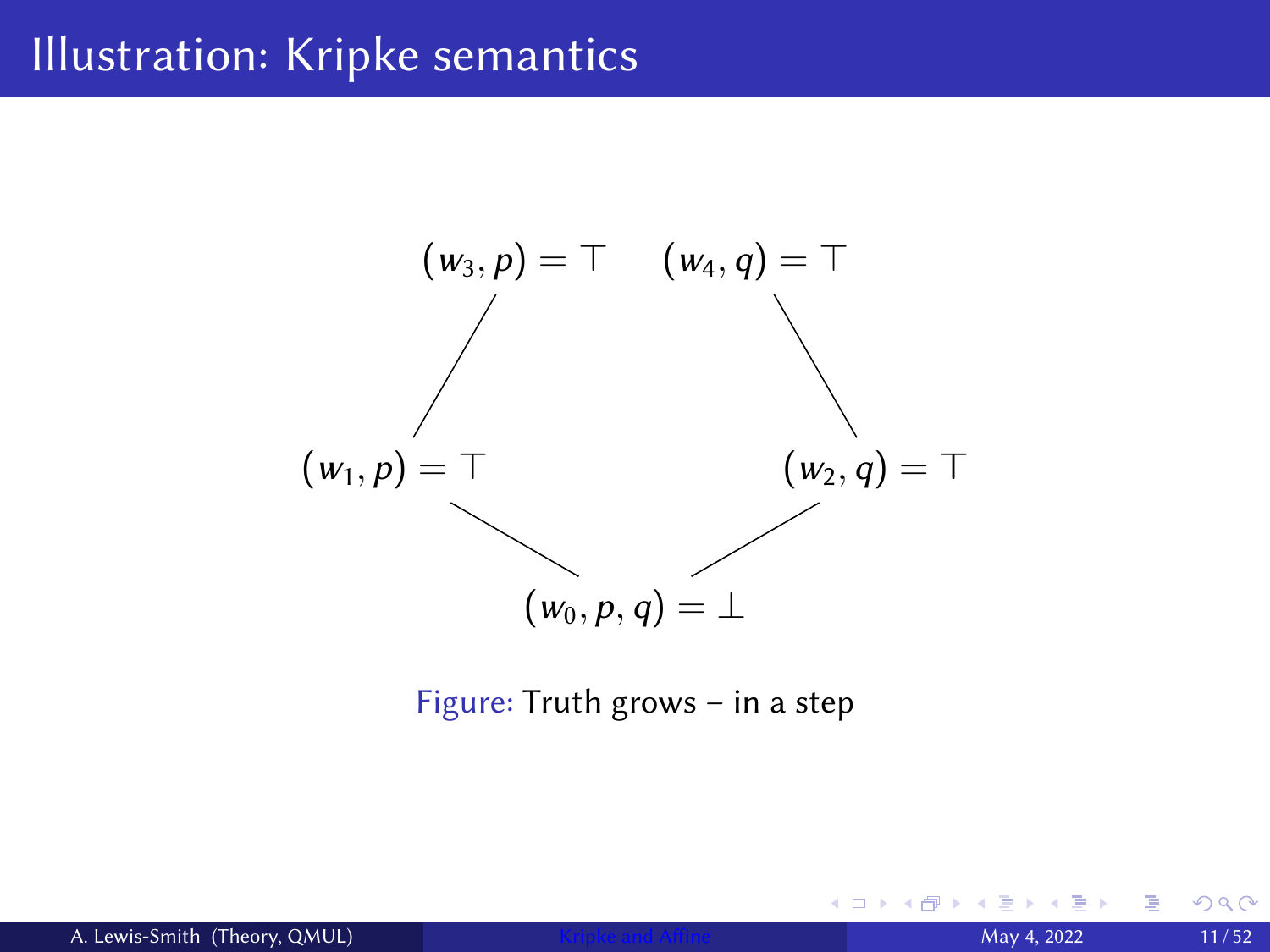## Illustration: Our (fuzzy) semantics



#### Figure: Truth grows – in a slope

4 D F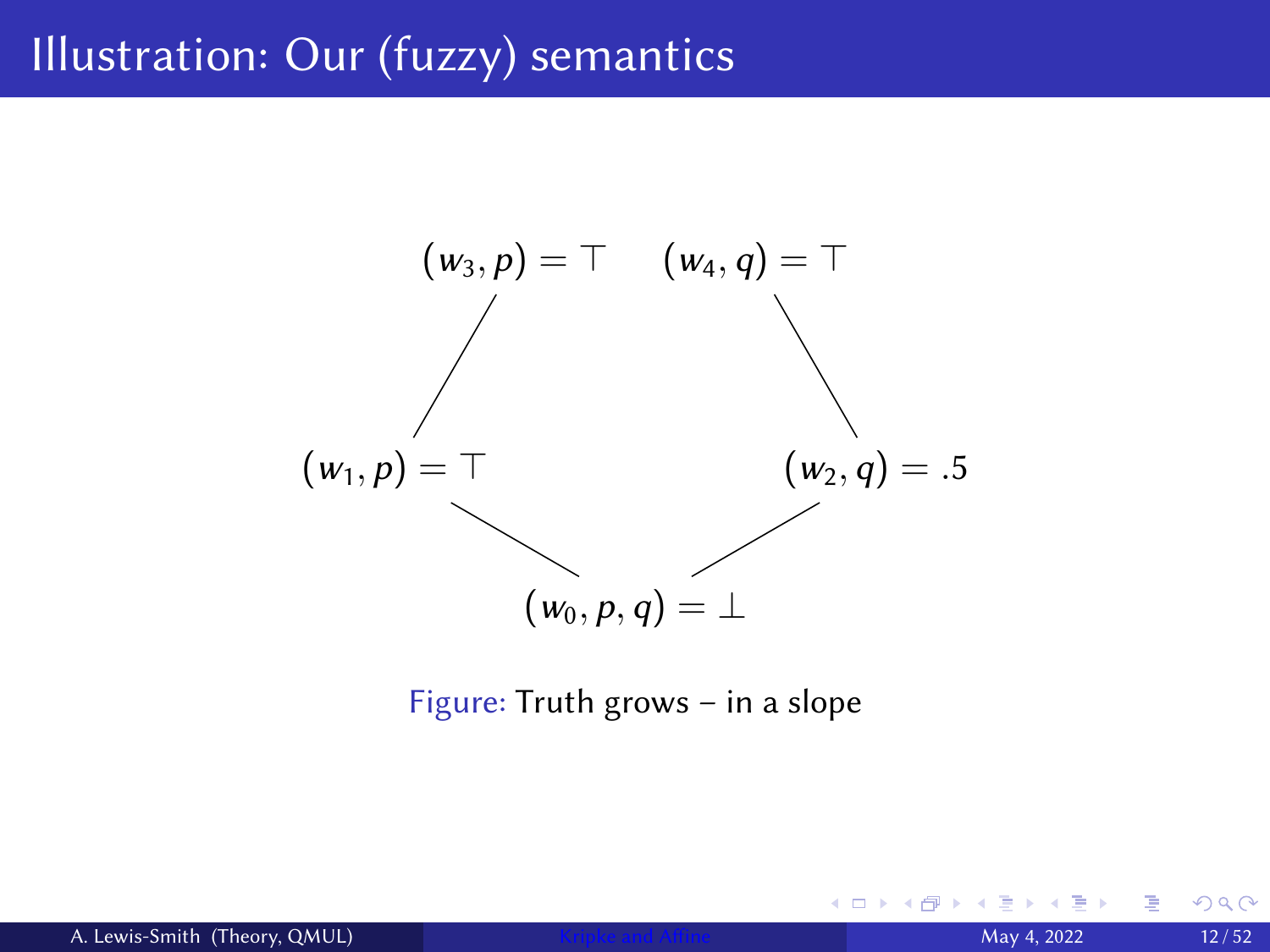<span id="page-12-0"></span>(A1)  $\phi \rightarrow \phi$  (*identity*) (A2)  $(\phi \to \psi) \to (\psi \to \chi) \to \phi \to \chi$  (composition) (A3)  $\phi \otimes \psi \to \psi \otimes \phi$  (commutativity of strong conjunction) (A4)  $\phi \otimes \psi \rightarrow \psi$  (projection) (A5)  $(\phi \otimes \psi \rightarrow \chi) \leftrightarrow (\phi \rightarrow \psi \rightarrow \chi)$  (currying and uncurrying) (A6)  $\phi \land \psi \leftrightarrow \phi \otimes (\phi \rightarrow \psi)$  (weak conjunction) (A7)  $\phi \land \psi \rightarrow \psi \land \phi$  (commutativity of weak conjunction) (A8)  $\phi \rightarrow \phi \lor \psi$  and  $\psi \rightarrow \phi \lor \psi$  (disjunction introduction) (A9)  $(\phi \to \psi) \land (\chi \to \psi) \to \phi \lor \chi \to \psi$  (disjunction elimination)  $(A10) \perp \rightarrow \phi$  (efg)

**KID KIN KED KED E 1990**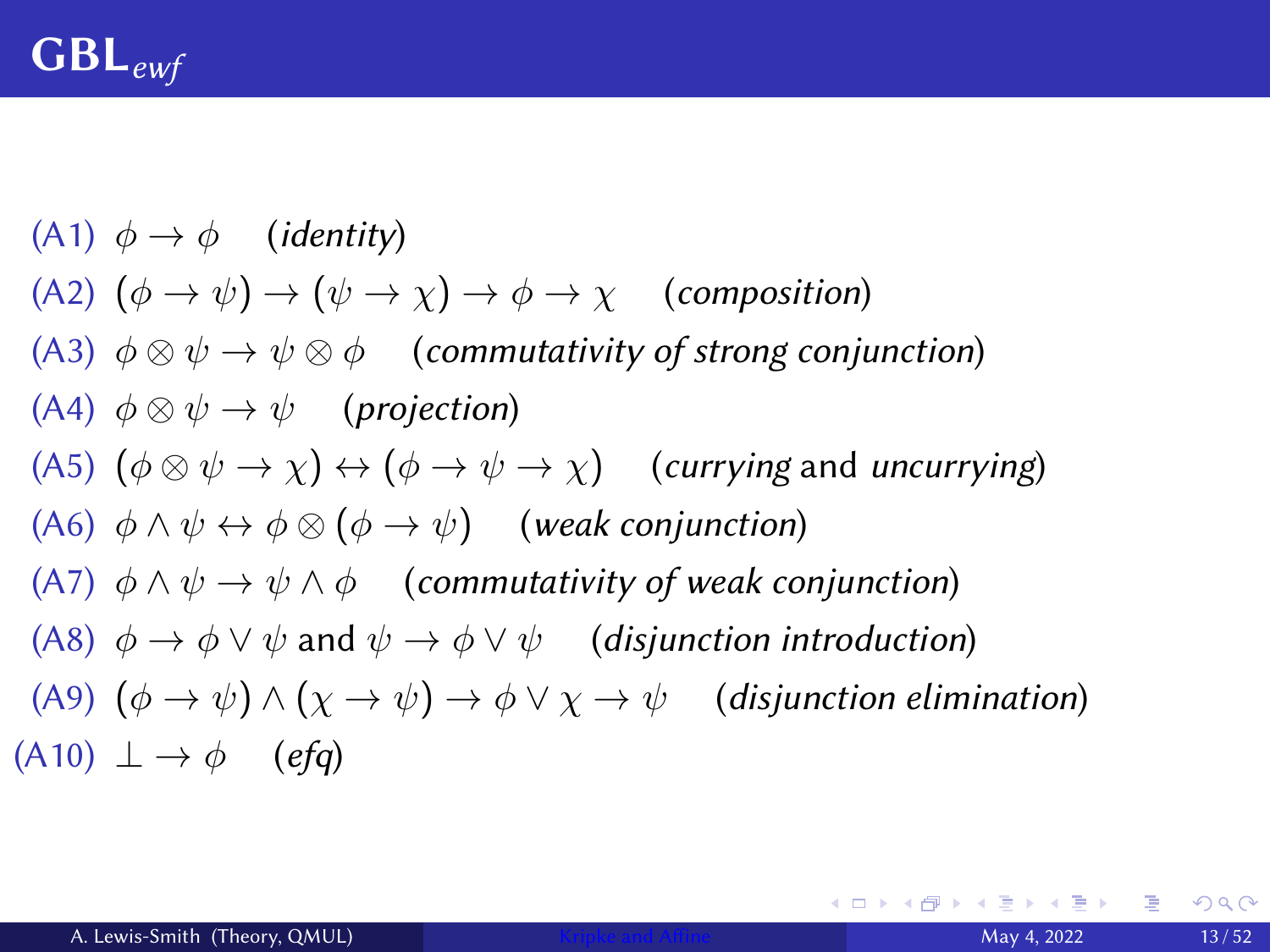## <span id="page-13-0"></span>A natural deduction system for ILL

| $\overline{\Gamma, \phi \vdash \phi}$         | $\overline{\Lambda}$                                                   |                                                                                              |                                                   |          |
|-----------------------------------------------|------------------------------------------------------------------------|----------------------------------------------------------------------------------------------|---------------------------------------------------|----------|
| $\Gamma, \phi \vdash \psi$                    | $\Gamma \vdash \phi \quad \Delta \vdash \phi \rightarrow \psi$         | $\neg$                                                                                       |                                                   |          |
| $\Gamma \vdash \phi \quad \Delta \vdash \psi$ | $\Gamma \vdash \phi \otimes \psi \quad \Delta, \phi, \psi \vdash \chi$ | $\otimes E$                                                                                  |                                                   |          |
| $\Gamma \vdash \phi \quad \Delta \vdash \psi$ | $\otimes I$                                                            | $\Gamma \vdash \phi \otimes \psi \quad \Delta, \phi, \psi \vdash \chi$                       | $\otimes E$                                       |          |
| $\Gamma \vdash \phi \quad \Gamma \vdash \psi$ | $\Gamma \vdash \phi_1 \land \phi_2$                                    | $\wedge E \quad (i \in \{1, 2\})$                                                            |                                                   |          |
| $\Gamma \vdash \phi \land \psi$               | $\wedge I$                                                             | $\Gamma \vdash \phi_1 \land \phi_2$                                                          | $\wedge E \quad (i \in \{1, 2\})$                 |          |
| $\Gamma \vdash \phi_1 \lor \phi_2$            | $\vee$                                                                 | $\Gamma \vdash \phi \lor \psi \quad \Delta, \phi \vdash \chi \quad \Delta, \psi \vdash \chi$ | $\vee E$                                          |          |
| $\Gamma \vdash \phi_1 \lor \phi_2$            | $\vee$                                                                 | $\Gamma, \Delta \vdash \chi$                                                                 | $\Gamma, \phi, \phi \rightarrow \psi \vdash \chi$ | $\vee E$ |
| $\Gamma \vdash \phi_1 \lor \phi_2$            | $\Gamma \vdash \phi \lor \psi \quad \Delta, \phi \vdash \chi$          | $\Gamma, \phi, \phi \rightarrow \psi \vdash \chi$                                            | $\vee E$                                          |          |

<span id="page-13-1"></span>Figure: Intuitionistic Łukasiewicz [log](#page-12-0)i[c](#page-14-0) [IL](#page-12-0)[L](#page-13-0)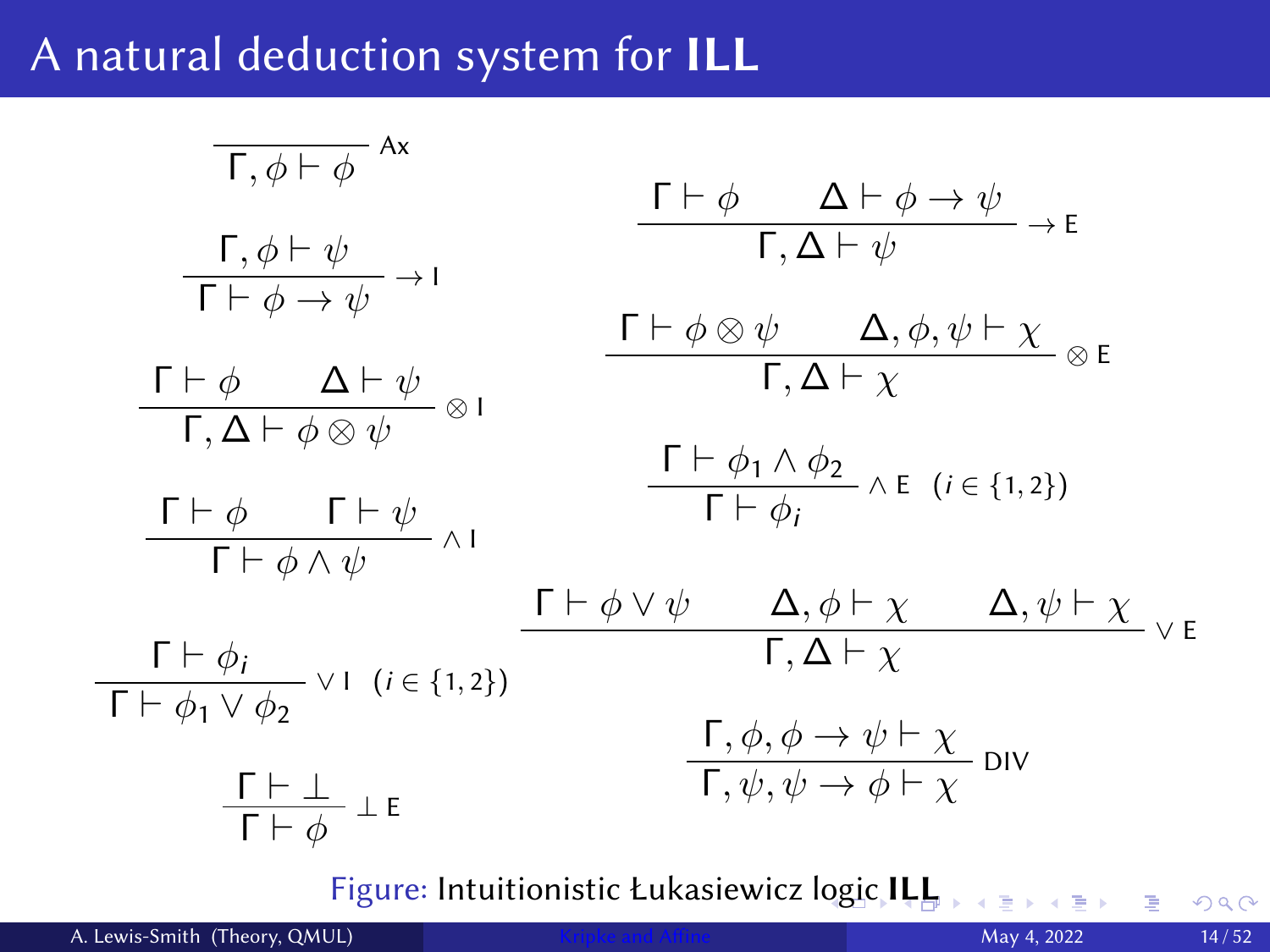#### <span id="page-14-0"></span>Theorem 4

The natural deduction system **ILL** (Figure  $6$ ) is equivalent to the Hilbert-style system  $GBL_{ewf}$  of (2008), i.e.

 $Γ ⊢$ <sub>ILL</sub>  $\phi$  *iff*  $\otimes$  Γ  $\vdash$ <sub>GBL<sub>ewf</sub>  $\phi$ </sub>

noting that we use  $\psi \otimes \chi$  where Bova and Montagna in (2009) use  $\psi \odot \chi$ .

#### Proof.

Show the axioms of  $GBL_{ewf}$  are derivable in ILL and all the rules of ILL are derivable rules of  $GBL_{ewf}$ . Straightforward.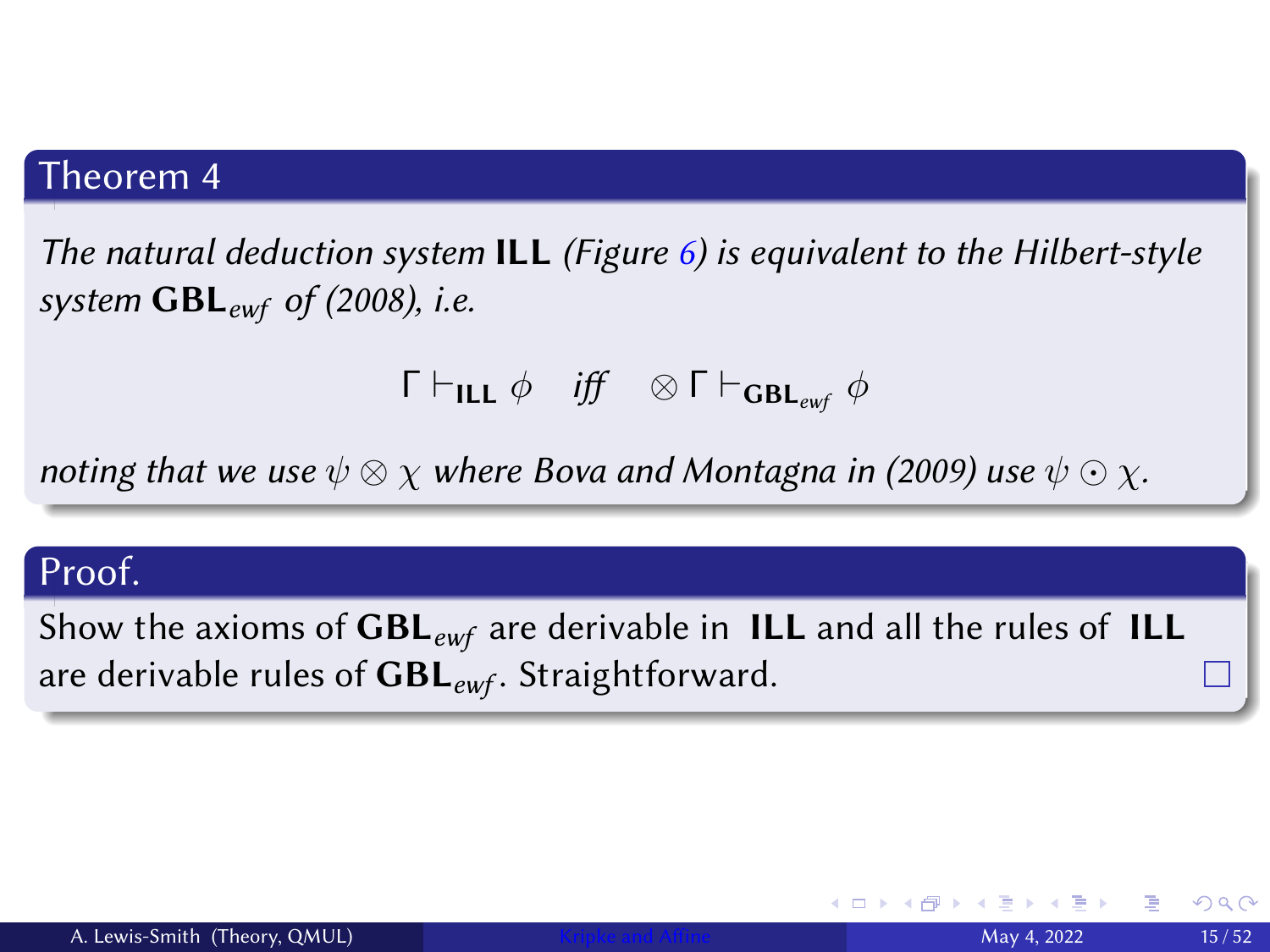- Before we introduce our Kripke semantics for ILL, we remind the audience about some standard algebraic semantics, for both intuitionistic Łukasiewicz logic and classical Łukasiewicz logic.
- In total we will consider four different classes of algebras: lattice-ordered monoids, residuated lattices, GBL-algebras, and MV-algebras.

つひひ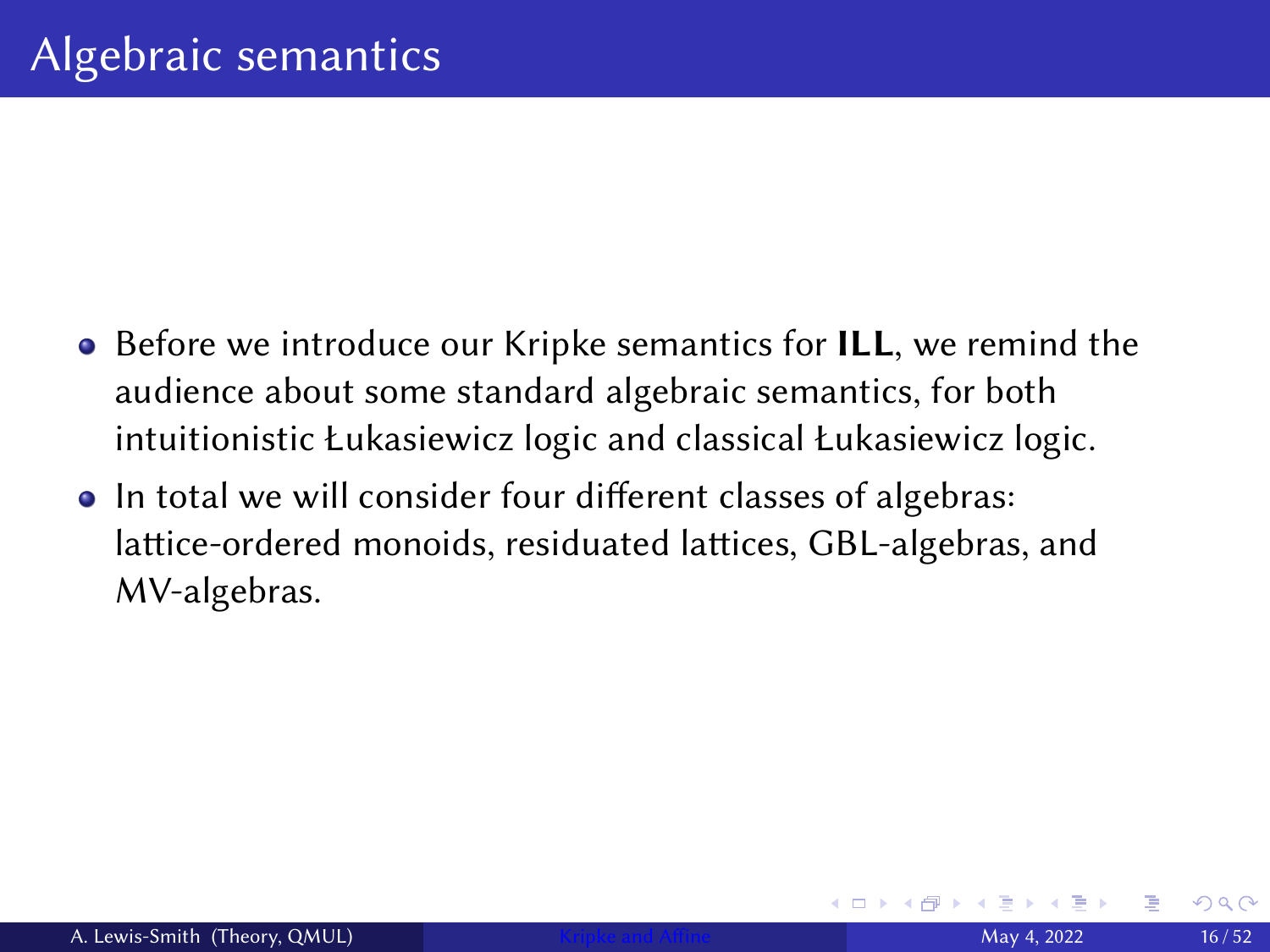## Definition 5 (Commutative Lattice-ordered monoid)

A structure  $\mathcal{A} = \langle A, \wedge, \vee, \otimes, 1 \rangle$  is a commutative lattice-ordered monoid if

- $\bullet \ \langle A, \wedge, \vee \rangle$  is a lattice
- $\bullet \ \langle A, \otimes, 1 \rangle$  is a commutative monoid
- $\bullet \otimes$  is monotonic increasing with respect to the lattice order on A.

つひへ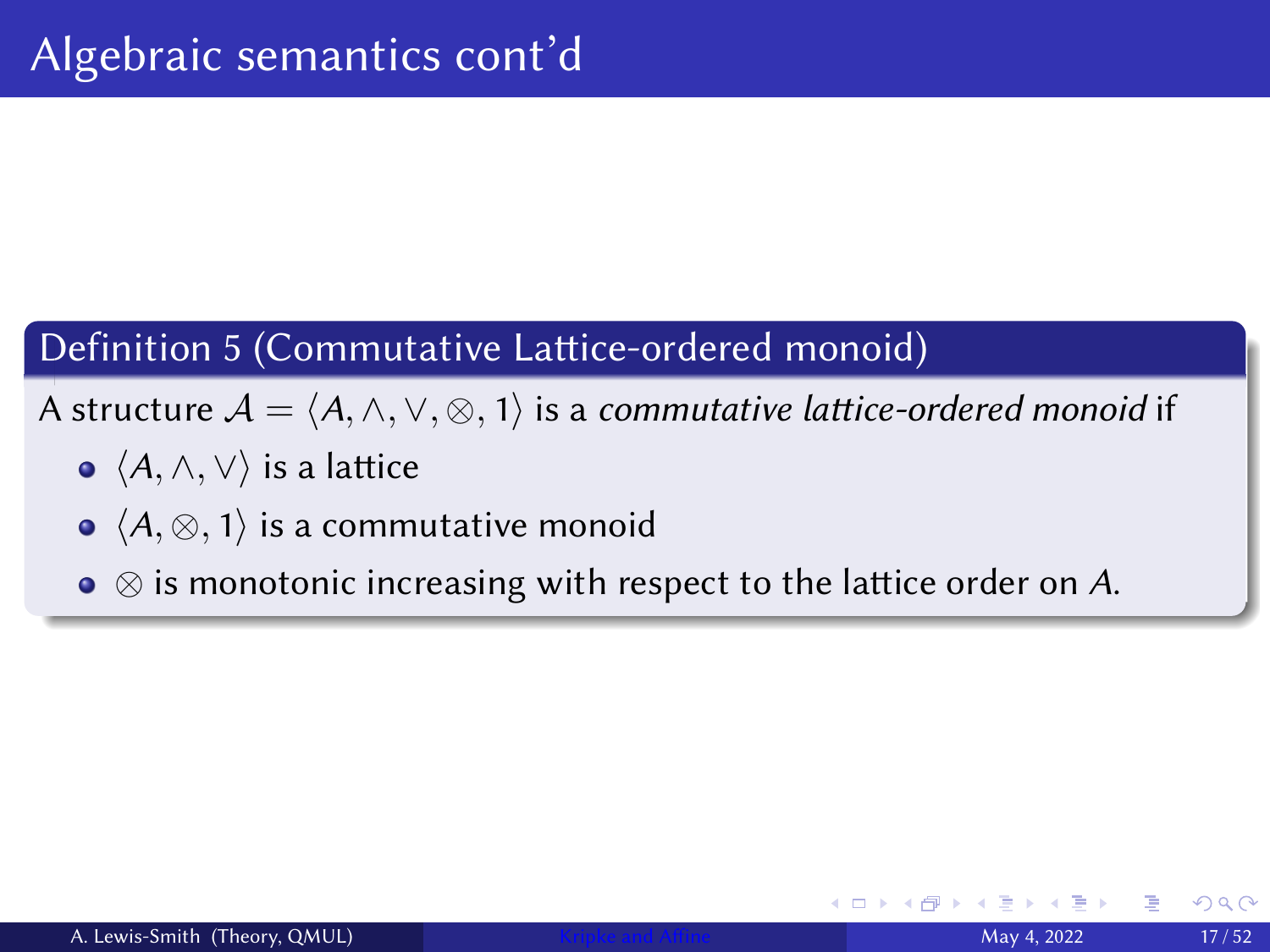## Definition 6 (Residuated lattice)

A structure  $A = \langle A, \wedge, \vee, \otimes, 1, \rightarrow \rangle$  is called a *residuated lattice* if

- $\bullet$   $\langle A, \wedge, \vee, \otimes, 1 \rangle$  is a commutative lattice-ordered monoid
- $x \otimes y \leq z$  if and only if  $x \leq y \rightarrow z$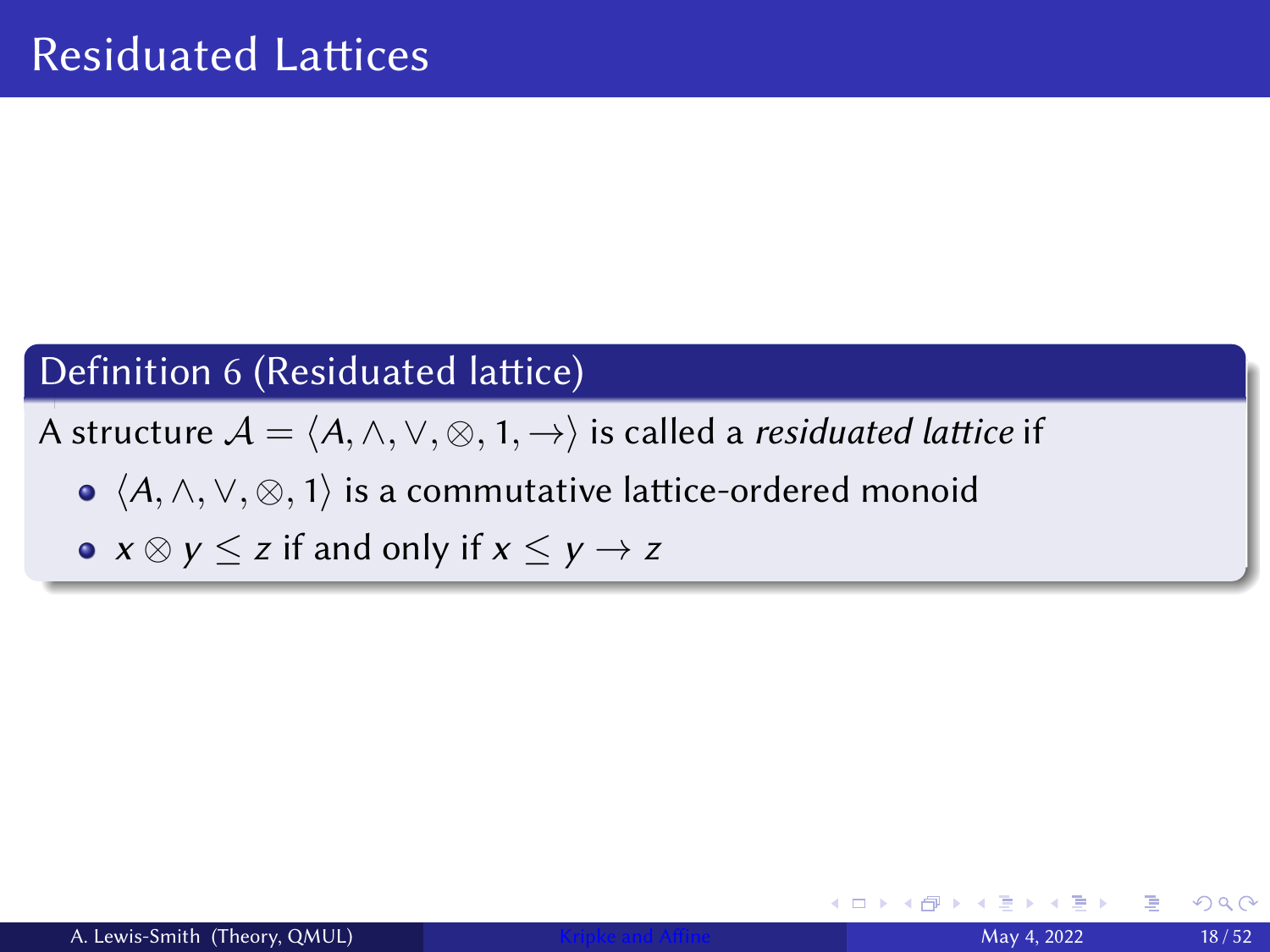A GBL-algebra is a residuated lattice which satisfies the divisibility *property<sup>a</sup>:* if  $x \le y$  then  $y \otimes (y \to x) = x.$  This is equivalent to require that the residuated lattice satisfies the equation:

$$
x\otimes (x\rightarrow y)=y\otimes (y\rightarrow x)
$$

<sup>a</sup>Note that since  $y \to x \leq y \to x$ , it is always the case that  $y \otimes (y \to x) \leq x$ (this is the counit of the adjunction defining residuation). The name "divisibility" property makes sense if one interprets  $x \otimes y$  as multiplication  $x \times y$ , and  $y \to x$  as division  $\frac{x}{y}$ . This is saying that if  $0 \le x \le y \le 1$  then  $y \times \frac{x}{y} = x$ . Note that if  $y = 0$ then  $x = 0$  as well.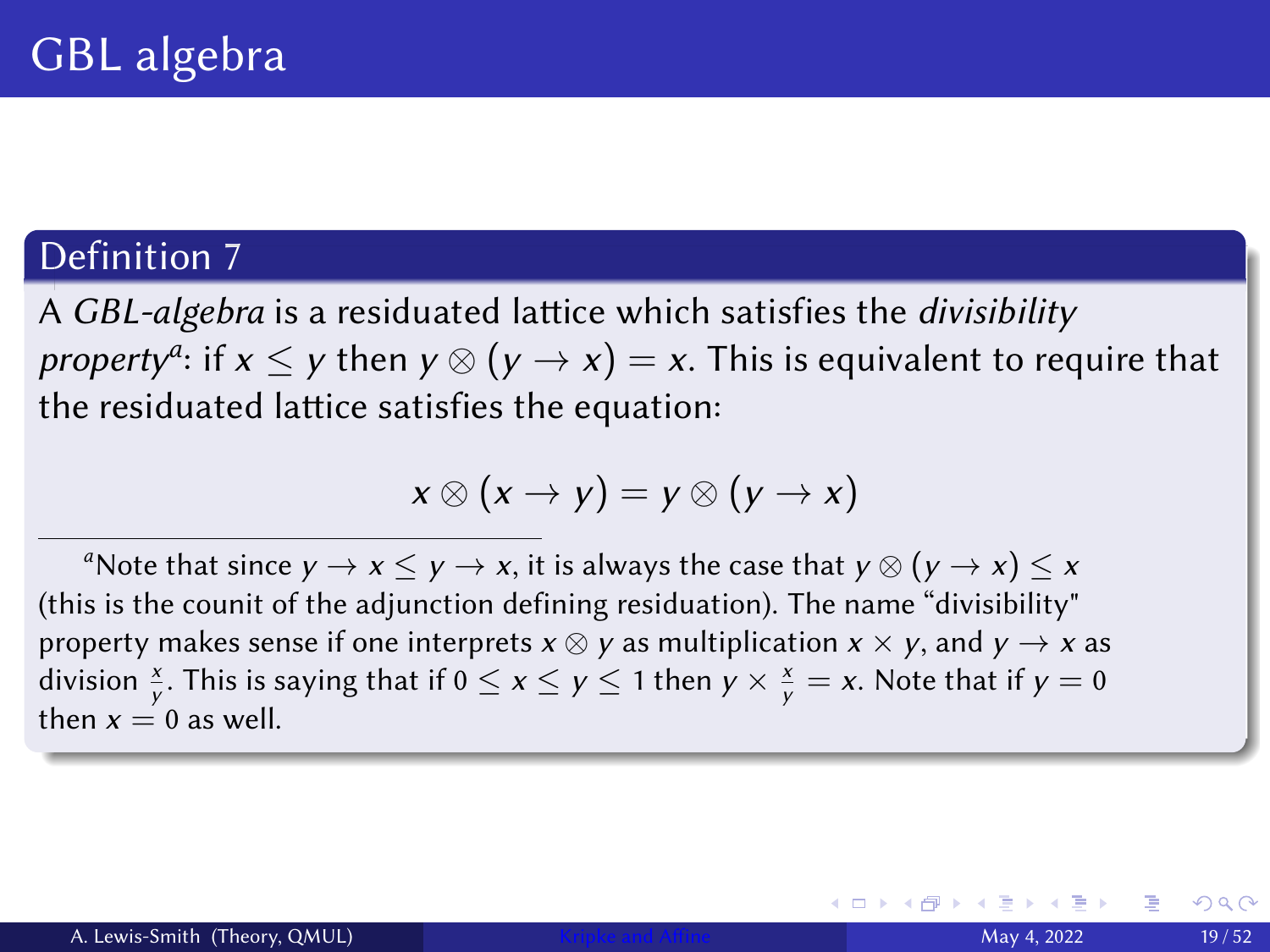A GBL-algebra is said to be *integral* if 1 is the top element of the lattice, i.e.  $x \leq 1$ , in which case we also denote 1 by  $\top$ .

### Definition 9

A GBL-algebra is said to be *bounded* if the lattice has a bottom element  $\perp$ , i.e.  $\perp \leq x$  for all  $x \in A$ .

つくへ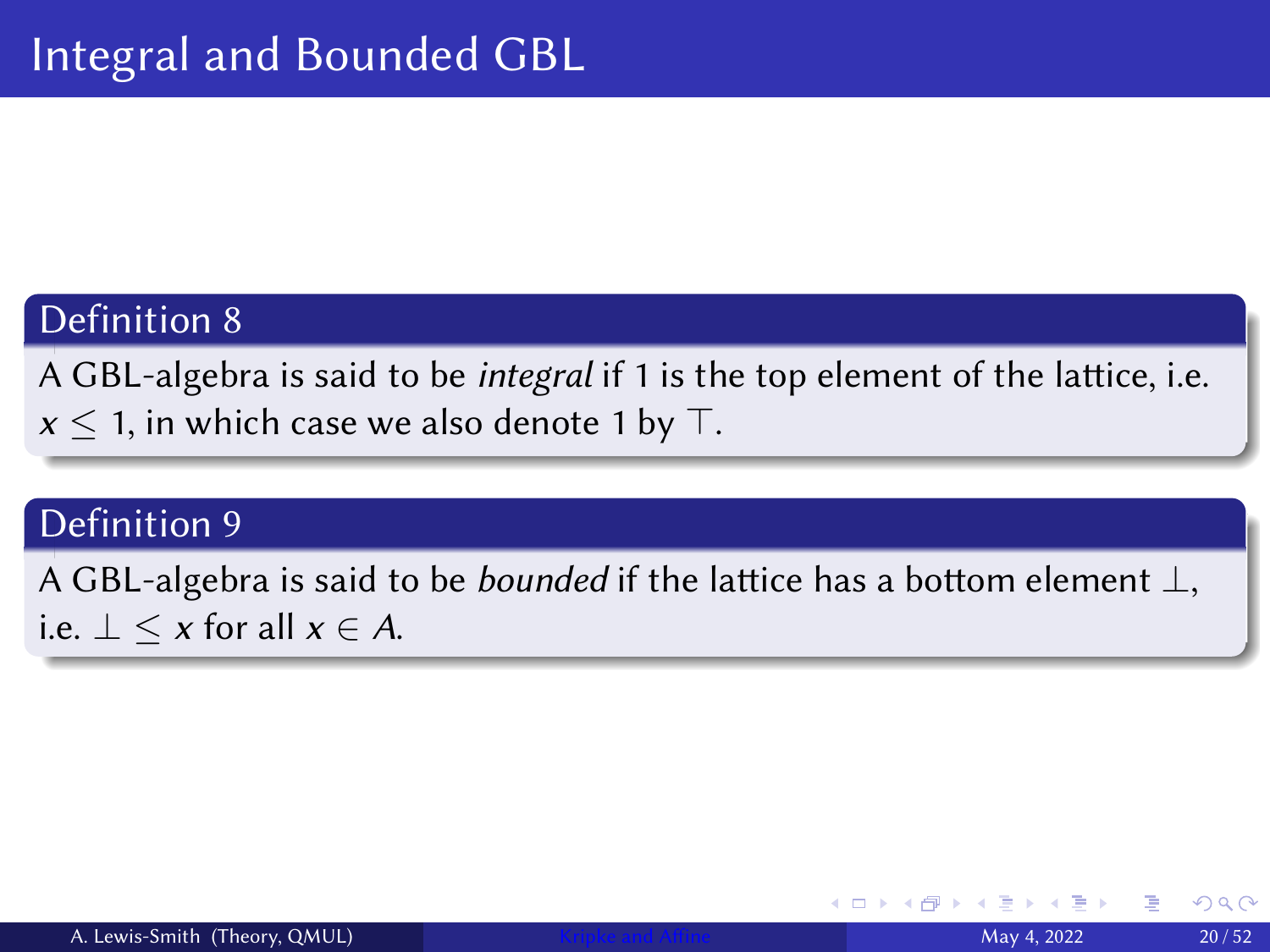Commutative, integral and bounded GBL-algebras provide an algebraic semantics for ILL. This is mentioned in various papers of Montagna et al, e.g. (2008) says " $GBL_{ewf}$  is strongly algebraizable ... Its equivalent algebraic semantics is the variety of commutative, integral and bounded GBL-algebras".

#### Remark 1.1

We note that commutative, integral and bounded GBL-algebras are the same as Bounded pocrims with divisibility.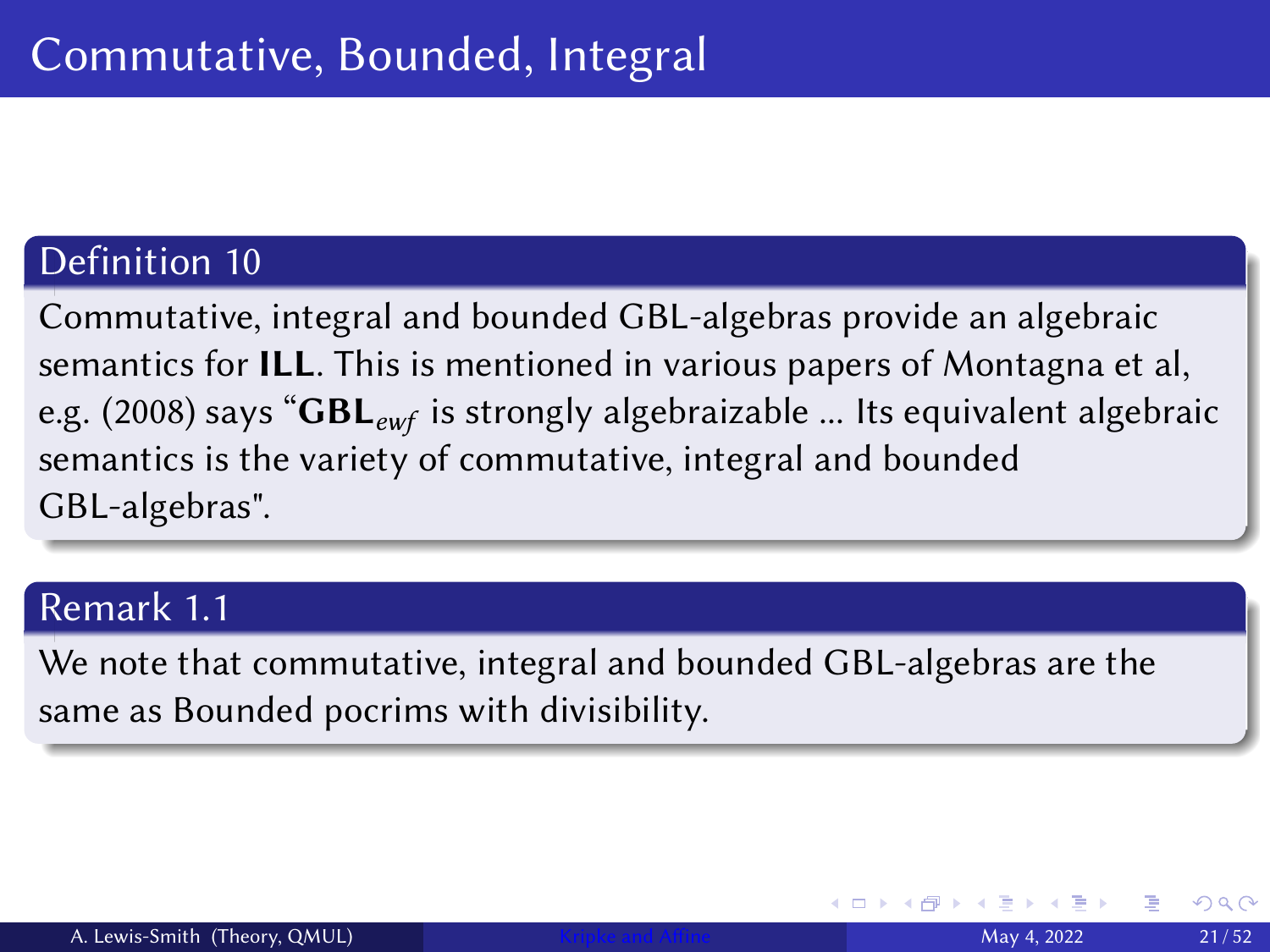## Bounded Pocrims

## Definition 11

A bounded partially-ordered-commutative-residuated-integral-monoid, is

$$
\mathcal{P} = \langle P, \leq, \top, \bot, \otimes, \to \rangle
$$

P is a poset ordered by  $\leq$ , partial order given by

$$
a\leq b \Leftrightarrow a\rightarrow b=\top
$$

bounded by  $\perp$ ,  $\top$  with  $\perp$  as the bottom and  $\top$  as the top. Here  $\otimes$  is a monoidal operation, with residual given by  $\rightarrow$ .

- $\bullet$   $\langle P, \otimes, \top \rangle$  is a commutative monoid with neutral element  $\top$ ;
- $\bullet \langle P, \leq \rangle$  is a partially ordered set such that  $\leq$  is compatible with  $\otimes$  (i.e.,  $a \leq b$  implies  $a \otimes c \leq b \otimes c$  and  $\top$  is the maximum of  $\langle P, \leq \rangle$ ;
- $\bullet \langle P, \leq \rangle$  has the residuum property, that is  $a \otimes c \leq b$  if and only if  $c \leq a \rightarrow b$ .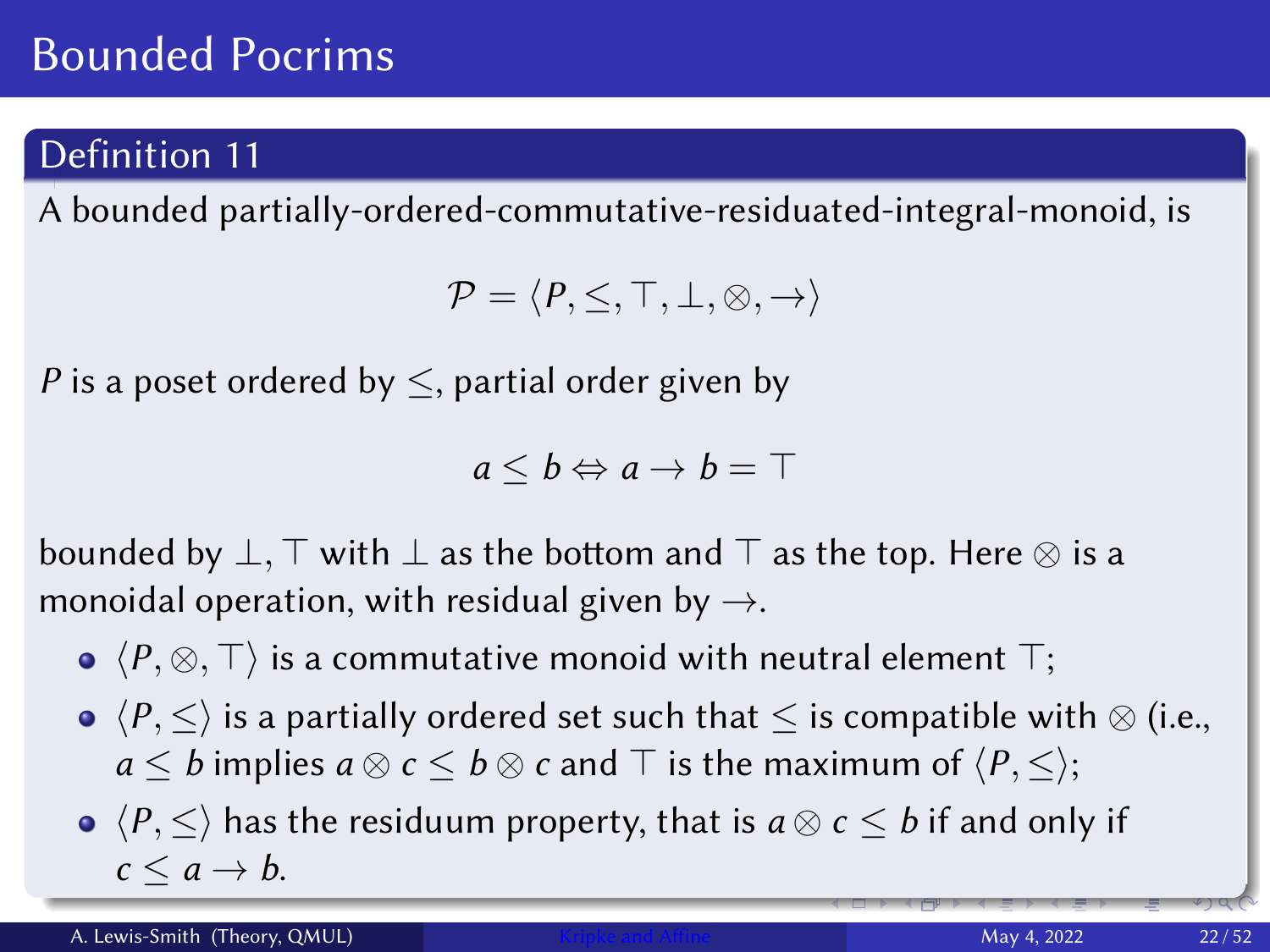A sequent  $\phi_1, ..., \phi_n \vdash \psi$  is then said to be valid in P, if  $\phi_1 \otimes ... \otimes \phi_n \leq \psi$ holds in  $P$ . A sequent is said to be *valid* if it is valid in *all* integral, commutative, GBL algebras. It is easy to show that the valid sequents, in the sense above, are precisely the ones provable in Intuitionistic Lukasiewicz logic.

つひひ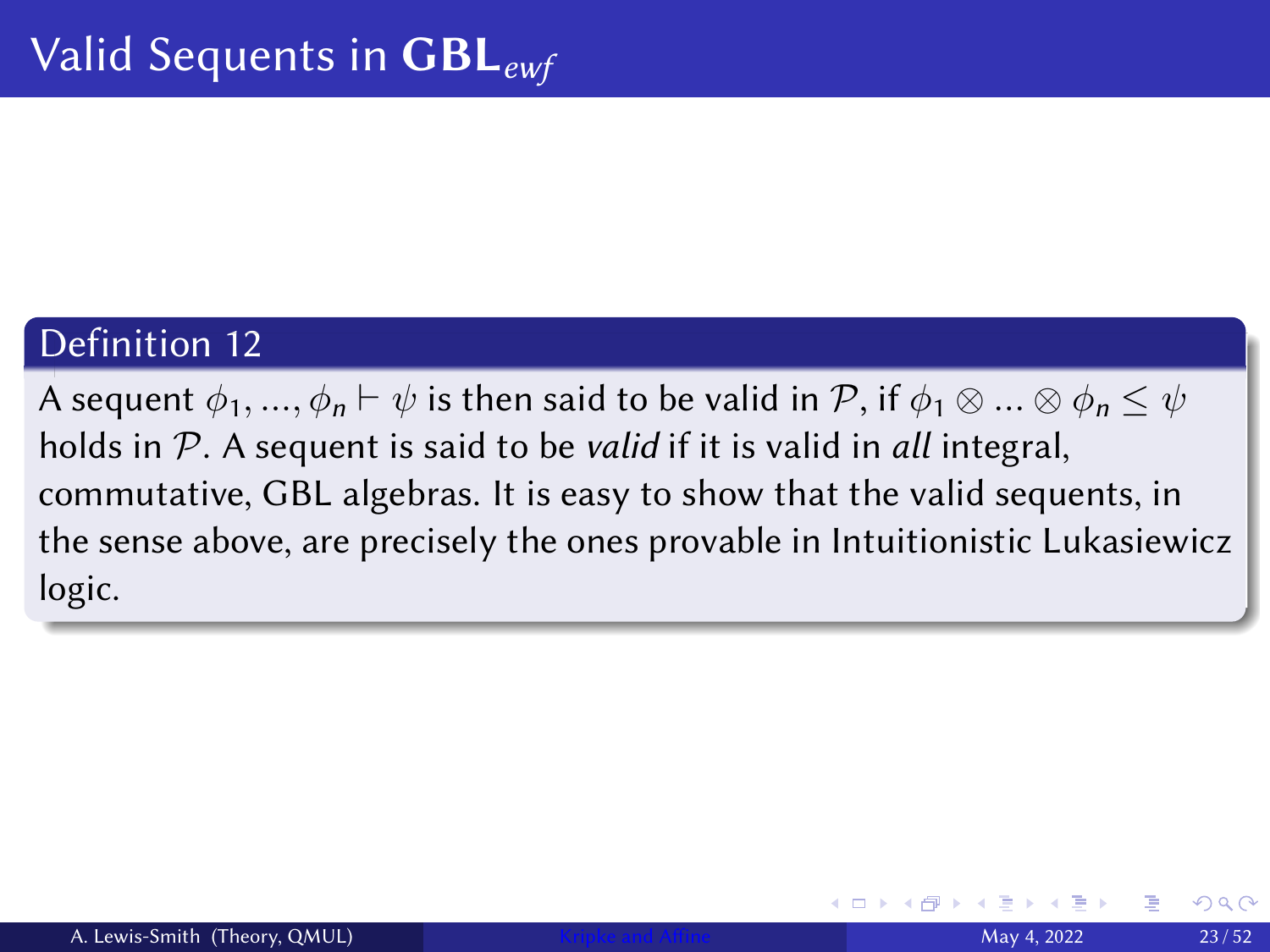Formally, given a commutative, integral and bounded GBL-algebras A, and a mapping from propositional variables to elements of  $A$ 

$$
p \quad \mapsto \quad \llbracket p \rrbracket \in A
$$

we can extend that mapping to all formulas in the language of  $\mathcal L$  in the straightforward way, e.g.  $[\![\phi \otimes \psi ]\!] := [\![\phi ]\!] \otimes [\![\psi ]\!]$ . A sequent  $\phi_1, \ldots, \phi_n \vdash \psi$  is then said to be valid in  $A$ , if

$$
\llbracket \phi_1 \rrbracket \otimes \ldots \otimes \llbracket \phi_n \rrbracket \leq \llbracket \psi \rrbracket
$$

holds in A. A sequent is said to be valid if it is valid in all commutative, integral and bounded GBL-algebras. It is easy to show that the valid sequents, in the sense above, are precisely the ones provable in ILL.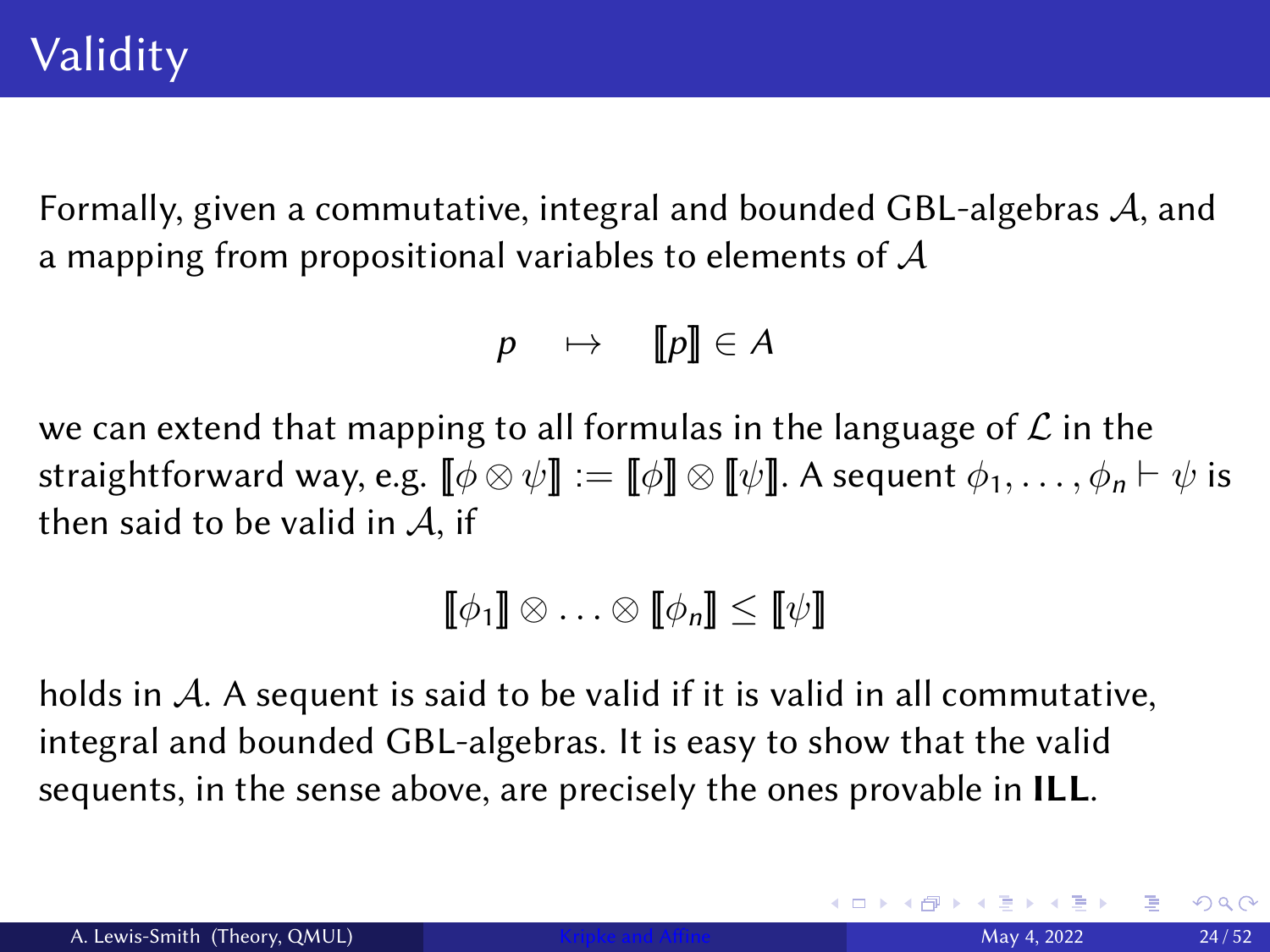## Definition 13 (MV-algebra)

An MV-algebra is a bounded, commutative, GBL-algebra where negation  $(\neg x = x \rightarrow \bot)$  is an involution, i.e.  $(x \rightarrow \bot) \rightarrow \bot = x$ , for all x.

## MV-algebras

MV-algebras provide an algebraic semantics for (classical) Łukasiewicz logic. Here are are interested in a particular MV-algebra which we will use in our Kripke semantics for ILL.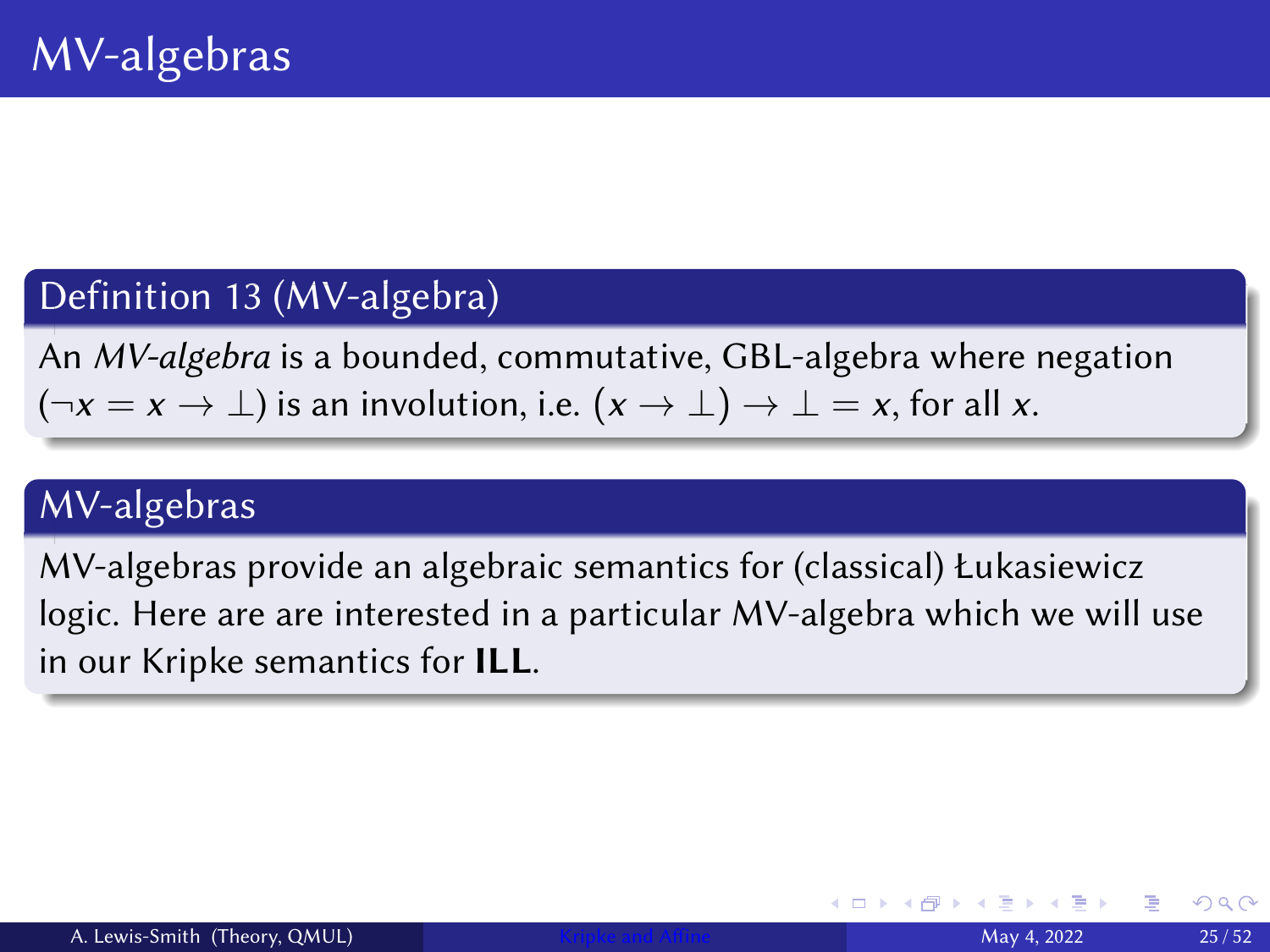## **MV** chains

## Definition

For  $x \in [0, 1]$ , let  $\overline{x} := 1 - x$ . The standard MV-chain, denoted  $[0, 1]_{MV}$ , is the MV-algebra defined as follows: The domain of  $[0, 1]_{MV}$  is the unit interval  $[0, 1]$ , with the constants and binary operations defined as:

## MV-chain

$$
T := 1
$$
  
\n
$$
\perp := 0
$$
  
\n
$$
x \wedge y := \min\{x, y\}
$$
  
\n
$$
x \vee y := \max\{x, y\}
$$
  
\n
$$
x \otimes y := \max\{0, \overline{x + \overline{y}}\}
$$
  
\n
$$
x \rightarrow y := \min\{1, \overline{y - \overline{x}}\}
$$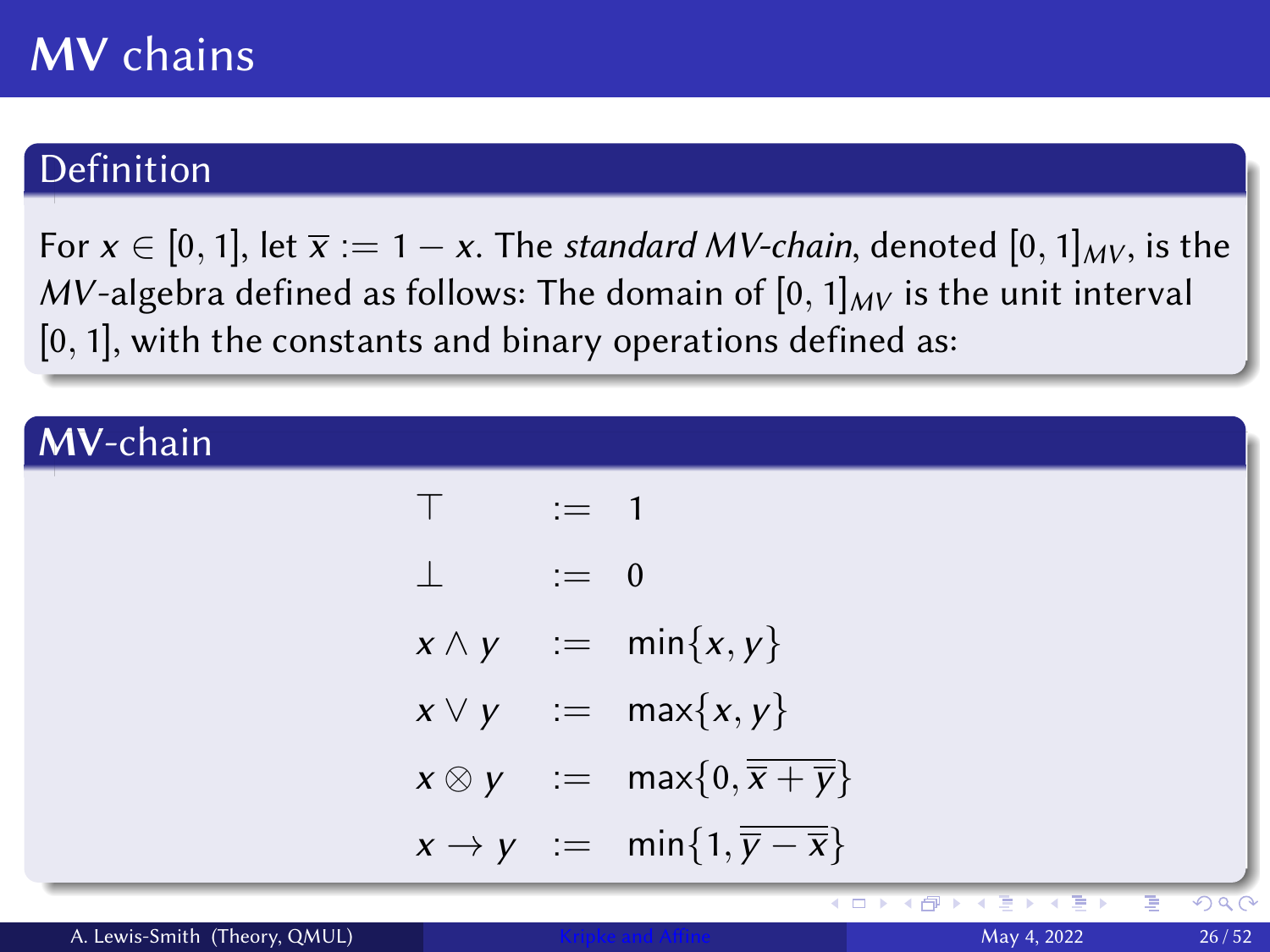#### note

The standard MV-chain is both an MV-algebra and a GBL-algebra. It is complete as a lattice.

#### note

 $x \otimes y$  is equivalent to max $\{0, x + y - 1\}$ . To see this is so:

### Proof.

$$
x \otimes y = \max\{0, \overline{x + \overline{y}}\}
$$
  
=  $\max\{0, 1 - ((1 - x) + (1 - y))\}$   
=  $\max\{0, 1 - (1 - x) - (1 - y)\}$   
=  $\max\{0, 1 - 1 + x - 1 + y\}$   
=  $\max\{0, x + y - 1\}$ 

4 0 8 4

重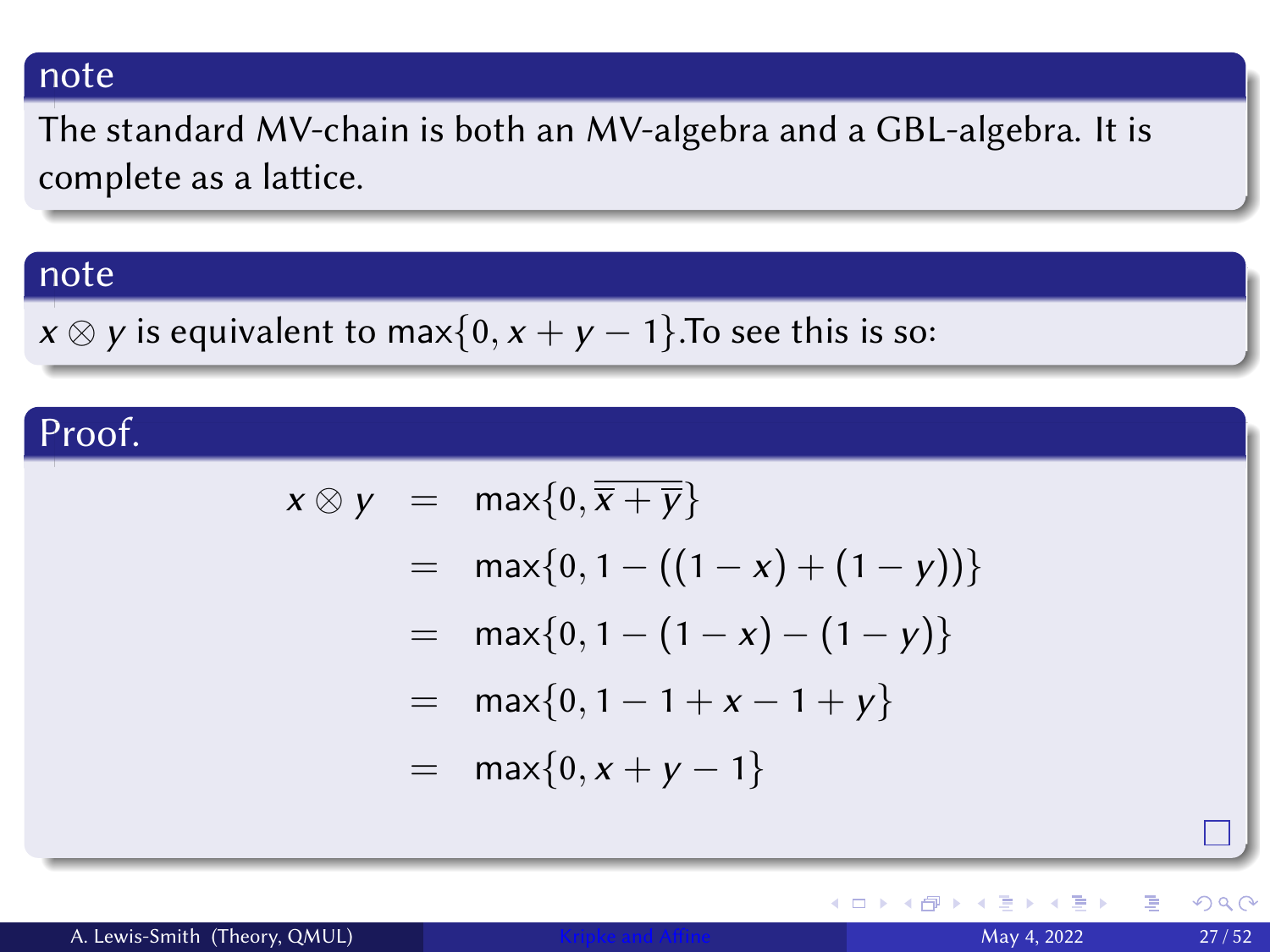#### note

$$
x \rightarrow y
$$
 is equivalent to min{1,  $y - x + 1$  }.

## Proof.

$$
x \rightarrow y = \min\{1, \overline{y} - \overline{x}\}\
$$
  
=  $\min\{1, 1 - ((1 - x) - (1 - y))\}\$   
=  $\min\{1, 1 - (1 - x) + (1 - y)\}\$   
=  $\min\{1, 1 - 1 + x + 1 - y\}\$   
=  $\min\{1, y - x + 1\}$ 

(□ ) ( ) →

È.  $\mathbf{A}$ 

 $\prec$  $\mathbf{p}$  重

 $299$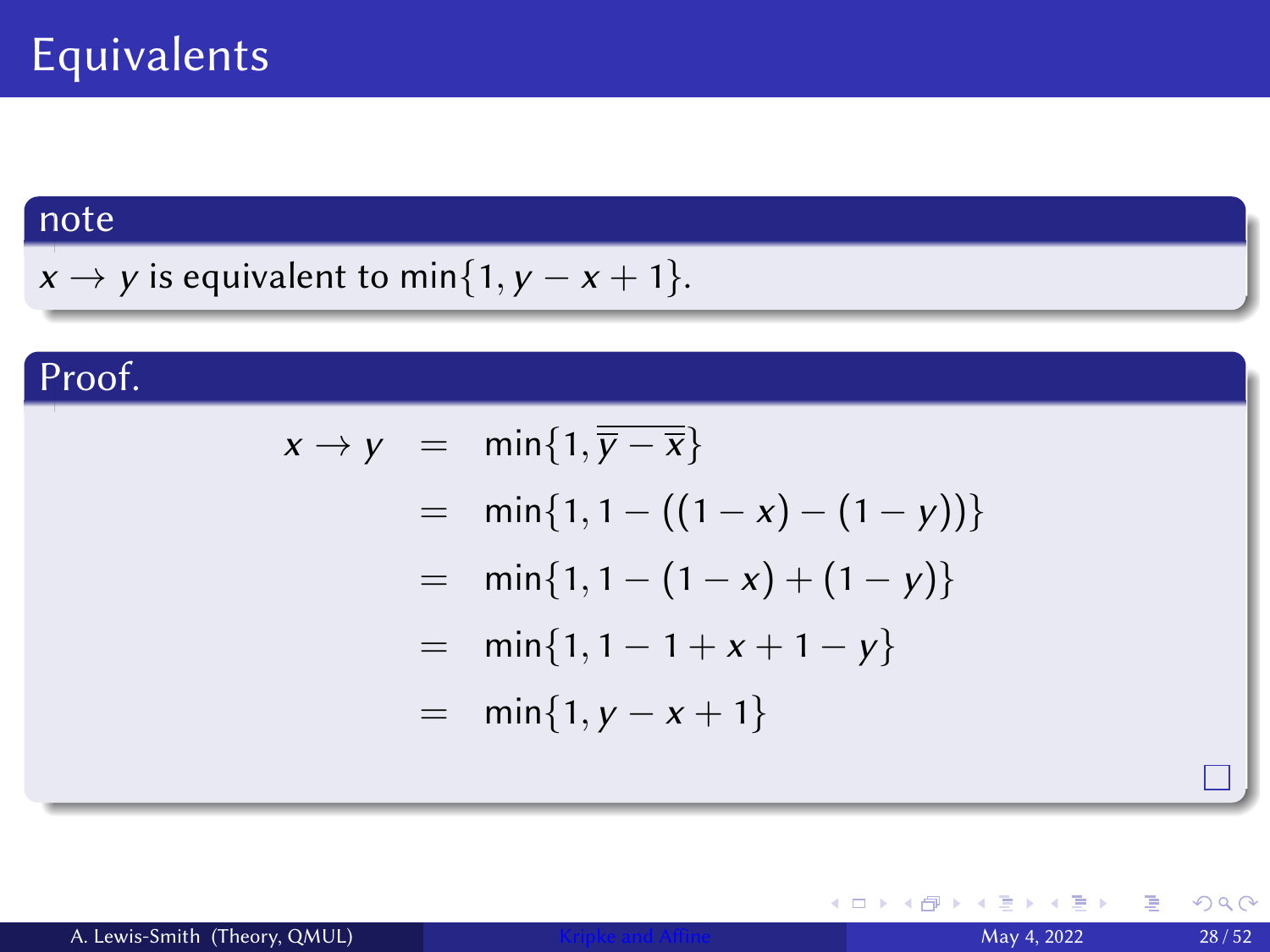#### note

The Kripke semantics for ILL that we propose is based on the Bova-Montagna construction of poset sums introduced in (2008). We first need to define a particular class of functions from the set of worlds W to the standard MV-chain.

#### note

It may not appear to be a generalisation of Kripke semantics on first glance. The next few sections will make it clear that it is.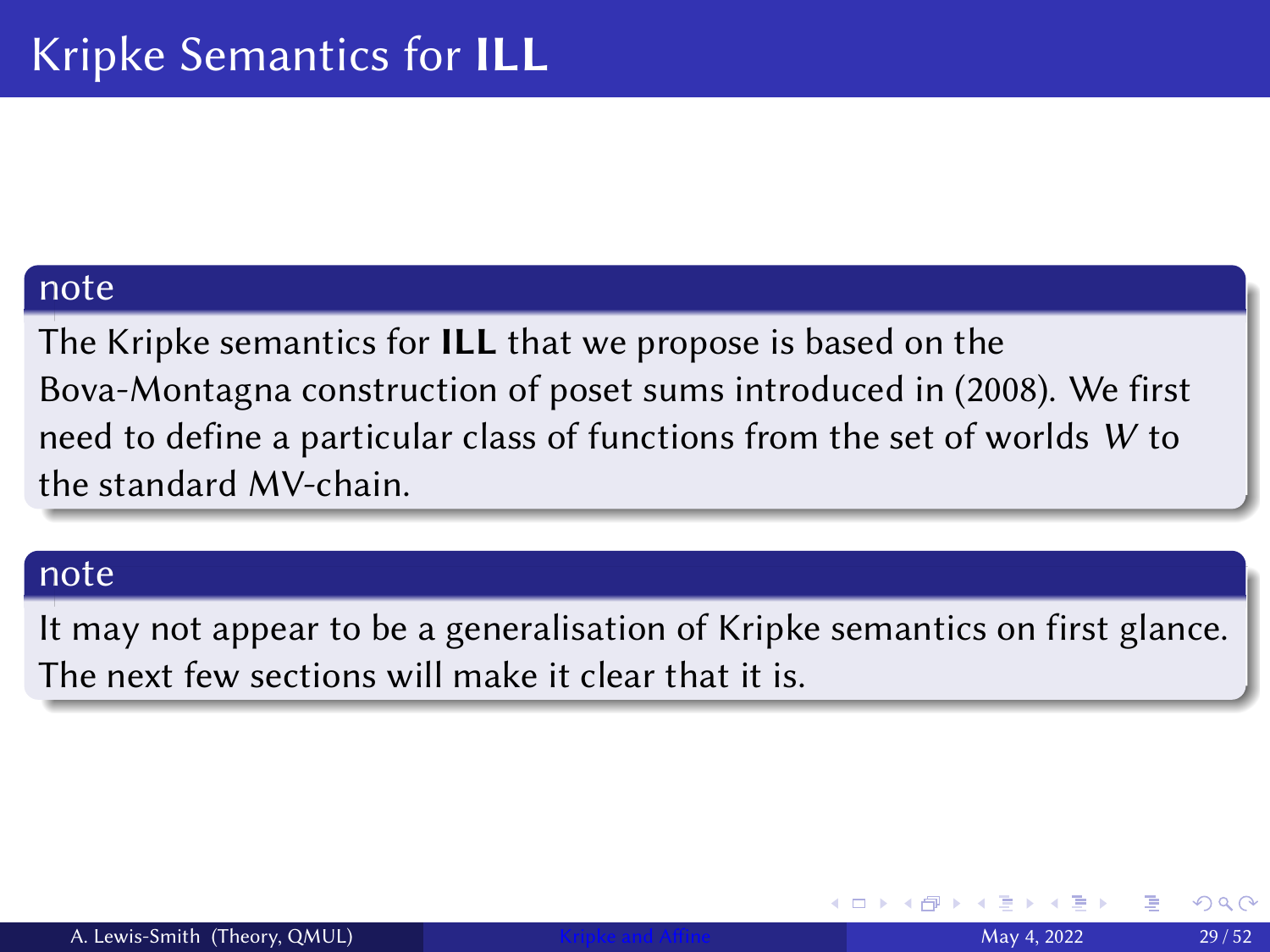Let  $W = \langle W, \succeq \rangle$  be a partial order, and let  $v \succ w := (v \succeq w) \wedge (v \neq w)$ . A function  $f: W \to [0, 1]_{MV}$  is said to be a sloping function if  $f(w) > \perp$ implies  $\forall v \succ w(f(v) = \top)$ .

#### note

The above implies that if  $f: W \to [0, 1]_{MV}$  is a sloping function and  $f(w)$   $\leq$  T then  $\forall v \leq w(f(v) = \bot)$ . That is, along any increasing chain  $w_1 \prec w_2 \prec \ldots \prec w_n$ , there can only be at most one point *i* such that ⊥  $\leq f(w_i)$   $\lt$   $\top$ , and for  $j < i$  we must have  $f(w_i) = \bot$ , and for  $j > i$  we must have  $f(w_i) = \top$ .

∢ ロ ▶ ∢ 御 ▶ ∢ 重 ▶ ∢ 重 ▶ …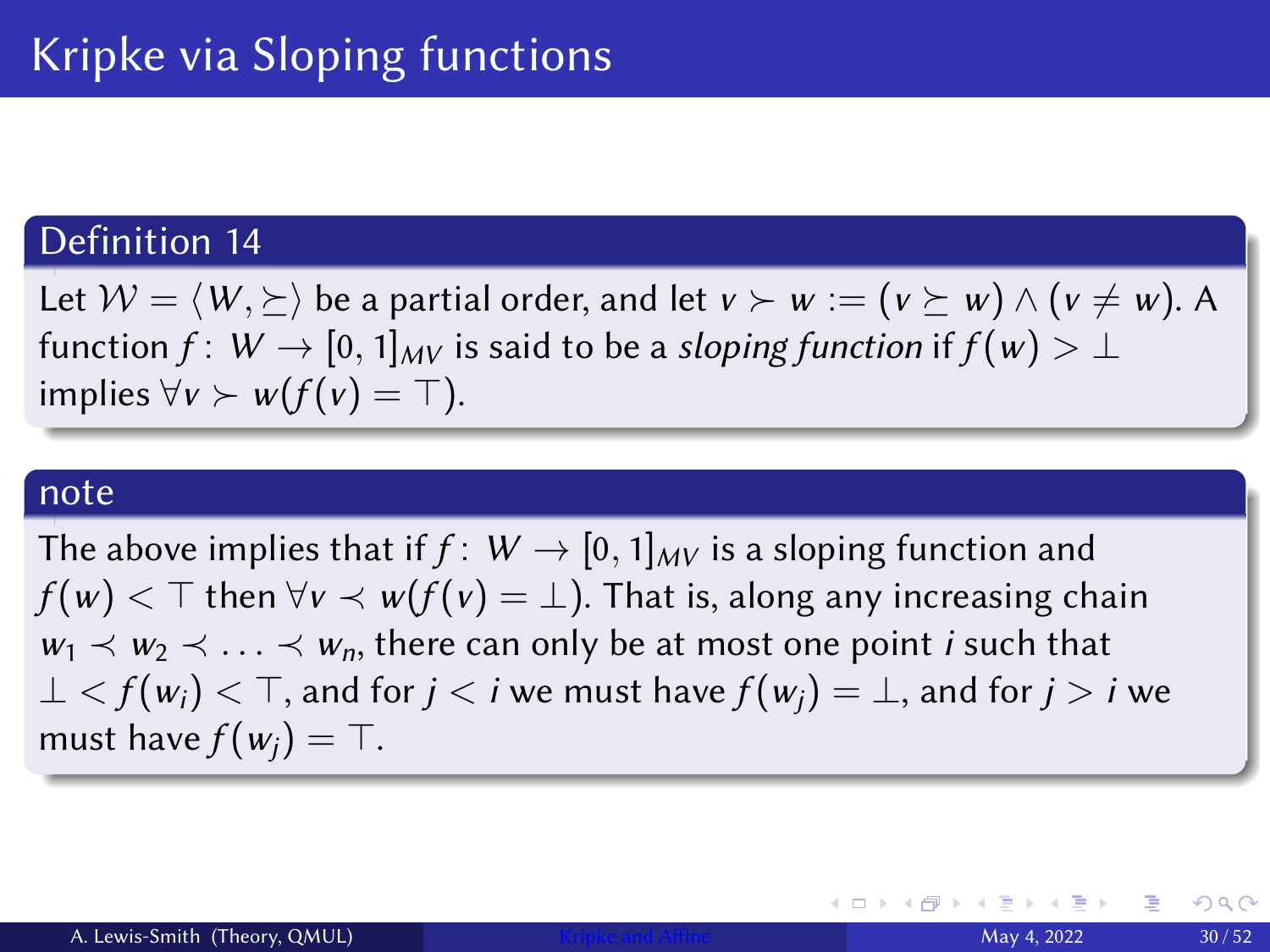### Lemma 15

<span id="page-30-0"></span>If  $f: W \to [0, 1]_{MV}$  and  $g: W \to [0, 1]_{MV}$  are sloping functions, then the following functions are also sloping functions:

$$
(f \wedge g)(w) := \min\{fw, gw\}
$$
  

$$
(f \vee g)(w) := \max\{fw, gw\}
$$
  

$$
(f \otimes g)(w) := \max\{0, \overline{fw} + \overline{gw}\}
$$

4 0 8

 $2Q$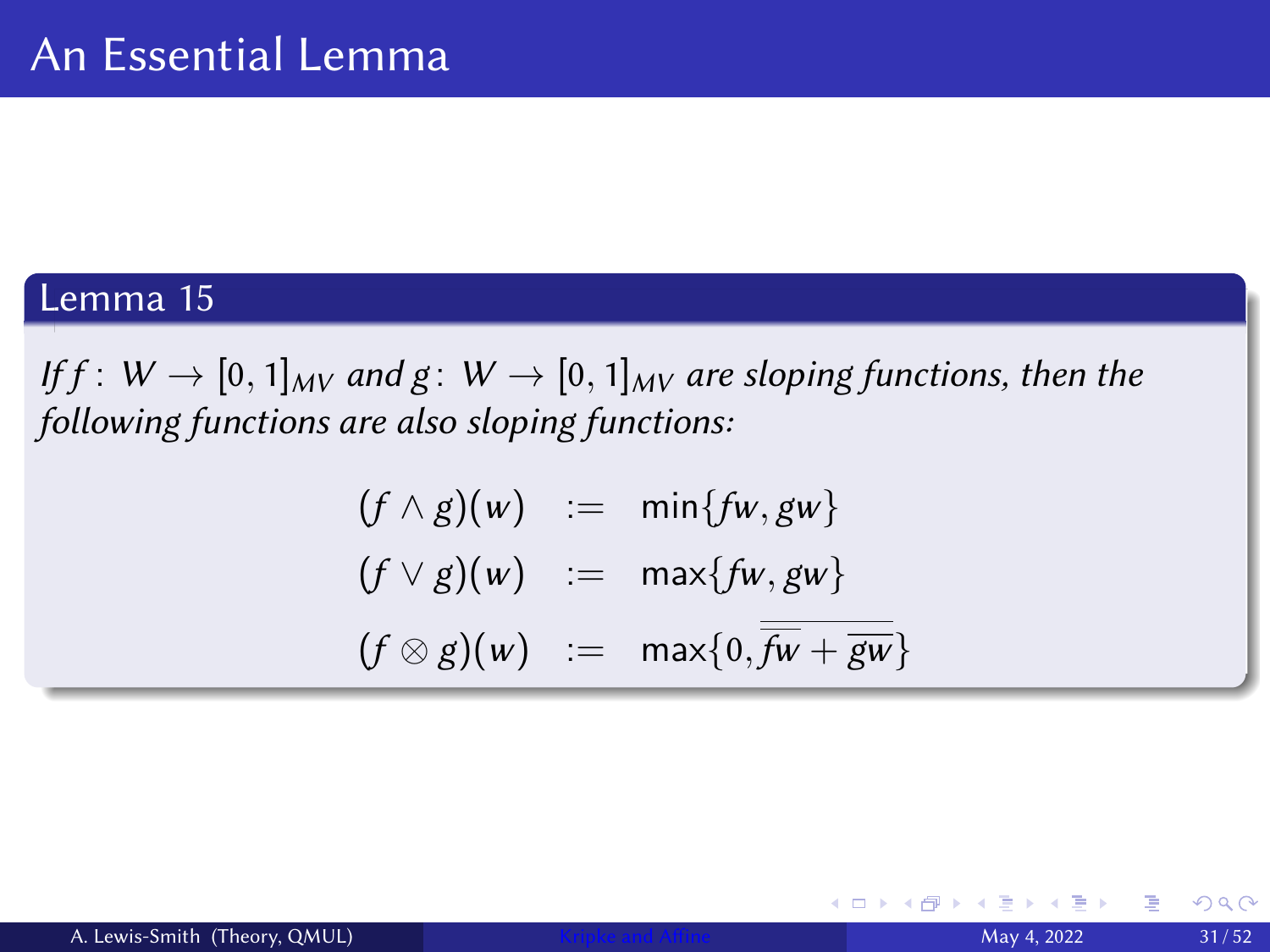## Proof of Lemma

## Proof.

Let  $f$ ,  $g$  be sloping functions. Let us consider each case:

- f  $\land$  g. Assume  $(f \land g)(w) > \bot$ , i.e. min{fw, gw}  $> \bot$ . This implies that we have both  $fw > \perp$  and  $gw > \perp$ . But since f and g are assumed to be sloping functions, we get that  $\forall v \succ w(f(v) = \top)$  and  $\forall v \succ w(g(v) = \top)$ , from which it follows that  $\forall v \succ w$ (min $\{f(v), g(v)\} = \top$ ).
- $\bullet$  f  $\vee$  g. Assume  $(f \vee g)(w) > \perp$  i.e. max $\{fw, gw\} > \perp$ . This implies that we have at least one of  $fw > \perp$  or  $gw > \perp$ . In case  $fw > \perp$ , f is a sloping function by hypothesis, so we have  $\forall v > w(f(v) = \top)$  from which it follows  $\forall v \succ w(\max\{f(v), g(v)\} = \top)$ . The case of  $gw > \bot$  is similar.

• 
$$
f \otimes g
$$
. Assume  $(f \otimes g)(w) > \bot$  i.e. max $\{0, \overline{fw} + \overline{gw}\} > 0$ . This means  
max $\{0, \overline{fw} + \overline{gw}\} = \max\{0, f(w) + g(w) - 1\} > 0$ ; and hence  
 $f(w) + g(w) - 1 > 0$ .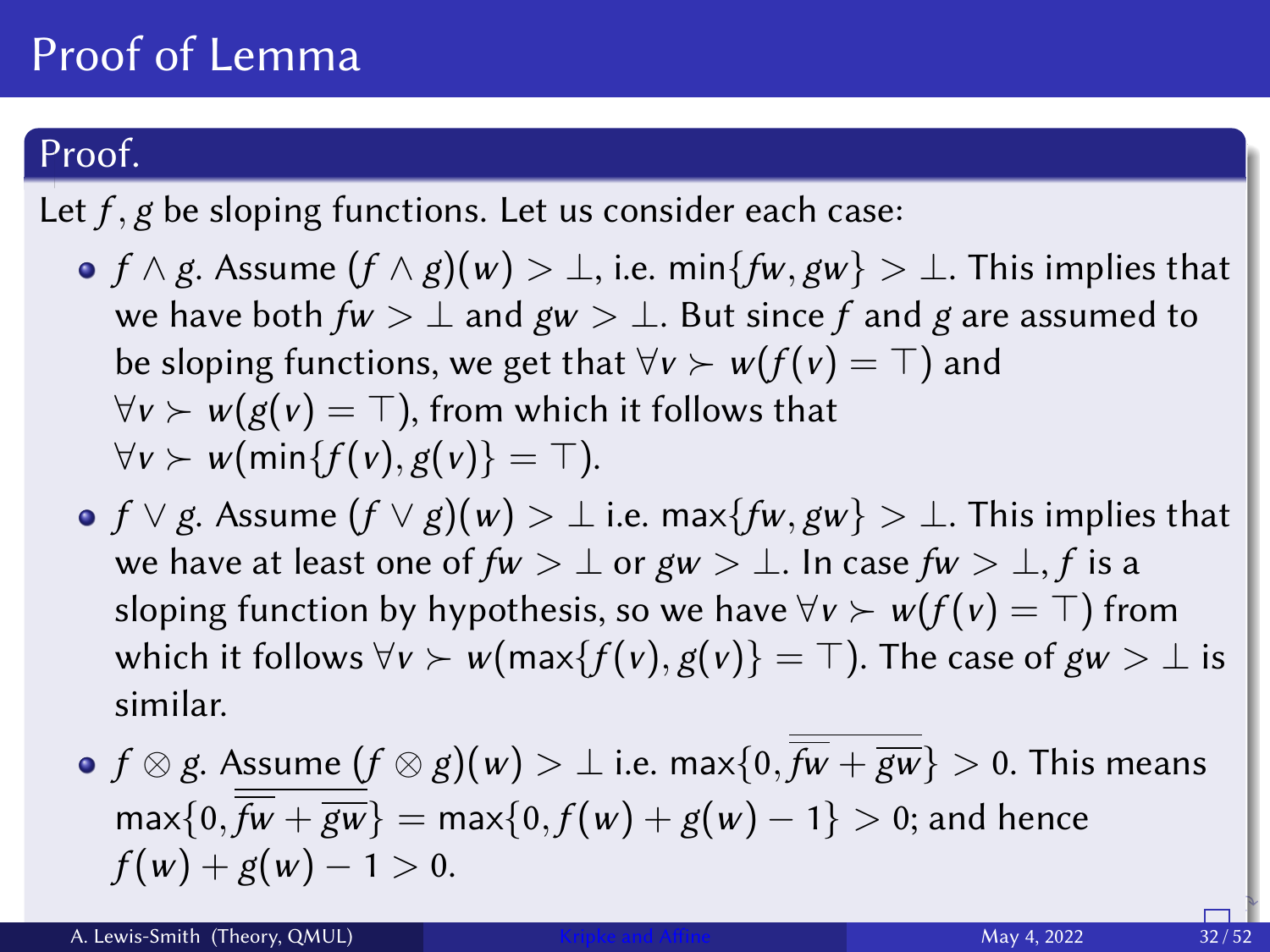$(f \otimes g \text{ cont'} d)$  This implies that neither  $f(w) = \perp$  nor  $g(w) = \perp$ , i.e. we have both  $f(w) > \perp$  and  $g(w) > \perp$ . Since both  $f(w)$ ,  $g(w)$  are sloping functions by hypothesis  $\forall v > w(f(v) = \top)$  and  $\forall v > w(g(v) = \top)$ . So  $\forall v > w$  $max\{0, f(v) + g(v) - 1\} = max\{0, \top + \top - 1\} = max\{0, \top + 0\} = \top$ , as desired.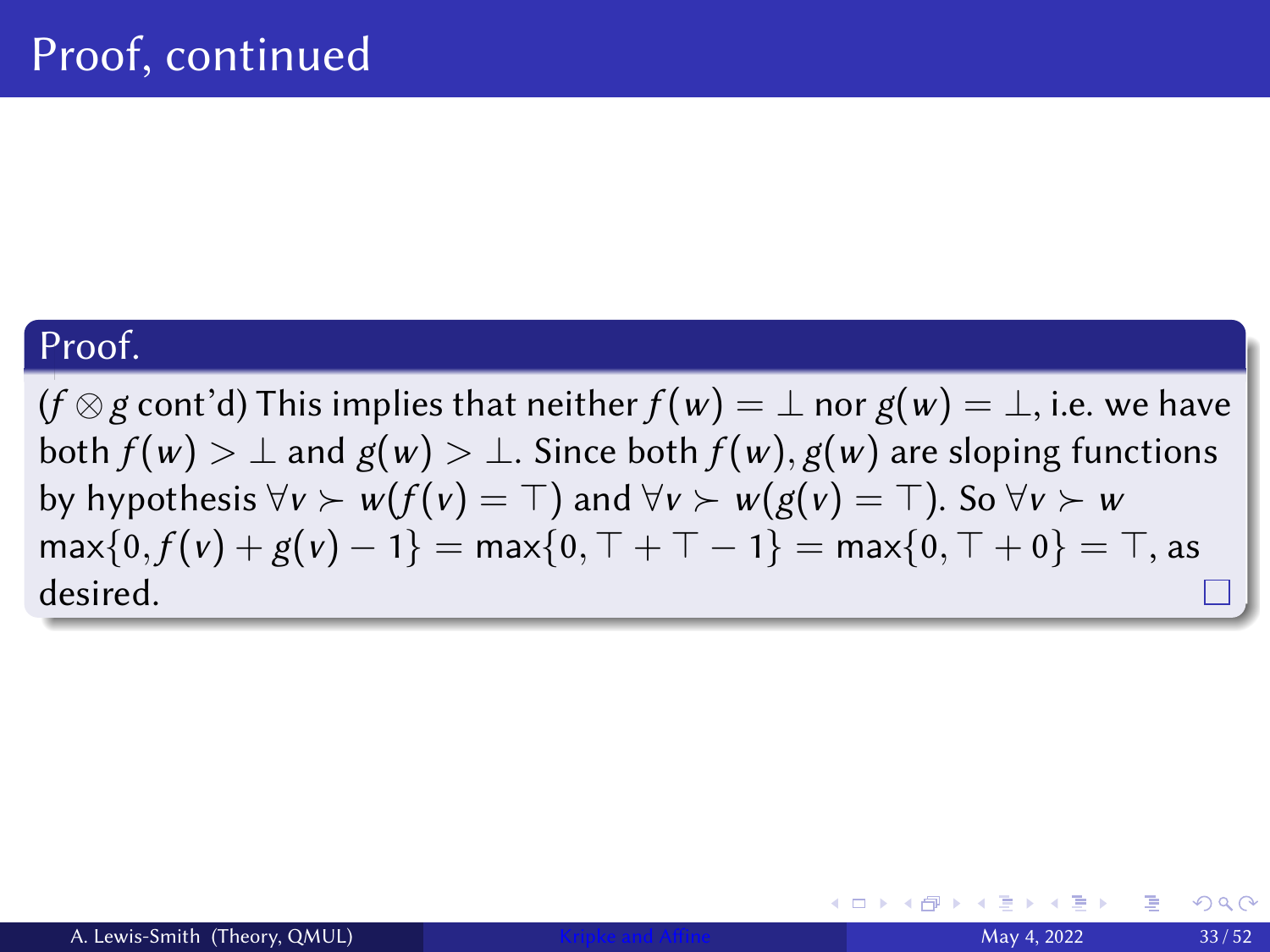A *Bova-Montagna structure* (or BM-structure) is a pair  $\mathcal{M}=\langle\mathcal{W},\Vdash^{BM}\rangle$ where  $\mathcal{W}=\langle \, W, \succeq \rangle$  is a poset, and  $\Vdash^{\mathrm{BM}}$  is an infix operator (on worlds and propositional variables) taking values in  $[0,1]_{MV}$ , i.e.  $\left(\mathsf{w} \Vdash^{\text{BM}} p\right) \in [0,1]_{MV}$ , such that for any propositional variable  $p$  the function  $\lambda {\sf w}.({\sf w} \Vdash^{\mathrm{BM}} \rho) \colon\thinspace {\sf W} \to [0,1]_{M{\sf V}}$  is a sloping function.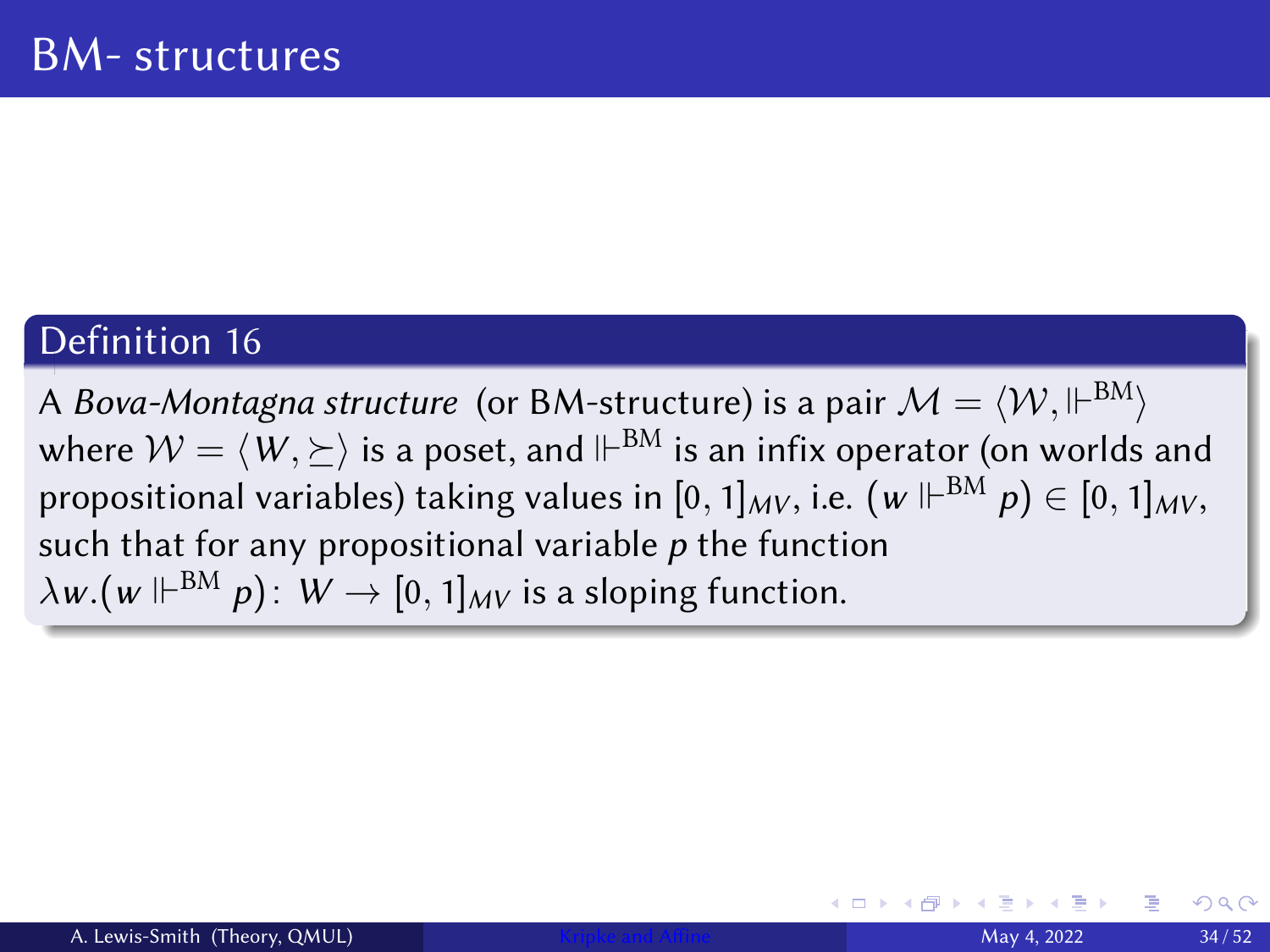<span id="page-34-0"></span>Let  $|\cdot|$  be the usual "floor" operation, corresponding to the case distinction

$$
\lfloor x \rfloor := \left\{ \begin{array}{ll} \top & \text{if } x = \top \\ \bot & \text{if } x < \top \end{array} \right.
$$

Given a function  $f: W \to [0, 1]_{MV}$  and a  $w \in W$ , let us write  $\inf_{v \geq w}$  for the following construction:

$$
\mathbf{inf}_{v \succeq w} f(v) := \min \{ f(w), \inf_{v \succ w} [f(v)] \}
$$

つくへ

4 0 8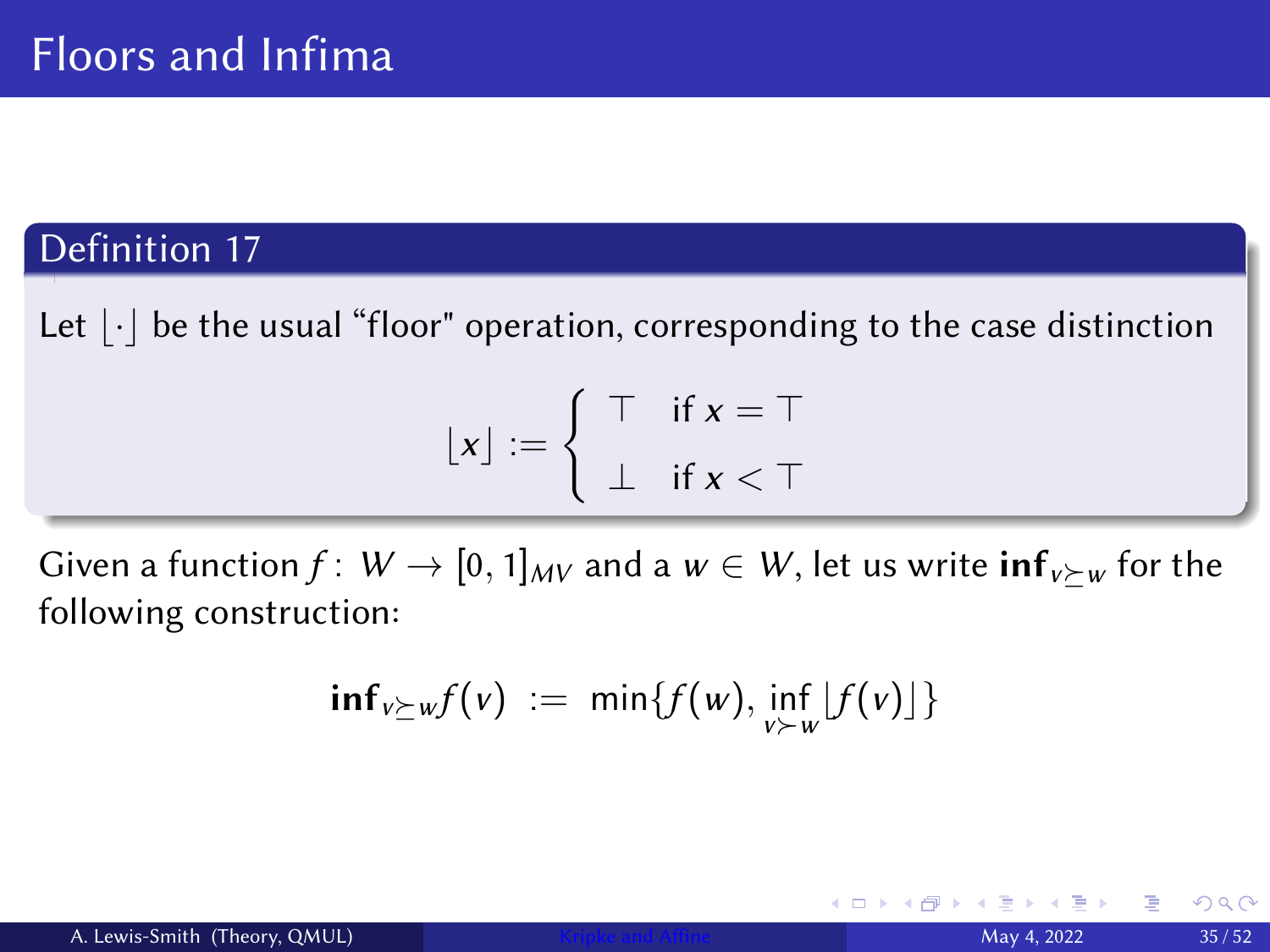#### Lemma 18

<span id="page-35-0"></span>This definition of  $inf_{v\succ w}$  can also be equivalently written as

$$
\mathbf{inf}_{v \succeq w} f(v) := \begin{cases} f(w) & \text{if } \forall v \succ w(f(v) = \top) \\ \bot & \text{if } \exists v \succ w(f(v) < \top) \end{cases}
$$

and for any  $f: W \to [0, 1]$  the function  $\lambda w$  in  $f_{v \succ w} f(v)$  is a sloping function.

 $\leftarrow$   $\Box$ 

 $QQ$ 

4. 重 トー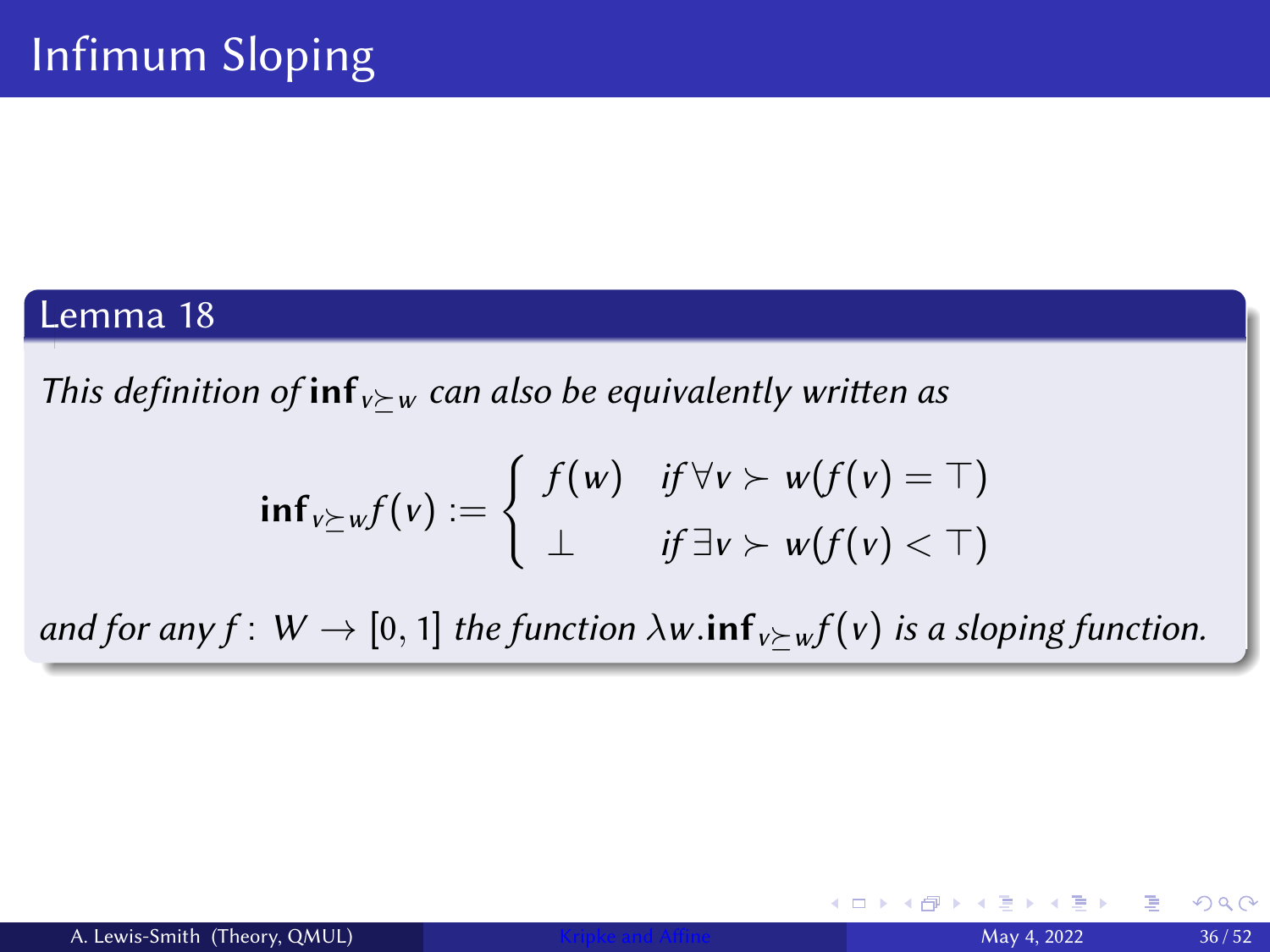First let us show that this is an equivalent definition. Consider two cases: **Case 1.**  $\forall v > w(f(v) = \top$ ). In this case inf<sub>v≻w</sub> $|f(v)|$ } =  $\top$  and hence

$$
\inf_{v \succeq w} f(v) = \min \{f(w), \top\} = f(w)
$$

**Case 2.**  $\exists v \succ w(f(v) < \top)$ . In this case  $\inf_{v \succ w} |f(v)|$  =  $\bot$ 

$$
\inf_{v \succeq w} f(v) = \min \{f(w), \perp\} = \perp
$$

In order to see that  $\lambda w$ .inf<sub>v</sub> $\succ w f(v)$  is a sloping function, assume  $\mathsf{inf}_{v\succeq w} f(v) > \bot$  for some  $w,$  and let  $w' \succ w.$  By definition we have that  $\forall v \succ w(f(v) = \top)$ , and hence  $f(w') = \top$  and  $\forall v \succ w'(f(v) = \top)$ , which implies  $\inf_{v\succ w'} f(v) = \top$ .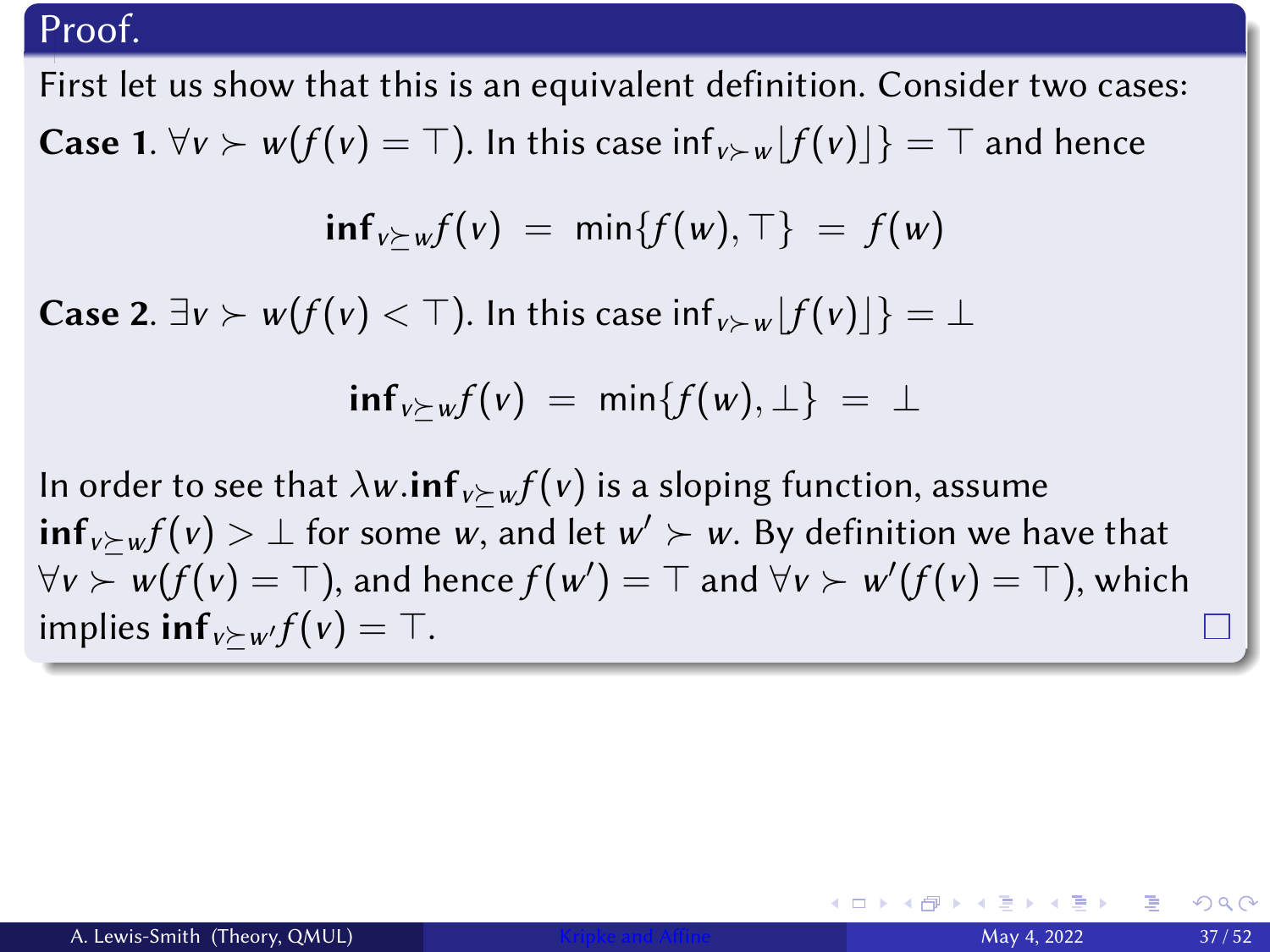## Definition 19 (Kripke Semantics for  $\mathcal{L}_{\infty}$ )

Given a BM-structure

$$
\mathcal{M}=\langle \mathcal{W}, \Vdash^{BM} \rangle
$$

the valuation function  $w\Vdash^{\mathrm{BM}} p$  on propositional variables  $p$  can be extended to all  $\mathcal{L}_{\otimes}$ -formulas as:

$$
w \Vdash^{BM} \bot := \bot
$$
  
\n
$$
w \Vdash^{BM} \phi \land \psi := (w \Vdash^{BM} \phi) \land (w \Vdash^{BM} \psi)
$$
  
\n
$$
w \Vdash^{BM} \phi \lor \psi := (w \Vdash^{BM} \phi) \lor (w \Vdash^{BM} \psi)
$$
  
\n
$$
w \Vdash^{BM} \phi \otimes \psi := (w \Vdash^{BM} \phi) \otimes (w \Vdash^{BM} \psi)
$$
  
\n
$$
w \Vdash^{BM} \phi \to \psi := \inf_{v \succeq w} ((v \Vdash^{BM} \phi) \to (v \Vdash^{BM} \psi))
$$

where the operations on the right-hand side are the operations on the standard MV-chain [0, 1] $_{MV}$ , and inf<sub>v</sub> $\succ_w$  as in Definition [17.](#page-34-0)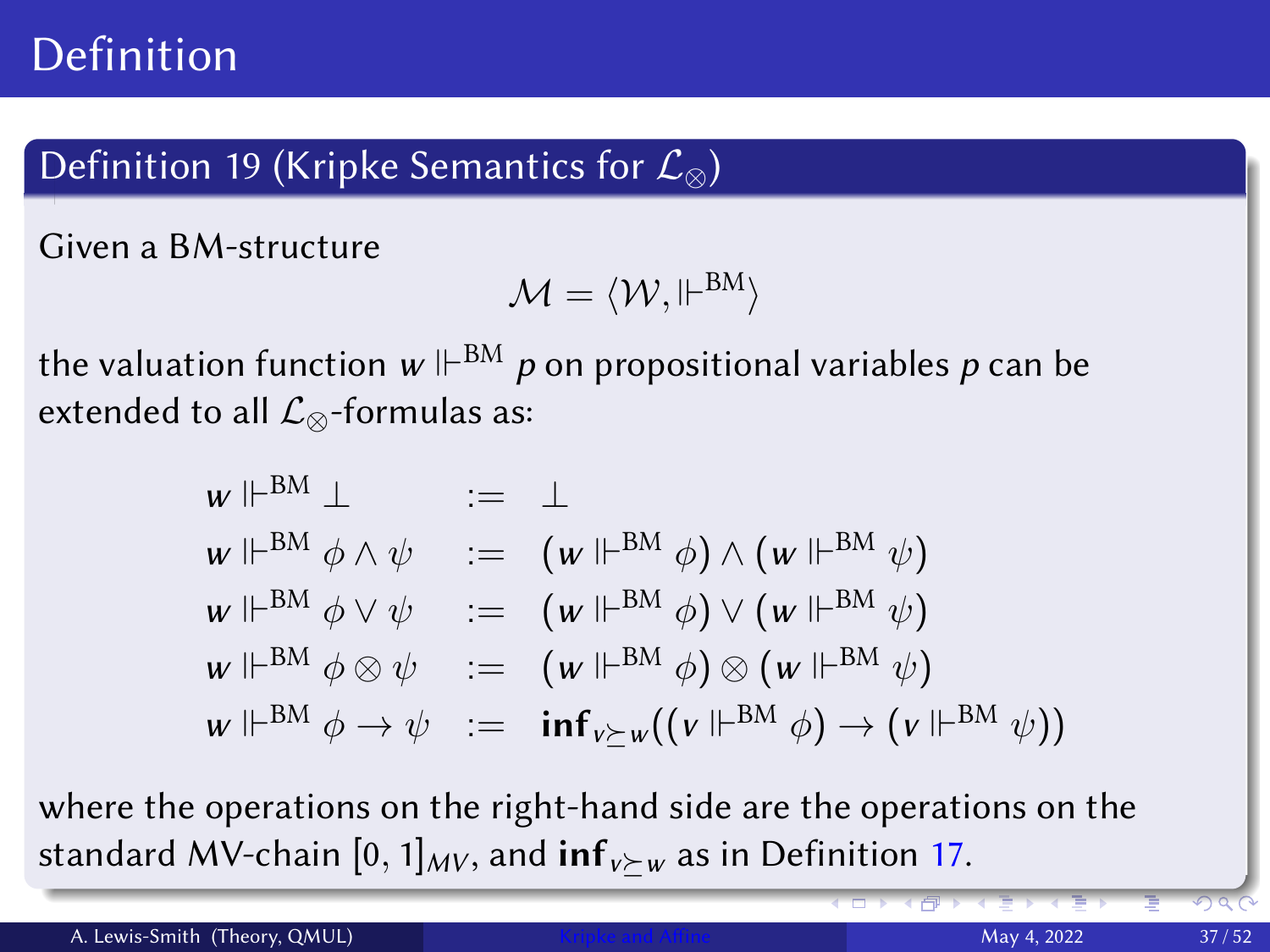### Lemma 20

For any formula  $\phi$  the function  $\lambda w. (w\Vdash^{\mathrm{BM}}\phi)\colon\thinspace W\to[0,1]_{MV}$  is a sloping function.

## Proof.

By induction on the complexity of the formula  $\phi$ . The cases for  $\psi \vee \xi$ ,  $\psi \wedge \xi$ and  $\psi \otimes \xi$  follow directly from Lemma [15.](#page-30-0) The case for  $\psi \to \xi$  follows from Lemma [18.](#page-35-0)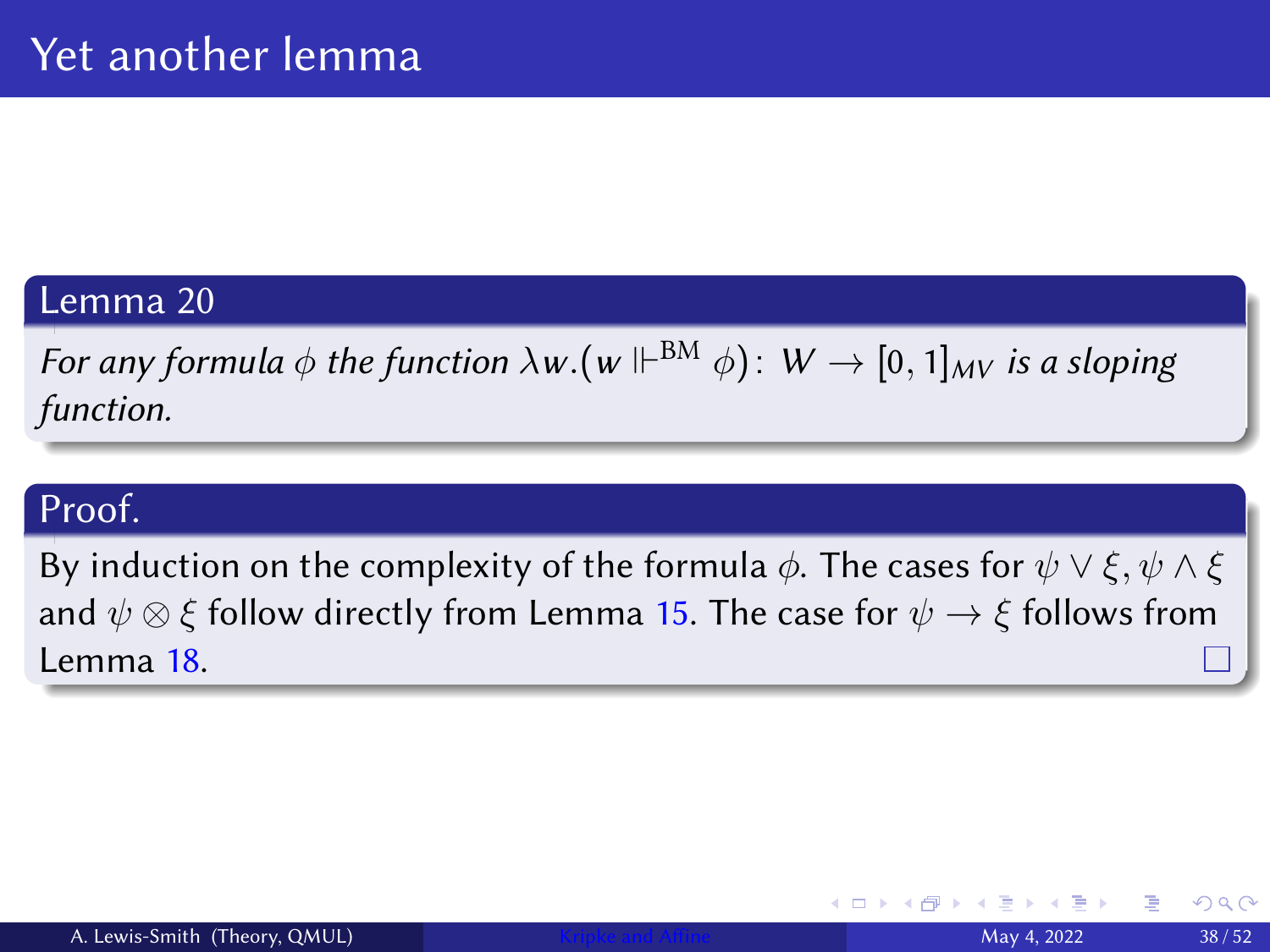We can now generalise the monotonicity property of intuitionistic logic to intuitionistic Łukasiewicz logic ILL:

## Corollary 21 (Monotonicity)

The following (generalised) monotonicity property holds for all  $\mathcal{L}_{\otimes}$ -formulas  $\phi$ , *i.e.* 

if 
$$
v \succeq w
$$
 then  $(v \Vdash^{K} \phi) \geq (w \Vdash^{K} \phi)$ 

#### Proof.

This follows from the observation that sloping functions are in particular monotone functions.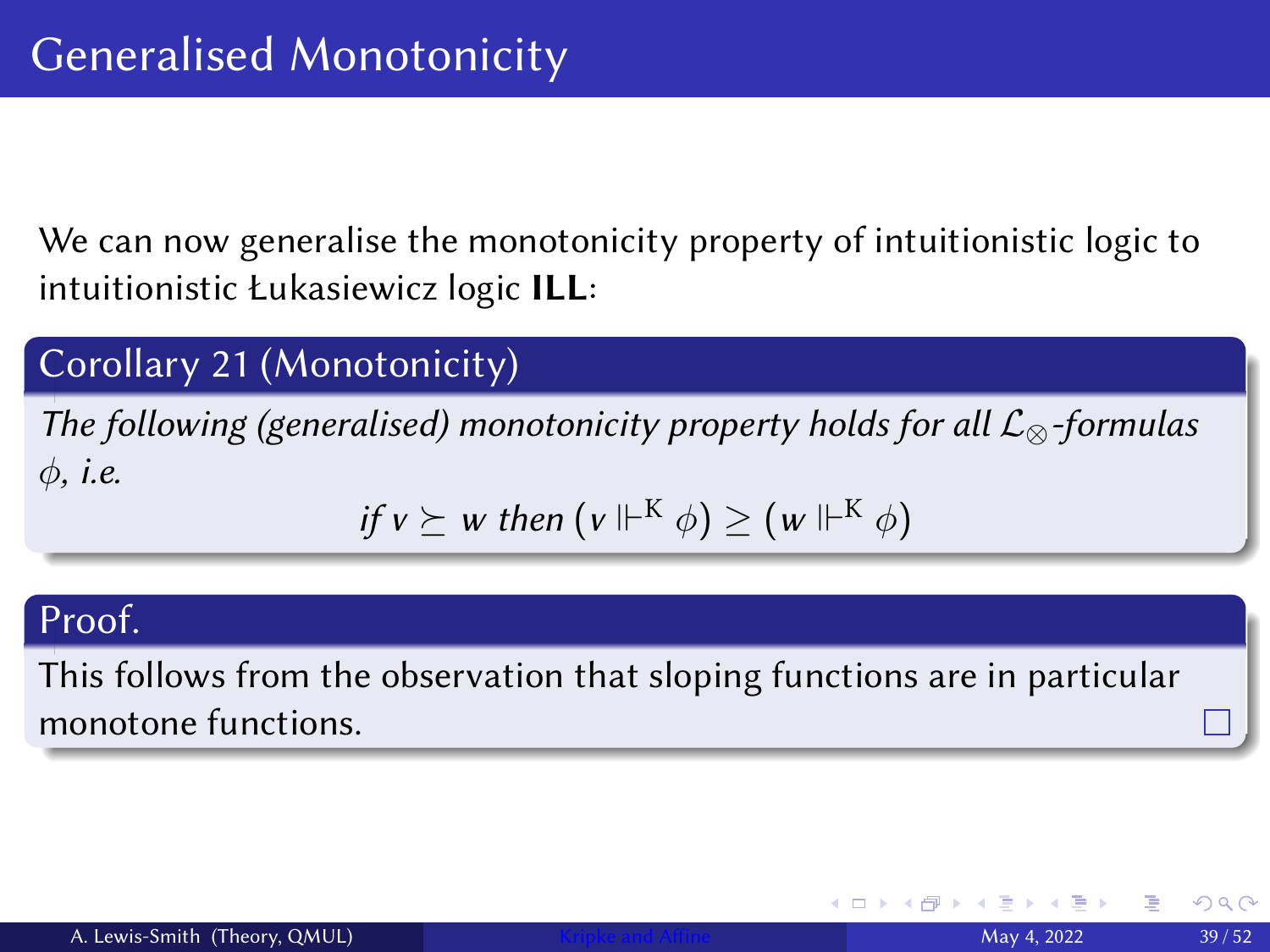Let  $\Gamma = \psi_1, \ldots, \psi_n$ . Consider the following definitions:

• We say that a sequent  $\Gamma \vdash \phi$  holds in a BM-structure M (written Γ  $\Vdash^{\operatorname{BM}}_{\mathcal{M}} \phi$ ) if for all  $w\in W$  we have

$$
(w \Vdash^{BM} \psi_1 \otimes \ldots \otimes \psi_n) \leq (w \Vdash^{BM} \phi)
$$

• A sequent  $\Gamma \vdash \phi$  is said to be valid under the Kripke semantics for  $\mathcal{L}_{\otimes}$ (written  $\mathsf{\Gamma} \Vdash^{\text{BM}} \phi$ ) if  $\mathsf{\Gamma} \Vdash^{\text{BM}}_{\mathcal{M}} \phi$  for all BM-structures  $\mathcal{M}.$ 

つひへ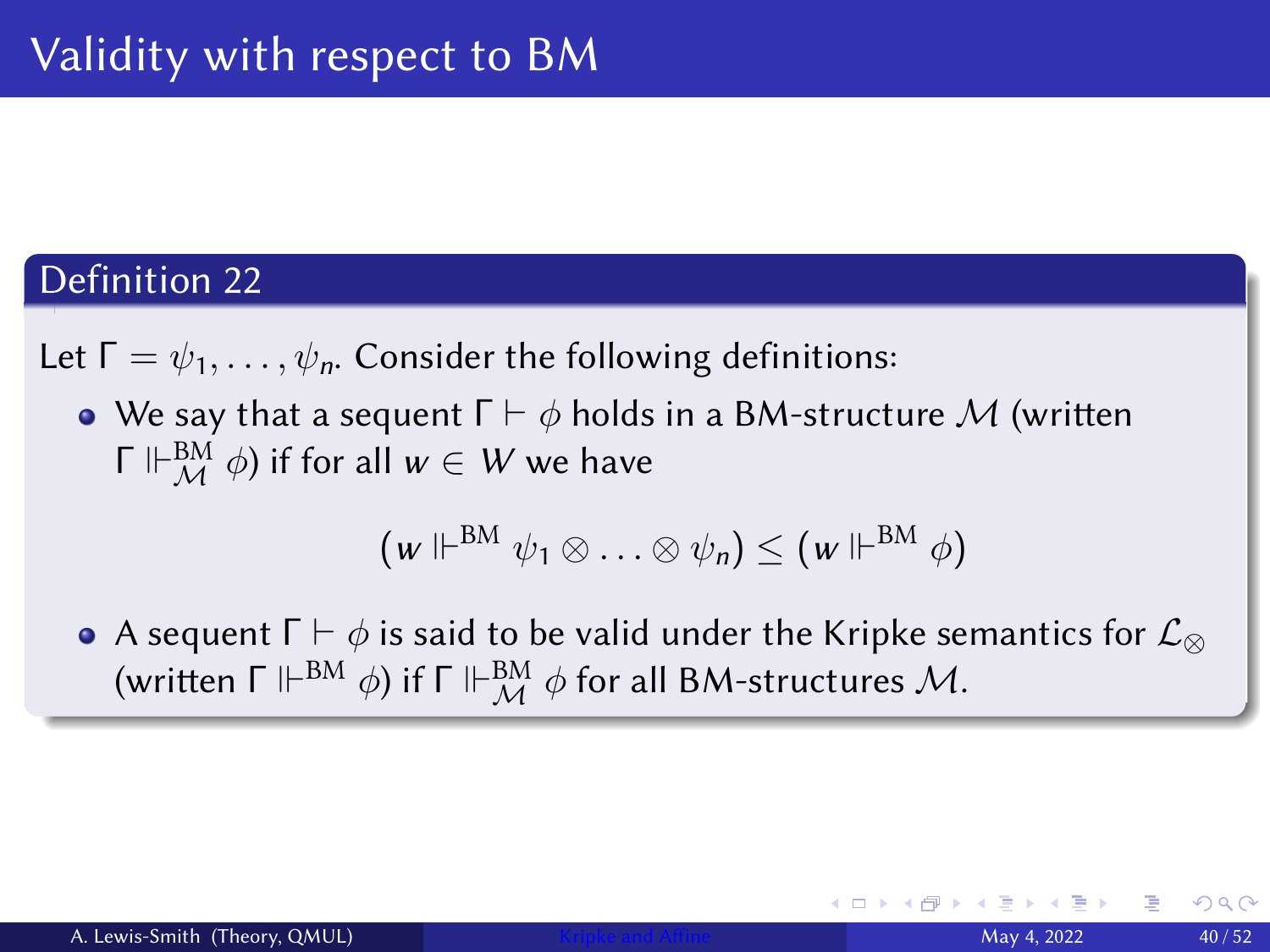Bova-Montagna structures generalise Kripke structures, i.e. Kripke structures are a particular case of BM-structures, when the valuations  $w \models p \in [0, 1]_{MV}$  are always in the finite set  $\{\top, \bot\}$ . These can then be identified with the Booleans. Therefore, any Kripke structure can be seen as a BM-structure, by defining

$$
w \Vdash^{BM} \phi = \left\{ \begin{array}{ll} \top & \text{if } w \Vdash^{K} \phi \\ \bot & \text{if } w \Vdash^{K} \phi \end{array} \right.
$$

Recall that  $\mathcal{L} \subset \mathcal{L}_{\otimes}$ , so any  $\mathcal{L}$ -formula is also an  $\mathcal{L}_{\otimes}$ -formula.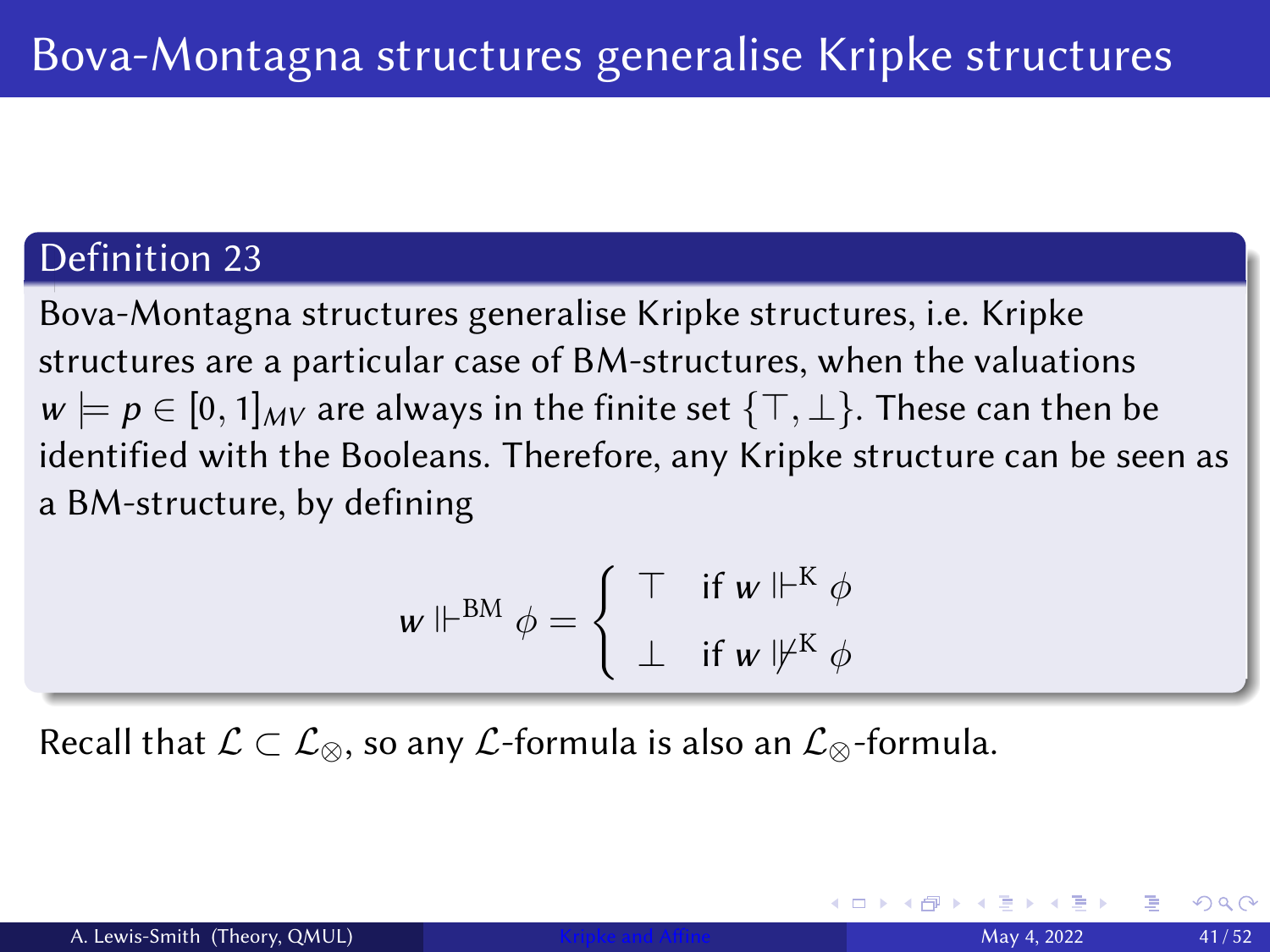#### Theorem 24

For any Kripke structure  $\mathcal{K}=\langle\mathcal{W},\Vdash^{\textsf{K}}\rangle$  and  $\mathcal{L}$ -formula  $\phi,$  we have that

$$
w \Vdash^{K} \phi \quad \text{iff} \quad (w \Vdash^{BM} \phi) = \top
$$

### Proof.

By induction on the complexity of the formula  $\phi$ .

**Basis:** If  $\phi$  is an atomic formulas the result is immediate.

**Induction step**: Suppose the result holds for all sub-formulas of  $\phi$ : **Case 1.**  $\phi = \psi \wedge \chi$ . We have:

$$
w \Vdash^{K} \psi \wedge \chi \equiv (w \Vdash^{K} \psi) \wedge (w \Vdash^{K} \chi)
$$
  
\n
$$
\stackrel{\text{(IH)}}{\Leftrightarrow} (w \Vdash^{BM} \psi) = \top \wedge (w \Vdash^{BM} \chi) = \top
$$
  
\n
$$
\Leftrightarrow \min \{w \Vdash^{BM} \psi, w \Vdash^{BM} \chi\} = \top
$$
  
\n
$$
\equiv (w \Vdash^{BM} \psi \wedge \chi) = \top
$$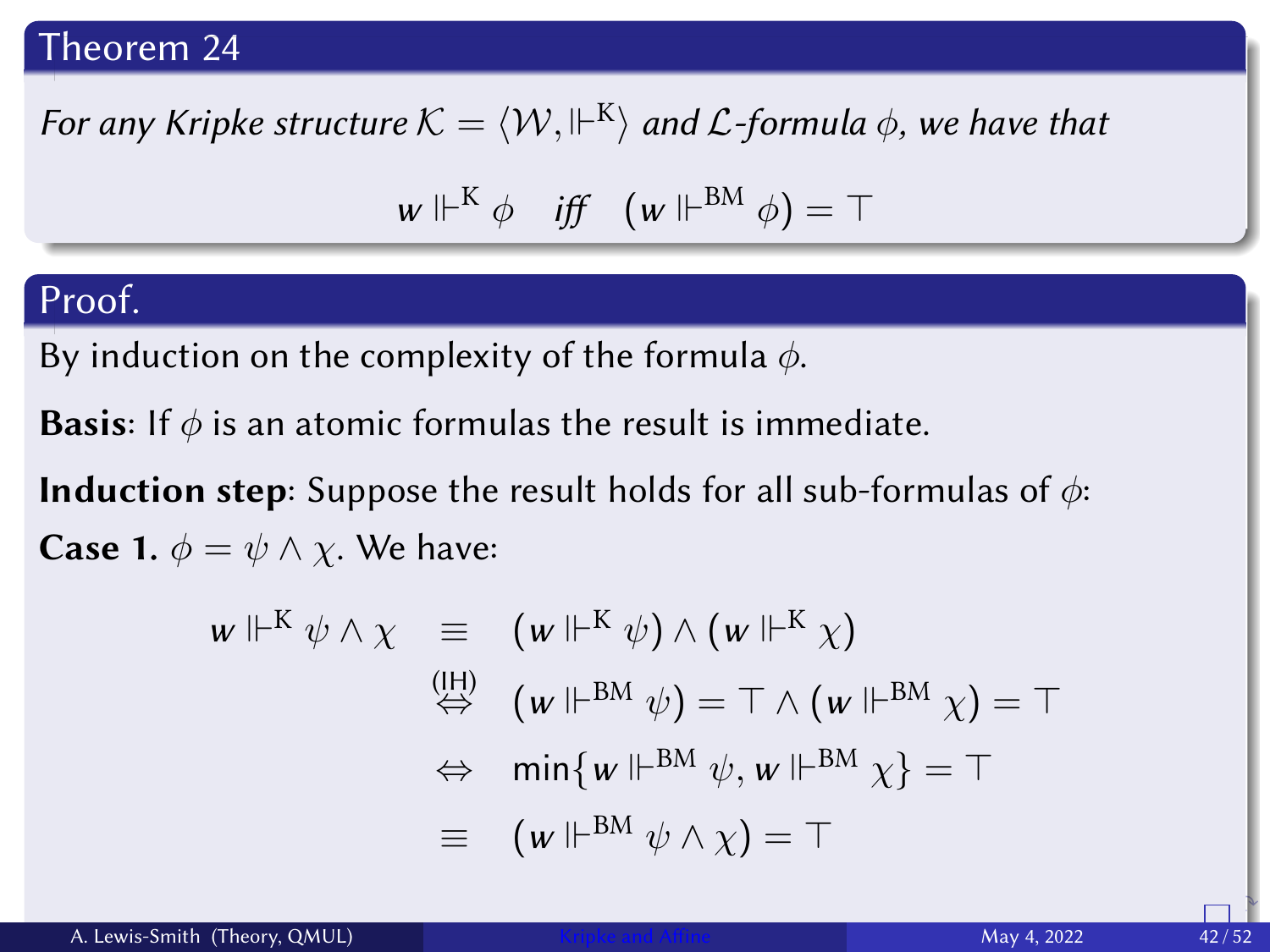**Case 2.**  $\phi = \psi \vee \chi$ . We have:

$$
\begin{array}{rcl}\n\mathbf{w} \Vdash^{K} \psi \vee \chi & \equiv & (\mathbf{w} \Vdash^{K} \psi) \vee (\mathbf{w} \Vdash^{K} \chi) \\
& \stackrel{\text{(IH)}}{\Leftrightarrow} & (\mathbf{w} \Vdash^{BM} \psi) = \top \vee (\mathbf{w} \Vdash^{BM} \chi) = \top \\
& \Leftrightarrow & \max \{ \mathbf{w} \Vdash^{BM} \psi, \mathbf{w} \Vdash^{BM} \chi \} = \top \\
& \equiv & (\mathbf{w} \Vdash^{BM} \psi \vee \chi) = \top\n\end{array}
$$

Ξ

(□ ) ( ) →

重

 $299$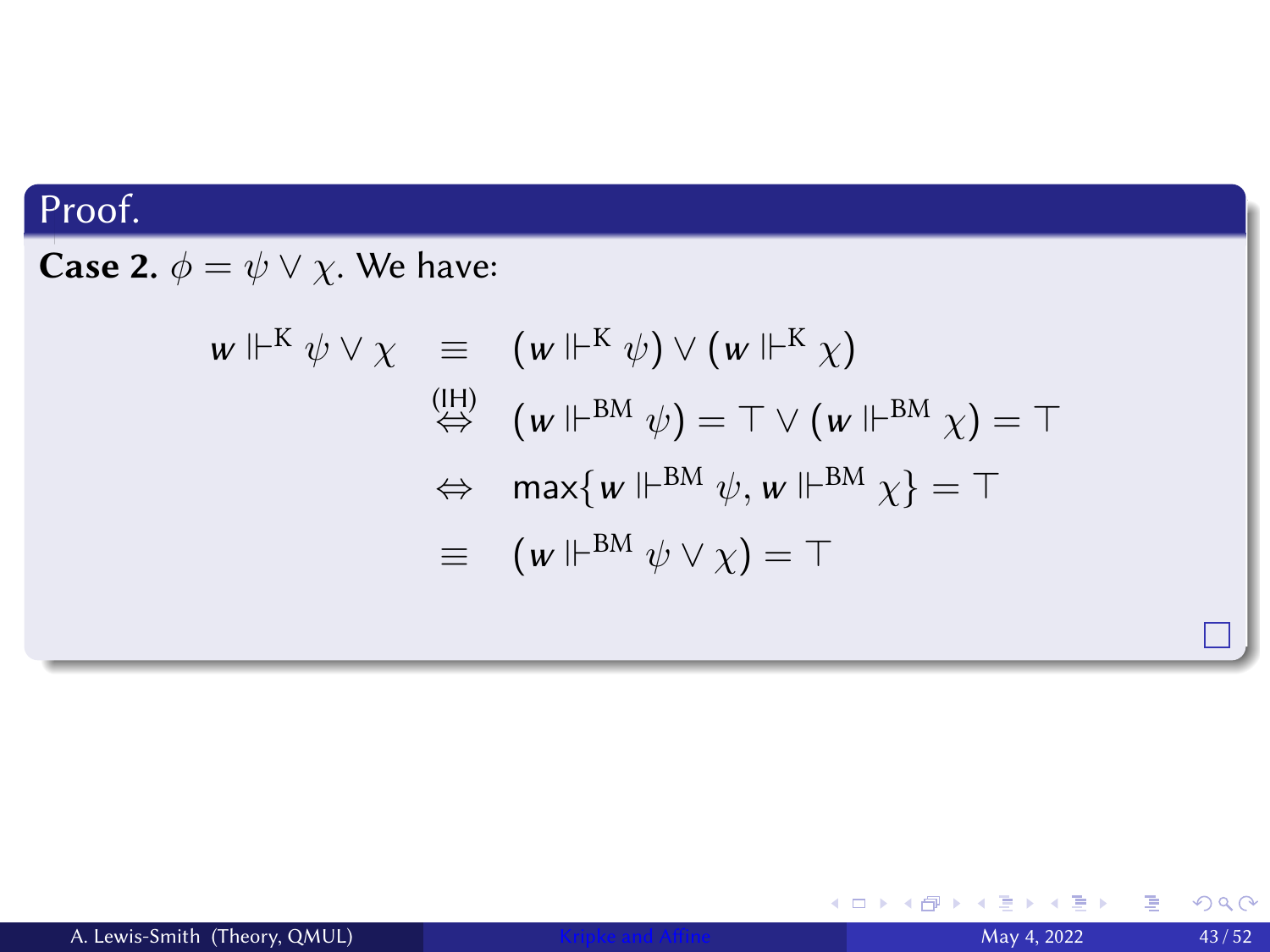**Case 3.**  $\phi = \psi \rightarrow \chi$ . Here we use that, when restricted to Kripke structures,  $(\mathsf{v} \Vdash^{\mathrm{BM}} \psi) \in \{\top, \bot\}$  and  $(\mathsf{v} \Vdash^{\mathrm{BM}} \chi) \in \{\top, \bot\},$  and hence (i)  $(v \Vdash^{\text{BM}} \psi) = \top \to (v \Vdash^{\text{BM}} \chi) = \top$  iff  $(v \Vdash^{\text{BM}} \psi) \to (v \Vdash^{\text{BM}} \chi) = \top$ (ii)  $\lfloor (v\Vdash^{BM} \psi) \to (v\Vdash^{BM} \chi) \rfloor = (v\Vdash^{BM} \psi) \to (v\Vdash^{BM} \chi),$  i.e. the floor operation is unnecessary, and  $inf_{v \succ w}$  becomes the standard  $inf_{v \succ w}$ operation.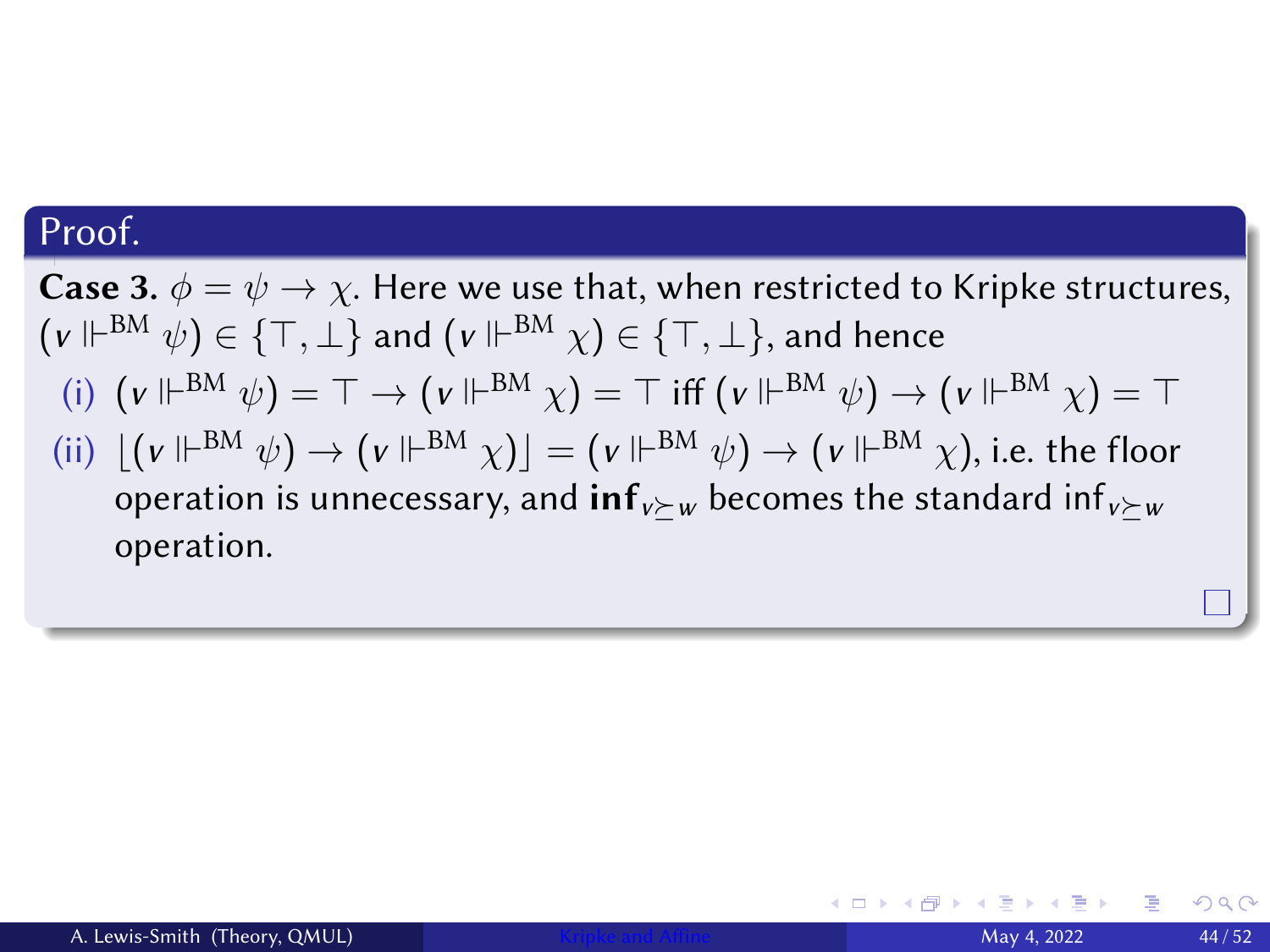Therefore:

$$
w \Vdash^{K} \psi \to \chi \equiv \forall v \succeq w((v \Vdash^{K} \psi) \to (v \Vdash^{K} \chi))
$$
  
\n
$$
\stackrel{\text{(II)}}{\Leftrightarrow} \forall v \succeq w((v \Vdash^{BM} \psi) = \top \to (v \Vdash^{BM} \chi) = \top)
$$
  
\n
$$
\stackrel{\text{(i)}}{\Leftrightarrow} \forall v \succeq w((v \Vdash^{BM} \psi) \to (v \Vdash^{BM} \chi) = \top)
$$
  
\n
$$
\stackrel{\text{(ii)}}{\Leftrightarrow} \text{inf}_{v \succeq w}((v \Vdash^{BM} \psi) \to (v \Vdash^{BM} \chi)) = \top
$$
  
\n
$$
\equiv (w \Vdash^{BM} \psi \to \chi) = \top
$$

which concludes the proof.

4.0.3.4

有 -b  $299$ 

Ēγ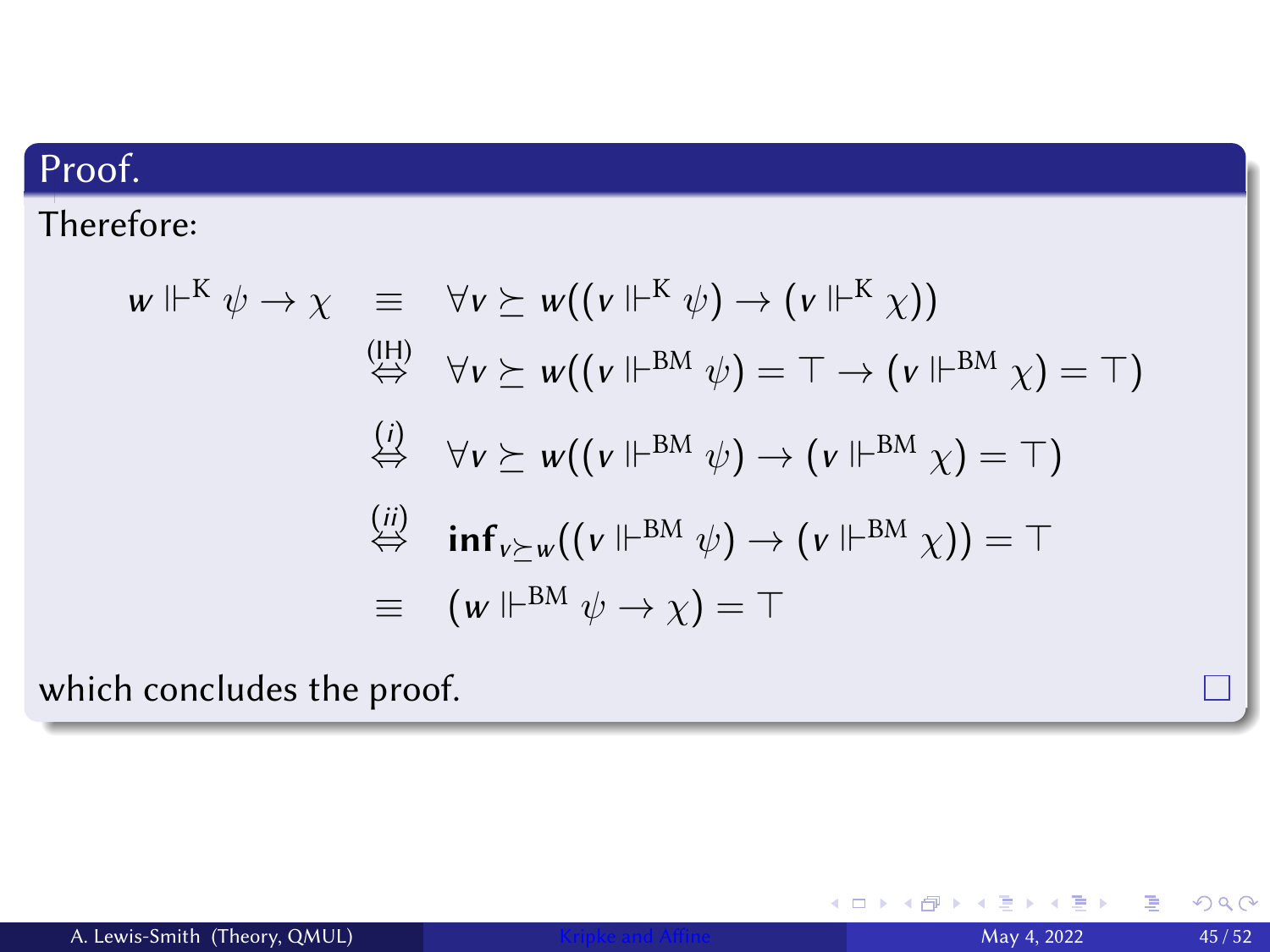A Poset Product [\[2\]](#page-53-3) (Def. 2) and [\[4\]](#page-53-2) is defined over a poset  $W = \langle W, \rangle$ . It is the algebra A<sub>W</sub> of signature  $\mathcal{L}_{\otimes}$  whose elements are sloping functions h:  $W \rightarrow [0, 1]_{MV}$  and operations are defined as

$$
( \bot ) ( w ) \qquad := \bot
$$
\n
$$
(h_1 \wedge h_2 ) ( w ) \qquad := \min \{ h_1 w, h_2 w \}
$$
\n
$$
(h_1 \vee h_2 ) ( w ) \qquad := \max \{ h_1 w, h_2 w \}
$$
\n
$$
(h_1 \otimes h_2 ) ( w ) \qquad := \max \{ 0, \overline{h_1 w + h_2 w} \}
$$
\n
$$
(h_1 \rightarrow h_2 ) ( w ) \qquad := \begin{cases} h_1 ( w ) \rightarrow h_2 ( w ) & \text{if } \forall v \succ w ( h_1 ( v ) \leq h_2 ( v ) ) \\ \bot & \text{if } \exists v \succ w ( h_1 ( v ) > h_2 ( v ) ) \end{cases}
$$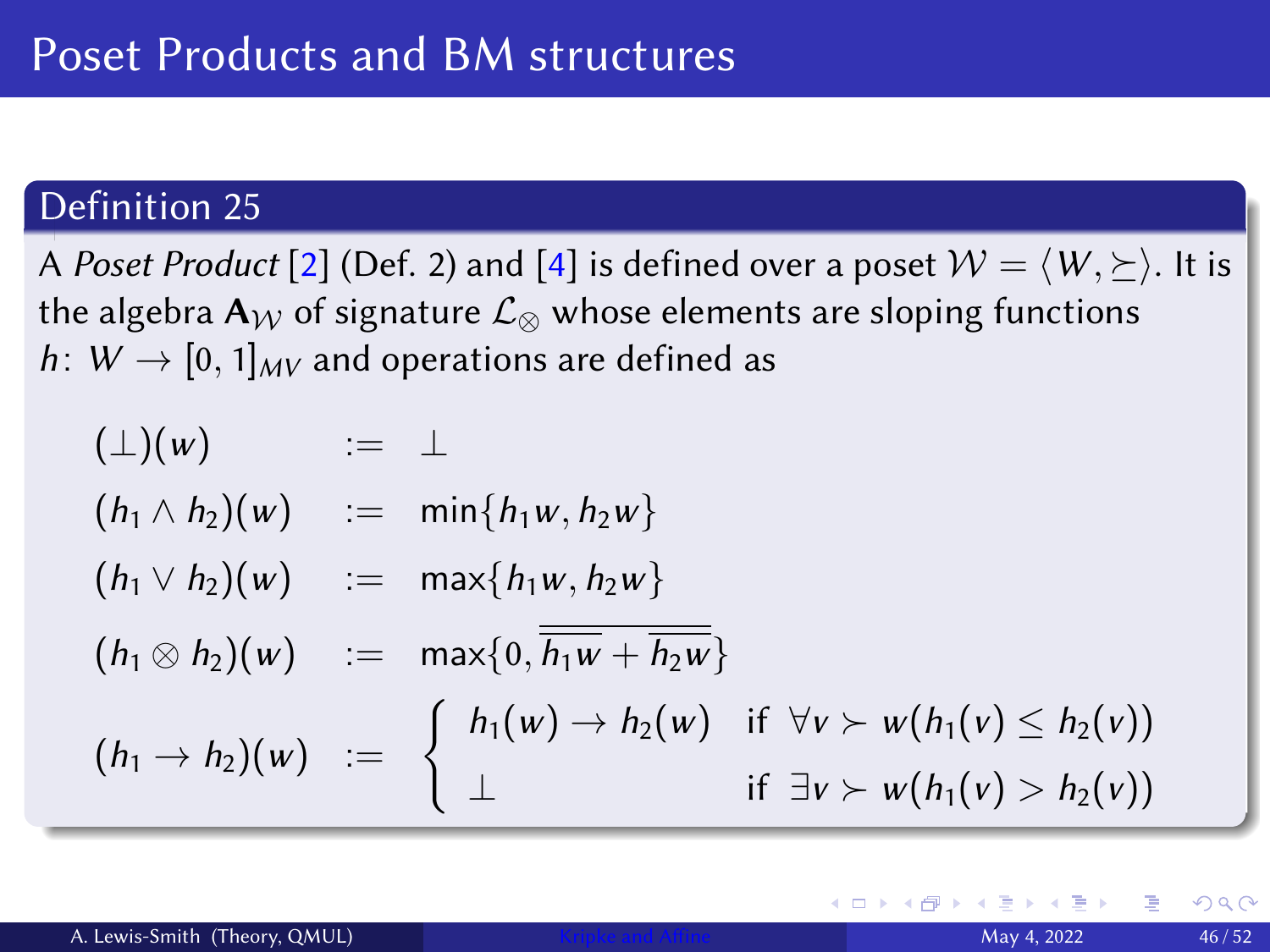Since  $h_1$  and  $h_2$  are sloping functions, we have that

$$
\forall v \succ w(h_1(v) \leq h_2(v)) \quad \Leftrightarrow \quad \forall v \succ w((h_1(v) \to h_2(v)) = \top)
$$

Therefore, this last clause of the definition can be simplified to

$$
(h_1 \rightarrow h_2)(w) := \inf_{v \succeq w}(h_1(v) \rightarrow h_2(v))
$$

4 0 8

つひひ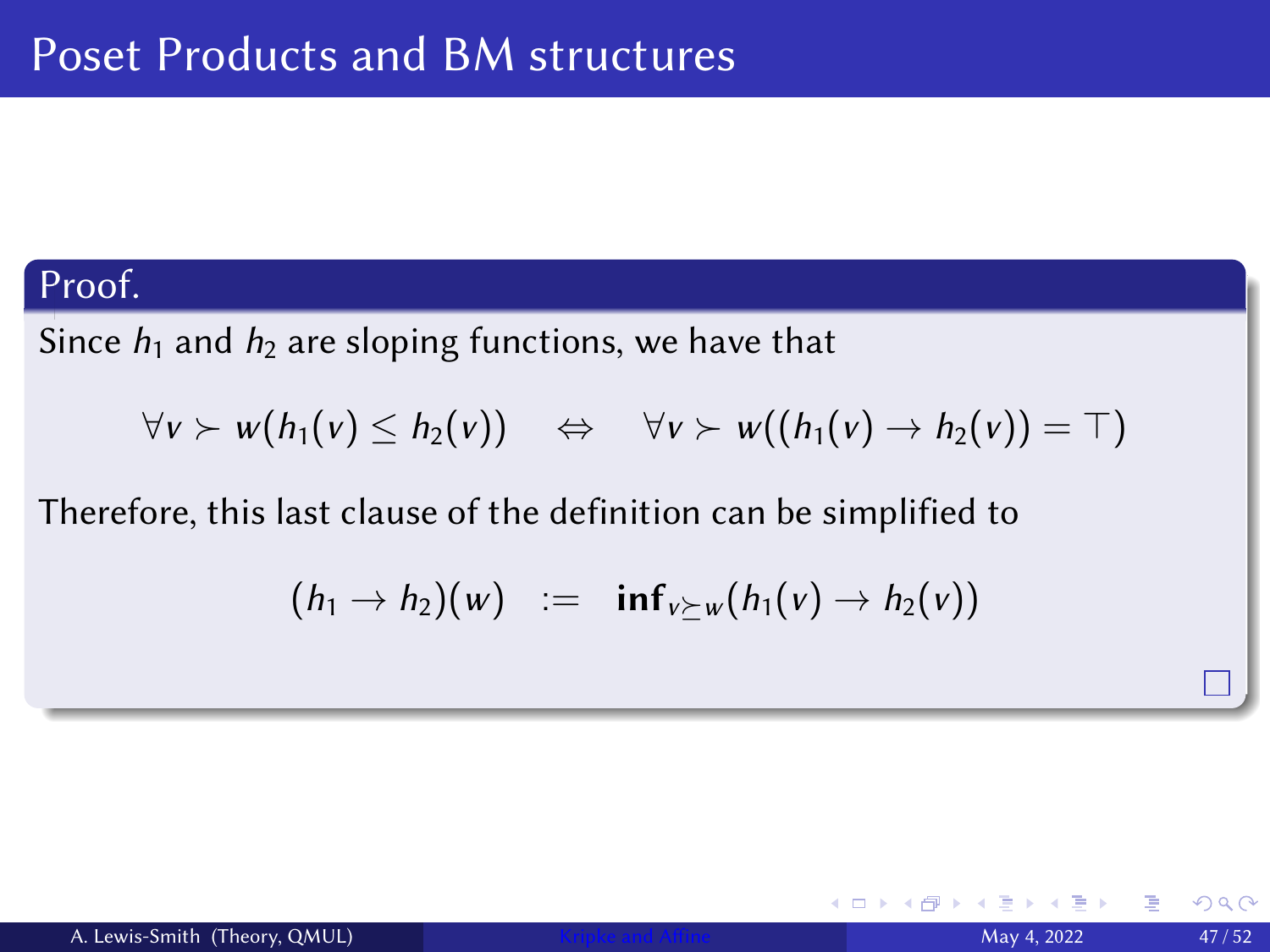## Poset Products and BM structures

## Theorem 26

Poset Products and BM structures model the same theory.

## Proof.

Let a poset  $W = \langle W, \succeq \rangle$  be fixed, and for each atomic formula p fix a sloping function  $h_p$ :  $W \rightarrow [0, 1]$ . Any formula  $\phi$  of  $\mathcal L$  can be given an interpretation  $h_{\phi}$  in the poset sum  $A_W$  in the straightforward way. But with W and the family of functions  $h_p$  we can also define a BM-structure, taking

$$
w \Vdash^{\text{BM}}_{h} p :=_{[0,1]_{MV}} h_p(w)
$$

It follows that these two interpretations of  $\phi$  coincide, in the sense that

$$
w \Vdash^{BM} \phi = h_{\phi}(w)
$$

The above can be shown by a straightforward induction on the complexity of  $\phi$ .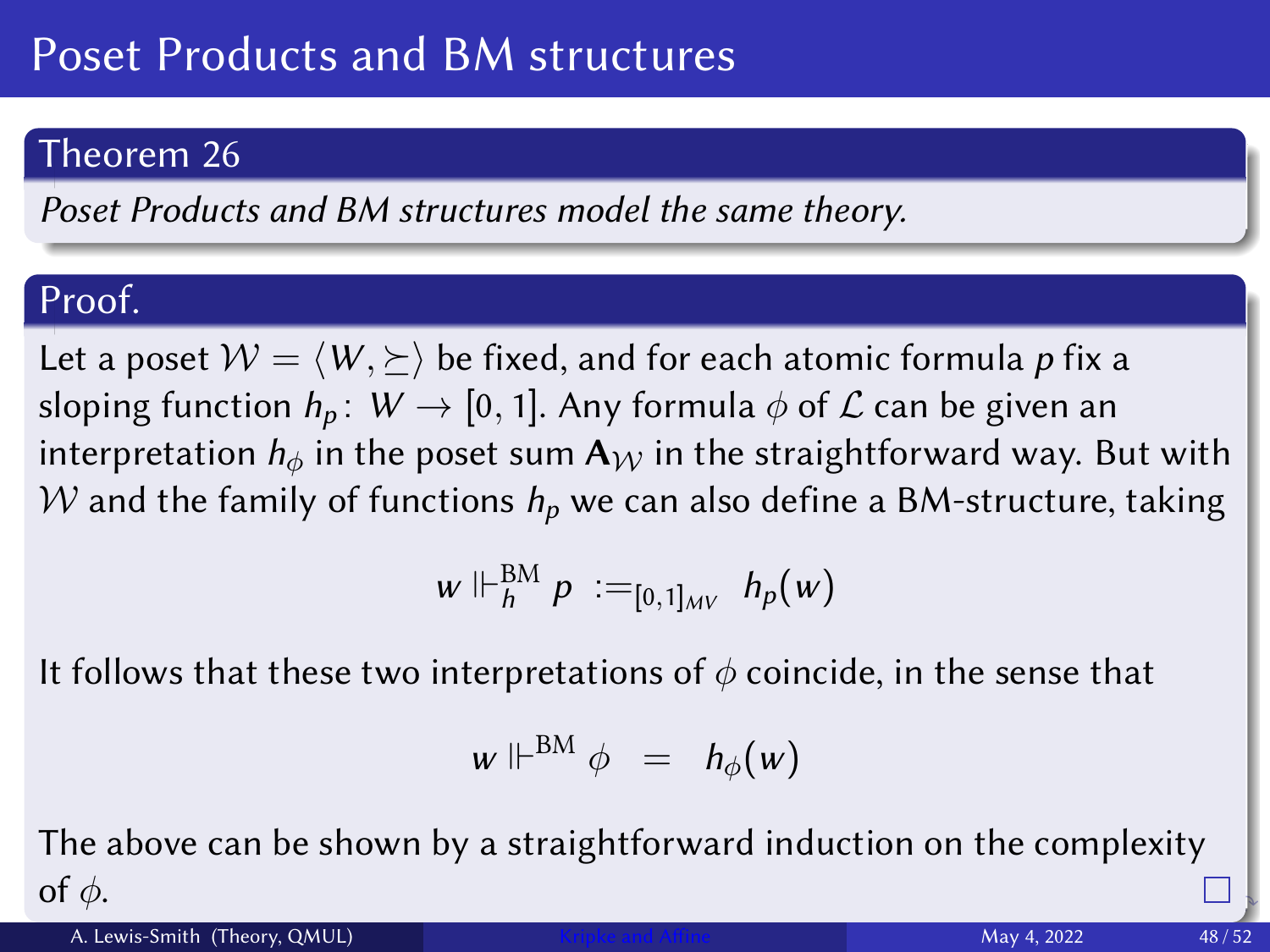### Corollary 27

One can always translate an interpretation of  $\mathcal{L}_{\infty}$  formulas in a poset product  $A_W$  as a Kripke semantics (on the Kripke frame W) for  $\mathcal{L}_{\otimes}$  formulas, and vice-versa.

つひひ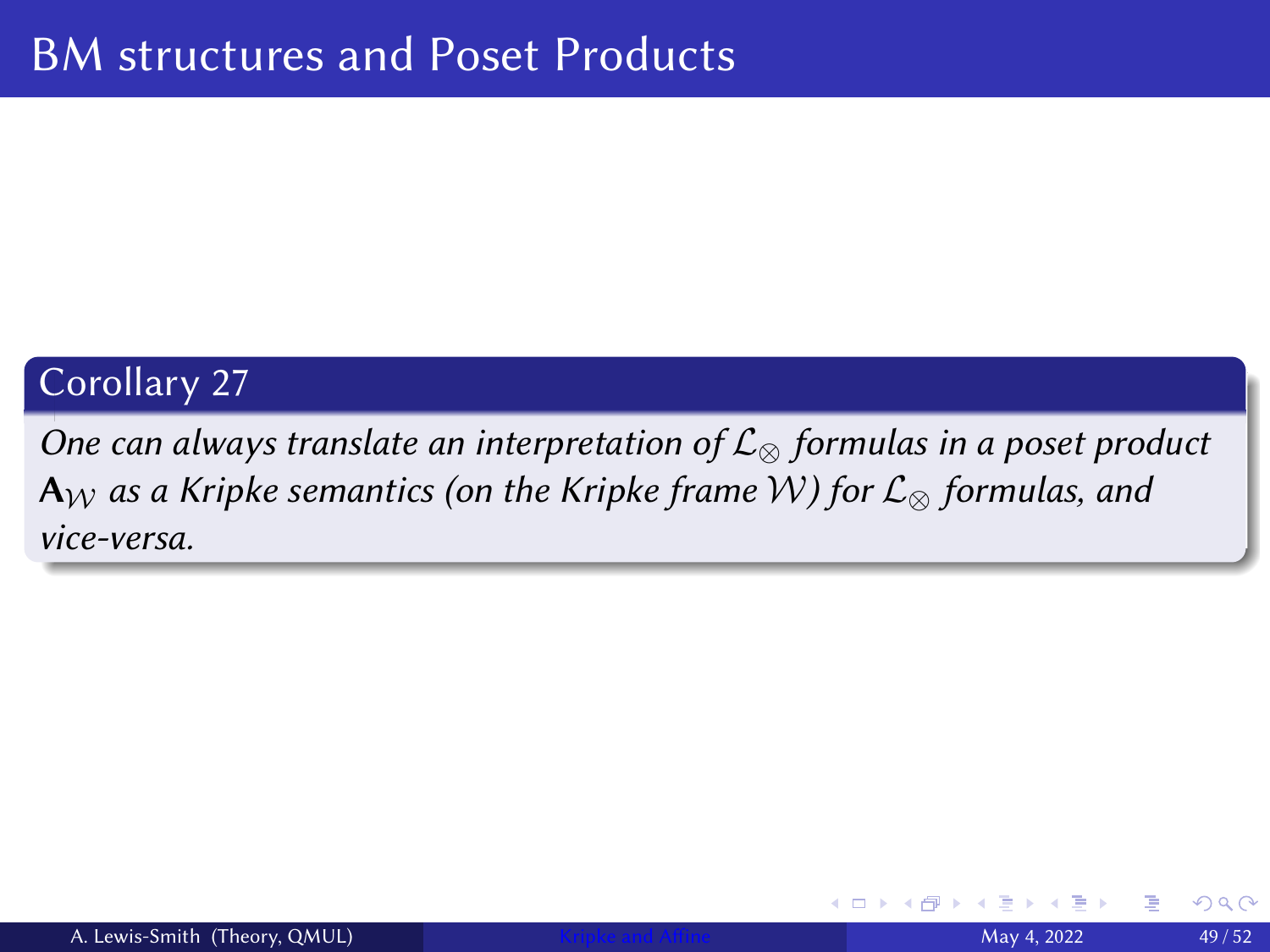- We have extended the preceding results to the case of  $BL$ , or  $GBL_{ewf}$ with the axiom of prelinearity.
- The idea is to map formulas to a chain of MV-chains, via sloping functions. We call these LBM structures.
- We have similar results for Intuitionistic Affine logic, where we map formulas via monotone functions to involutive and bounded pocrims.

 $2Q$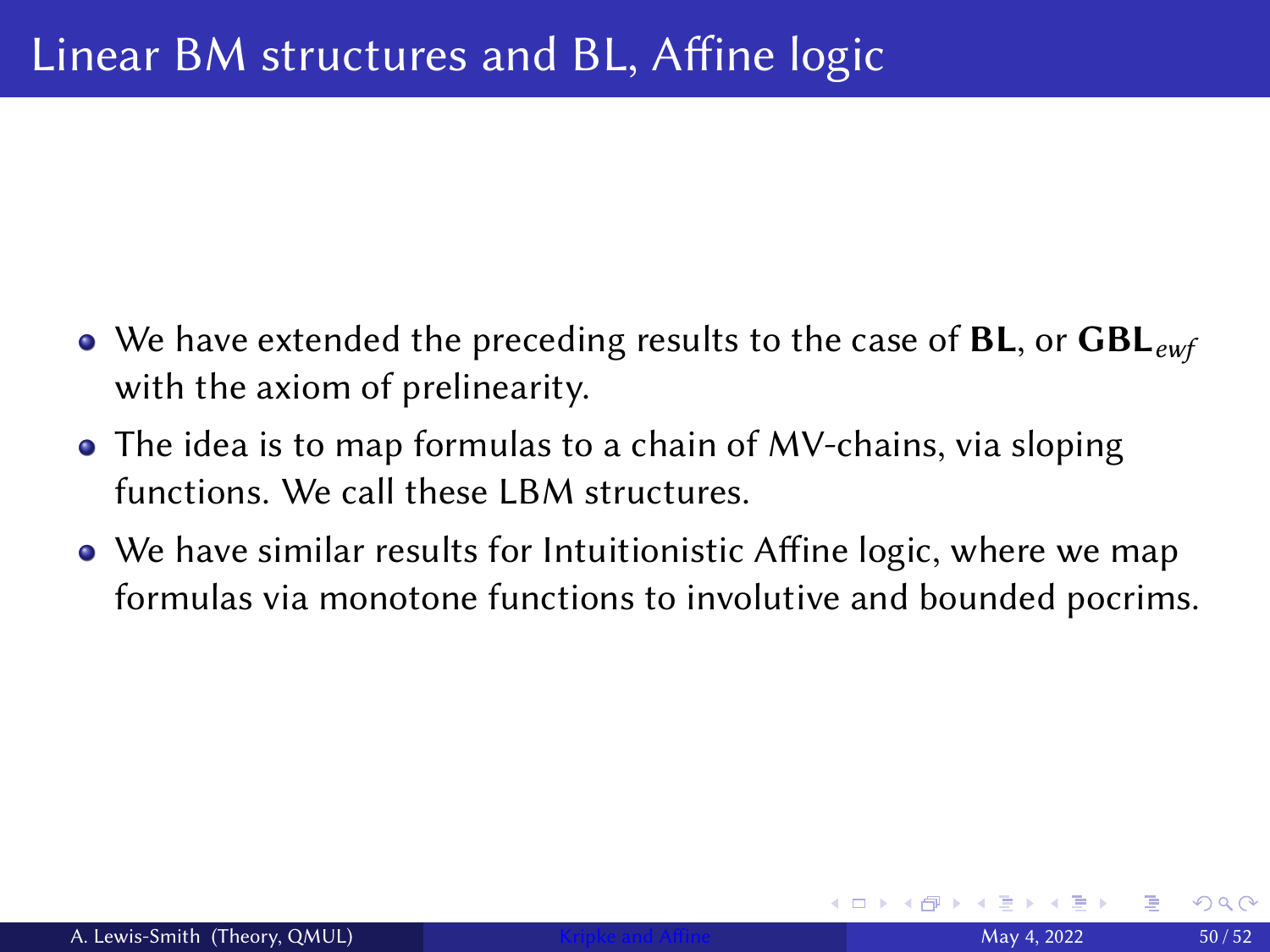- Labelled calculi for  $GBL_{ewf}$ , Intuitionistic Affine logic, even BL. This is current work.
- Applying these semantic insights to other logics in the neighborhood (e.g. MTL)
- Try and use the semantic insights to get better calculi for fuzzy logics?
- Direct proof of completeness.
- Multiple modal translations. . . [\[3\]](#page-53-4)
- Monoidal T-norm logic, alias **MTL**, also has a poset product representation. We have identified a relational semantics for this, and this is present work.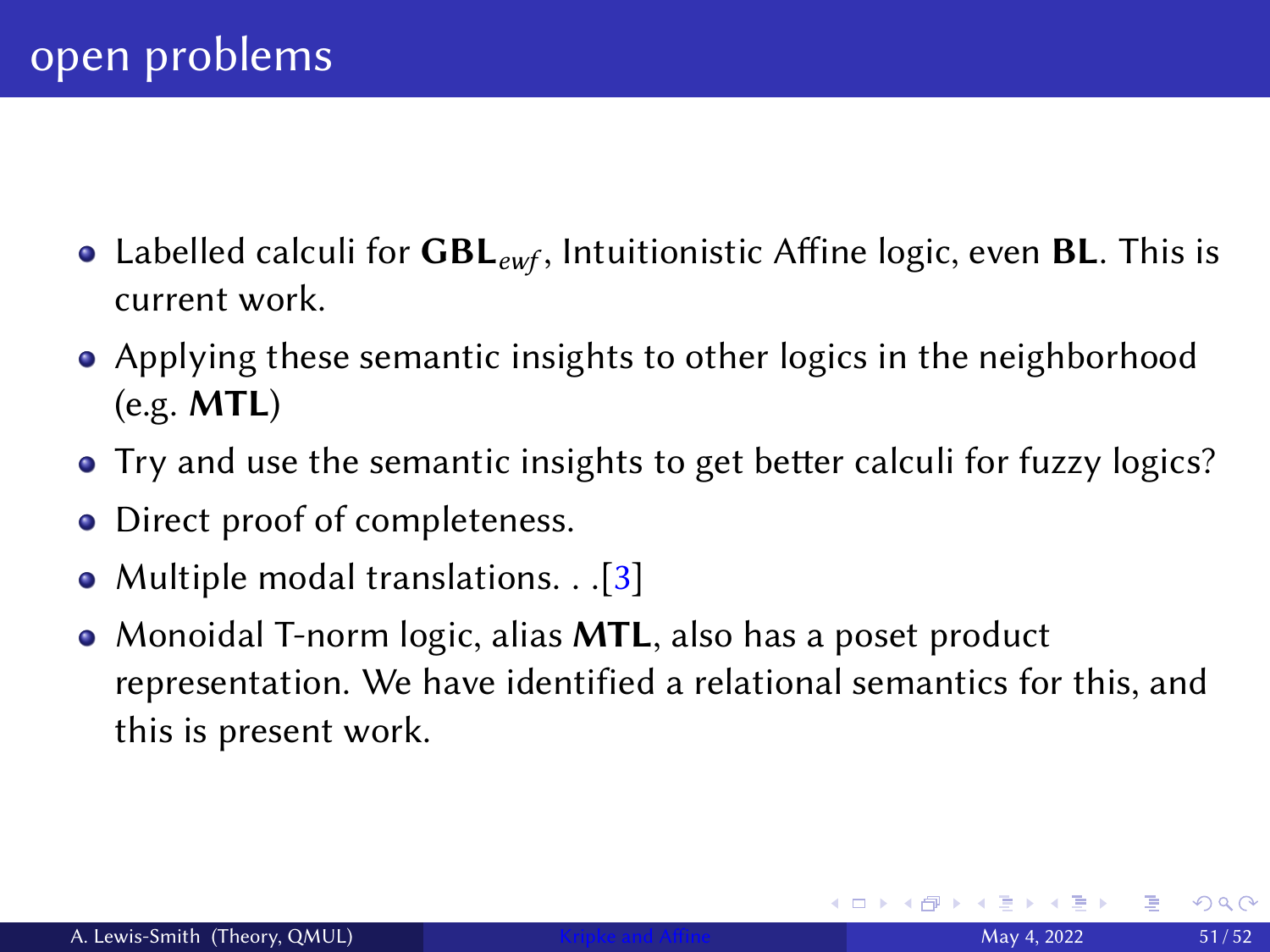# Thank you!

4.0.3.4

∍

目

 $299$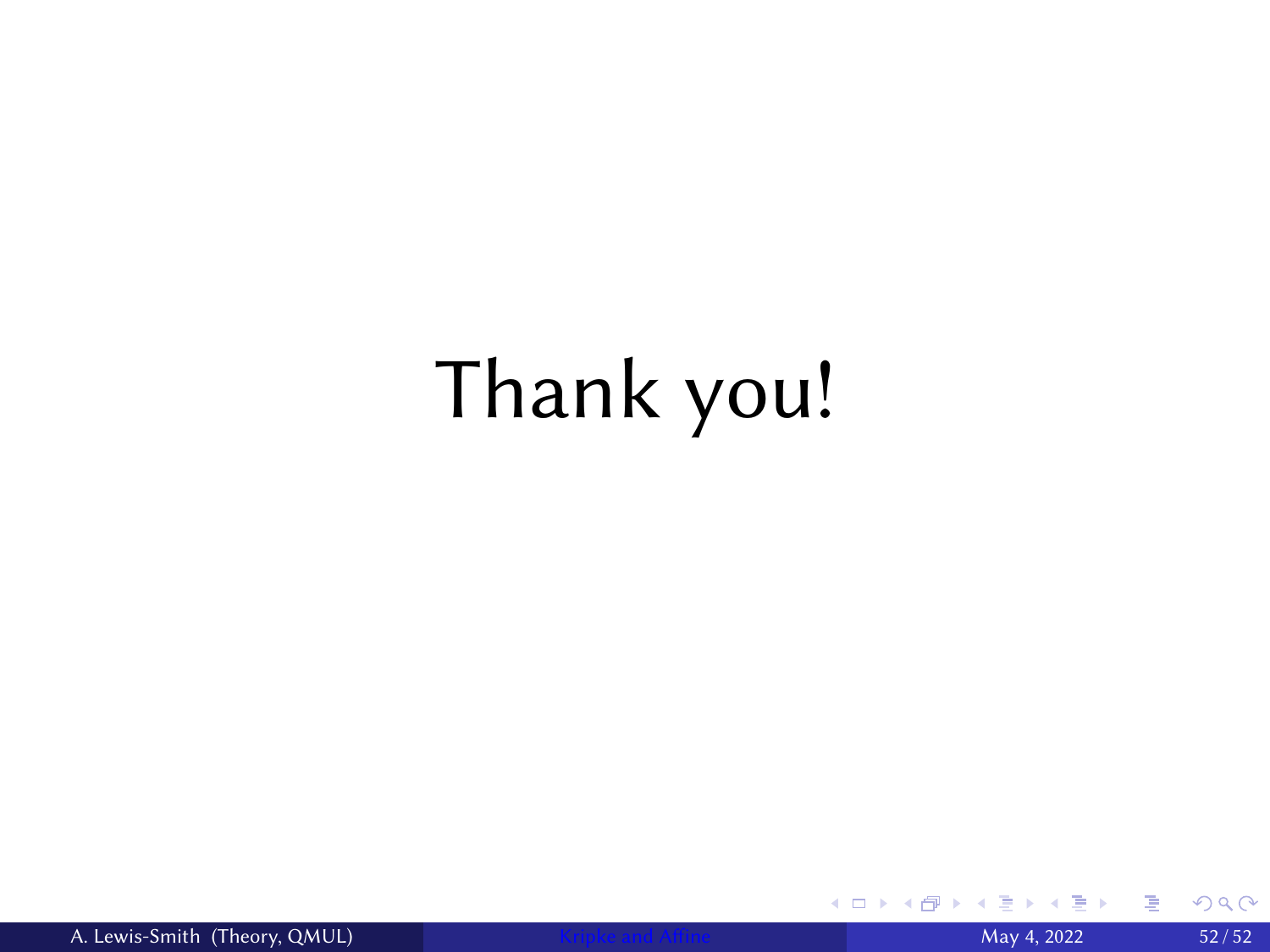## <span id="page-53-1"></span>LS Andrew, P Oliva, and E Robinson.

Kripke semantics for intuitionistic lukasiewicz logic.

Studia Logica: an international journal for symbolic logic, 2020.

## Simone Bova and Franco Montagna.

The consequence relation in the logic of commutative GBL-algebras is PSPACE-complete.

Theoretical Computer Science, 410(12):1143 – 1158, 2009.

<span id="page-53-4"></span>Wesley Fussner and William Zuluaga Botero. Some modal and temporal translations of generalized basic logic. In Uli Fahrenberg, Mai Gehrke, Luigi Santocanale, and Michael Winter, editors, Relational and Algebraic Methods in Computer Science, pages 176–191, Cham, 2021. Springer International Publishing.

<span id="page-53-2"></span>P. Jipsen and F. Montagna. Embedding theorems for classes of GBL-algebras. Journal of Pure and Applied Algebra, 214(9):1559 – 1575, 2010.

<span id="page-53-0"></span>

<span id="page-53-3"></span>記

## Saul A Kripke.

Semantical analysis of intuitionistic logic i.

A. Lewis-Smith (Theory, QMUL) **[Kripke and Affine](#page-0-0)** May 4, 2022 52/52 52/52

 $2Q$